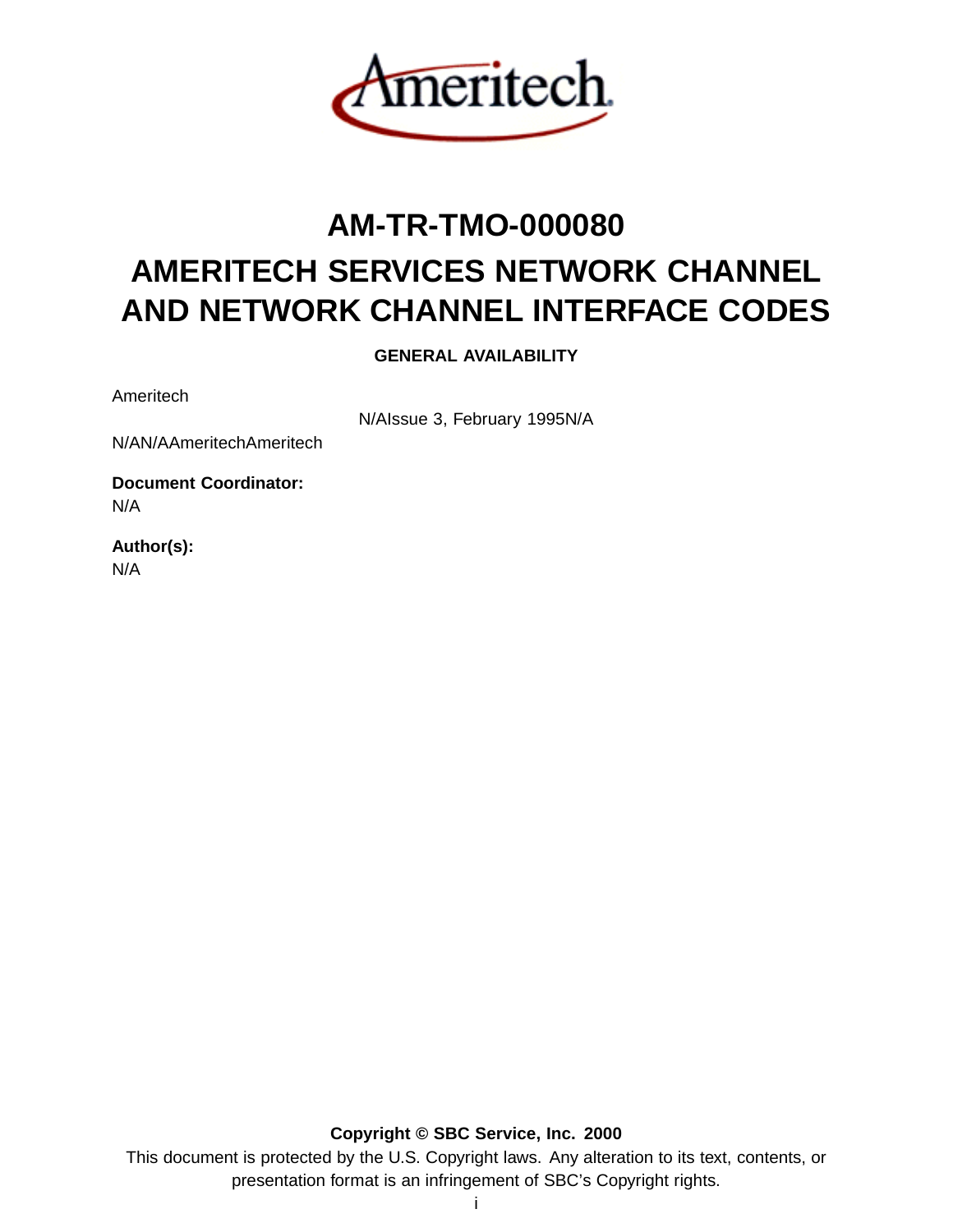## **Table of Contents**

| 1.1. | <b>Reason for Reissue</b><br>vii                                      |
|------|-----------------------------------------------------------------------|
| 1.2. | Overview<br>vii                                                       |
| 1.3. |                                                                       |
| 2.1. | viii<br><b>NCI Availability Categories</b>                            |
| 5.1. | X<br><b>Special Access</b>                                            |
| 5.2. | xxxii<br><b>Switched Access</b>                                       |
| 6.1. | xxxvii<br>Introduction                                                |
|      | xl                                                                    |
| 7.1. | Introduction<br>xlii                                                  |
| 8.1. | Introduction<br>xlviii                                                |
| 9.1. | Introduction<br>I                                                     |
| 9.2. | <b>Direct Digital Service</b><br>I                                    |
| 9.3. | <b>Digital DNAL Service</b><br>li                                     |
| 9.4. | Ameritech Base Rate Service                                           |
| 9.5. | li<br>Digital Hierarchy High Capacity Network Channel Interface Codes |
|      | liii<br>10.1. Introduction                                            |
|      | lvi<br>10.2. SONET NC Codes                                           |
|      | lvi                                                                   |

## **Copyright © SBC Service, Inc. 2000**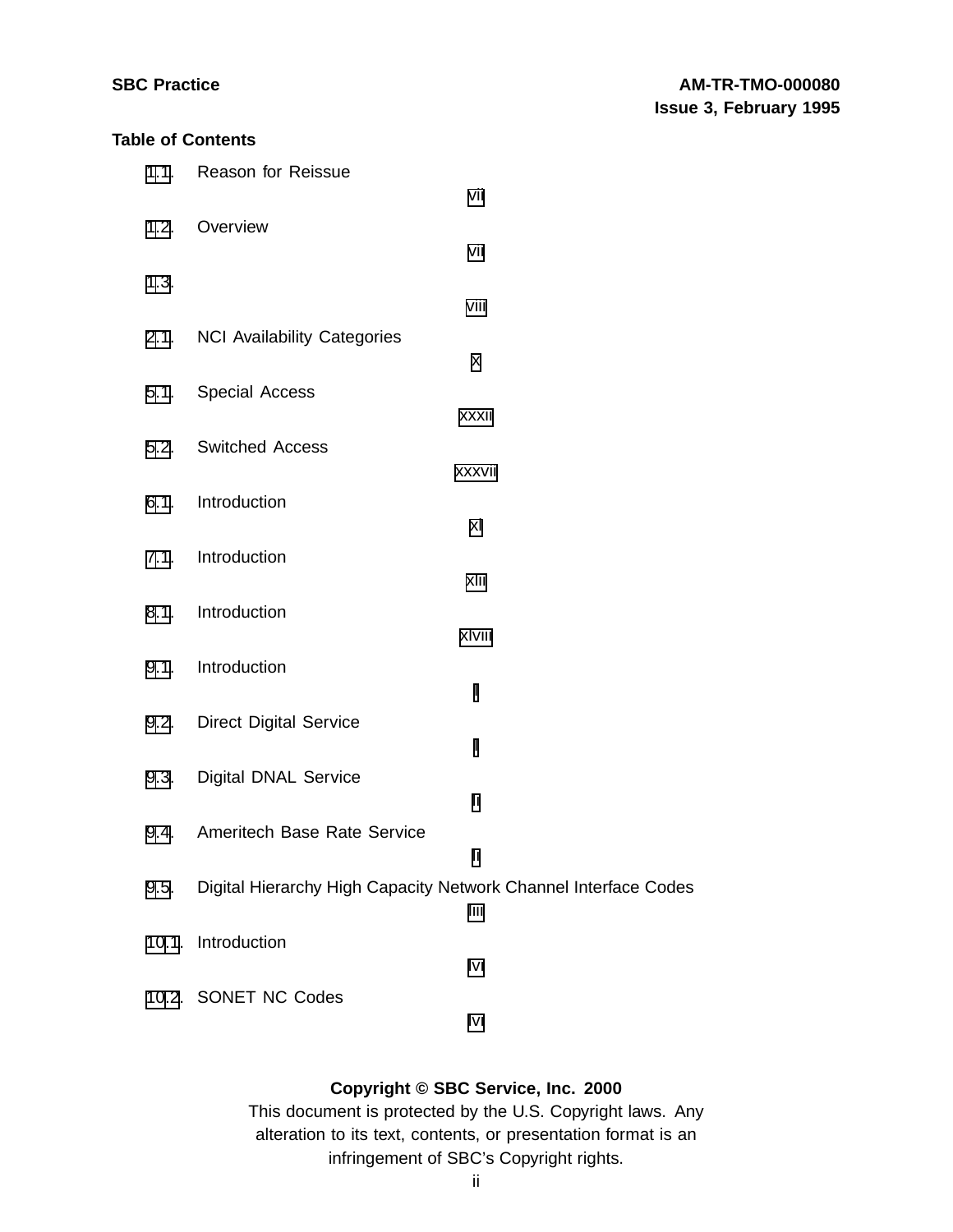| 10.3. SONET NCI Protocol Details (also see Table 4-2)                |
|----------------------------------------------------------------------|
| lvii                                                                 |
| 10.4. SONET NCI Compatibility Tables                                 |
| lix                                                                  |
| 11.1. Introduction                                                   |
| Ιx                                                                   |
| 11.2. Premises Interface to Feature Group Codes (by Interface Group) |
| lχ                                                                   |
| 11.3. Historical Switched Service Interface Codes                    |

[lxii](#page-61-0)

## **Copyright © SBC Service, Inc. 2000**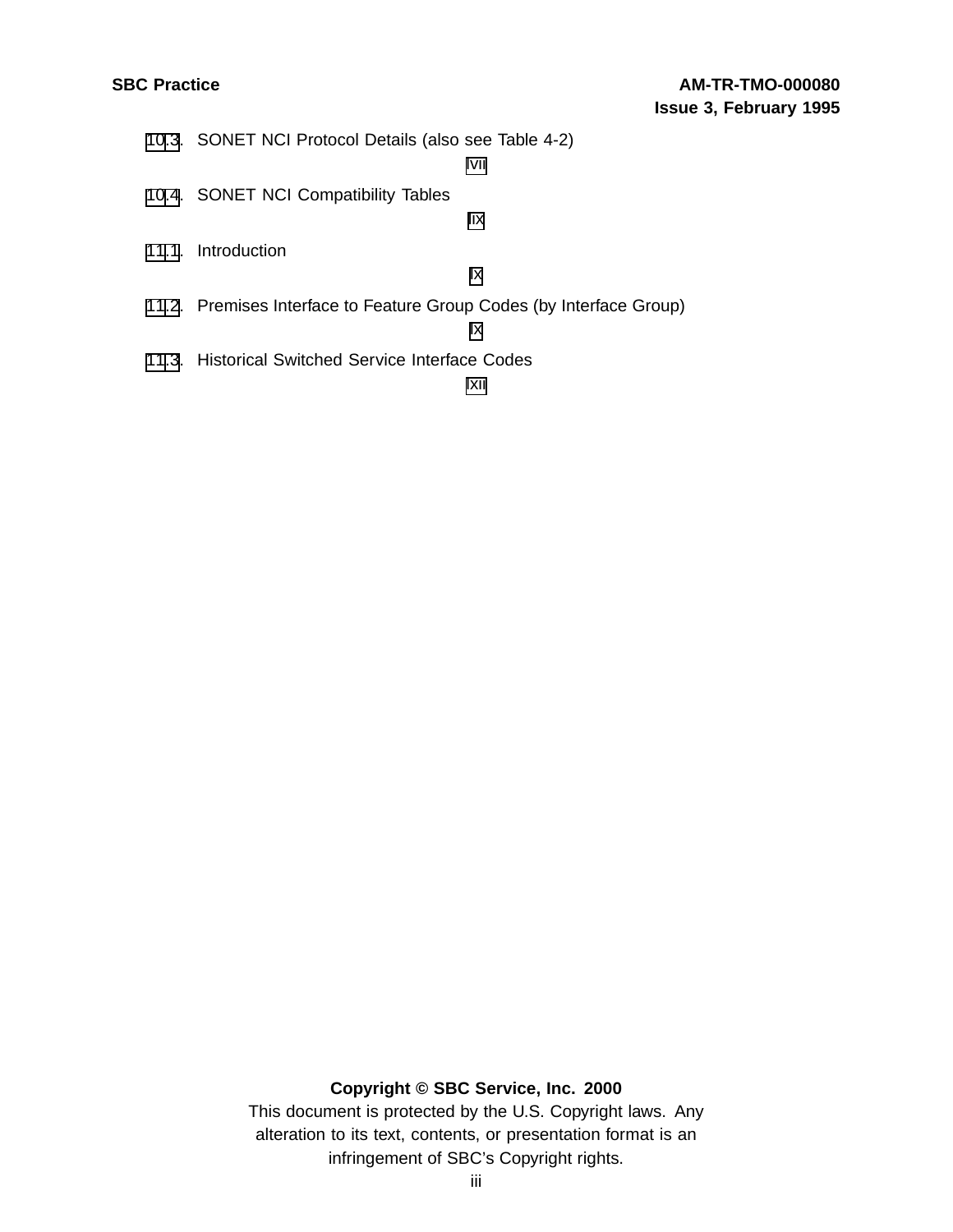## **Copyright © SBC Service, Inc. 2000**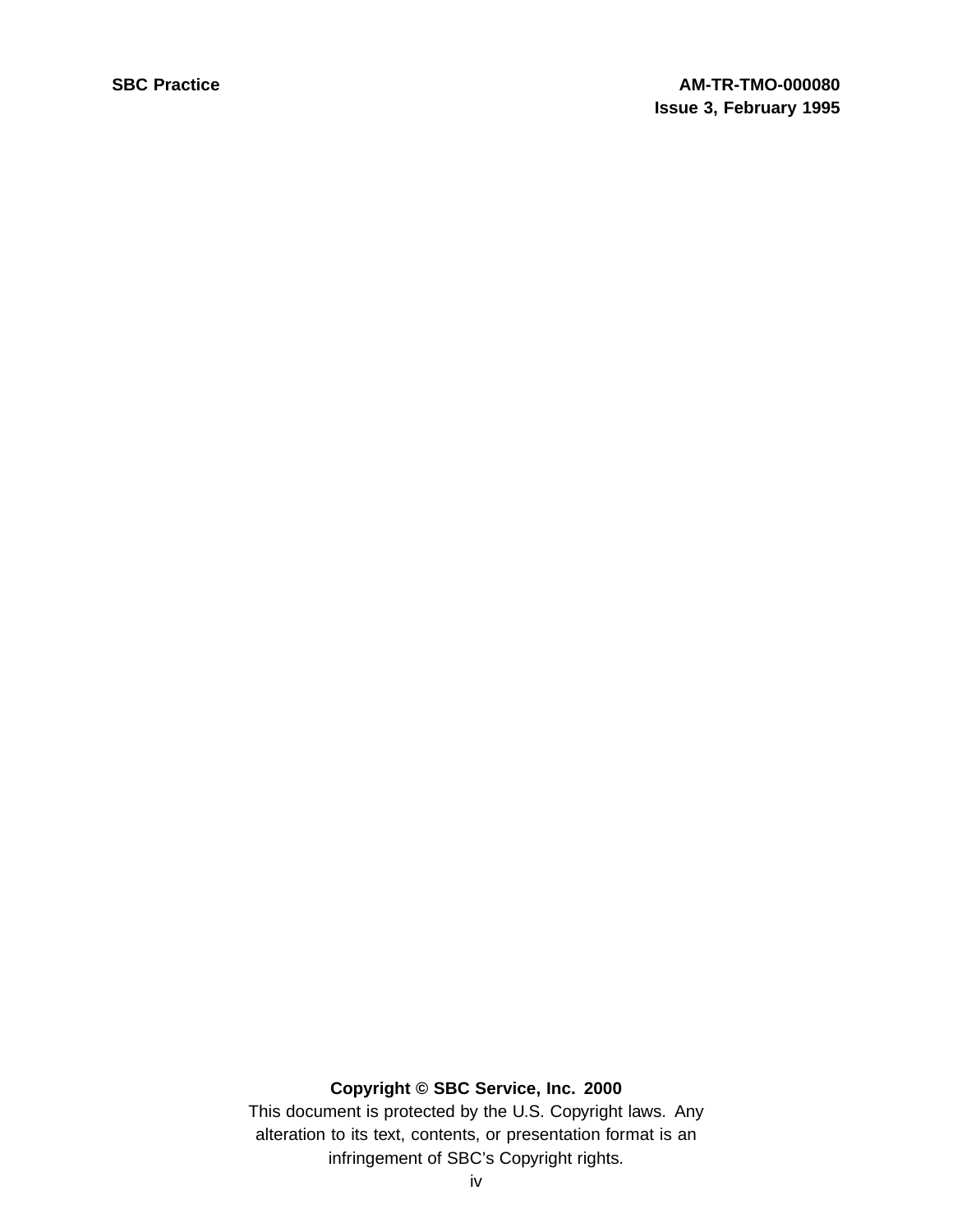#### **TECHNICAL REFERENCE NOTICE**

This Technical Reference is published by Ameritech to provide a technical description of the available Network Channel and Network Channel Interface codes.

Ameritech reserves the right to revise this document for any reason, including, but not limited to, conformity with standards promulgated by various agencies, utilization of advances in the state of the technical areas, or the reflection of changes in the design of any equipment, techniques or procedures described or referred to herein.

**AMERITECH MAKES NO REPRESENTATION OR WARRANTY, EXPRESSED OR IMPLIED, WITH RESPECT TO THE SUFFICIENCY, ACCURACY, OR UTILITY OF ANY INFORMATION OR OPINION CONTAINED HEREIN. AMERITECH EXPRESSLY ADVISES THAT ANY USE OF OR RELIANCE UPON THIS TECHNICAL REFERENCE IS AT THE RISK OF THE USER AND THAT AMERITECH SHALL NOT BE LIABLE FOR ANY DAMAGE OR INJURY INCURRED BY ANY PERSON ARISING OUT OF THE SUFFICIENCY, ACCURACY, OR UTILITY OF ANY INFORMATION OR OPINION CONTAINED HEREIN.**

This document is not to be construed as a suggestion to any manufacturer to modify or change any of its products, nor does this document represent any commitment by Ameritech, or any Ameritech operating company (AOC), to purchase any product whether or not it provides the described characteristics.

Ameritech does not recommend products, and nothing contained herein is intended as a recommendation of any product to anyone.

Nothing contained herein shall be construed as conferring by implication, estoppel, or otherwise any license or right under any patent, whether or not the use of any information herein necessarily employs an invention of any existing or later issued patent.

Ameritech reserves the right not to offer any or all of these services and to withdraw any or all of them at any future time.

#### ORDERING INFORMATION

#### Network Employees:

Your first source of technical documentation is the on-line collections at intranet web site http://apex.sbc.com, which is accessible with the SBC standard web browser (i.e., Internet Explorer)

#### **Copyright © SBC Service, Inc. 2000**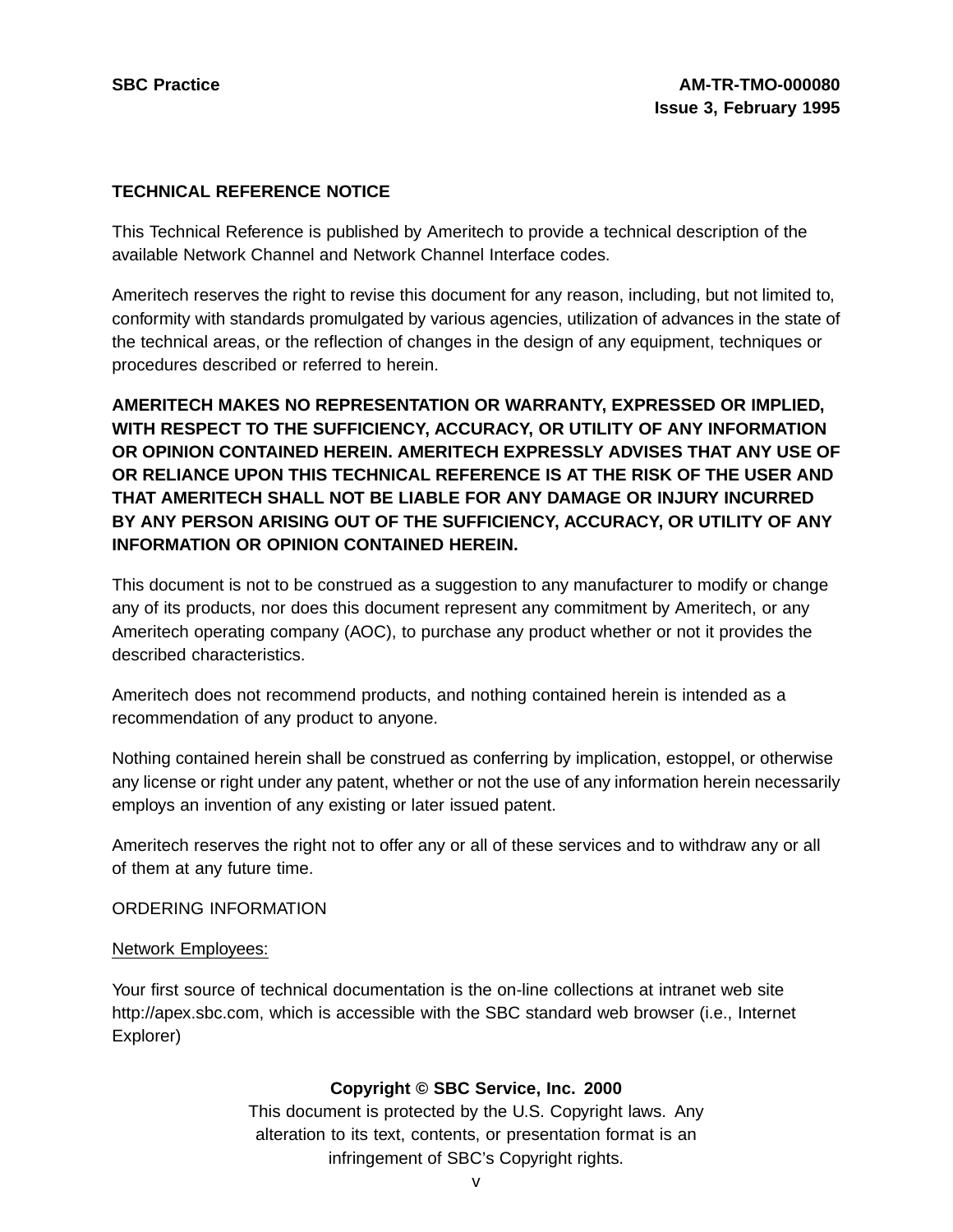Many docs at this site are available immediately--they can be printed right at your desktop. If it isn't necessary to have the entire doc, print only what you need to do your work and toss the paper when finished. On-line document collections are updated often, to ensure you use the most current information always go to the on-line document when you need information.

However, if specific emergency documents are needed in paper or CD format AND this expense is authorized by your Area Manager (or above), submit Form SBC18000N to the APEx Network Documentation Center (NDC) or call the NDC on 517-788-6872.

Form SBC1800N is found at the "Forms Management" intranet web site: http://forms.sbc.com.

Select E-FORMS: Category: NETWORK ->Sub-Category: GENERAL FORMS

Click on: SBC18000N-Document Order Form

E-Forms First Time Users--you must download OmniForm Filler software by going to home page http://forms.sbc.com and click on the 'Get OmniForm Filler' button (last item on left sidebar) to download. Follow the menus to install this SBC approved software.

IMPORTANT--orders will not be processed without the proper RC/ARC (cost center) details AND an Area Manager's approval signature.

Non-Network Employees:

If you are a not a 272 affiliate employee you can place one-time orders using your corporate credit card by submitting Form SBC18000N as indicated above.

272 affiliate employees should order directly from Telcordia at the number listed below. Be sure to tell the order rep that you are a NON-NETWORK SBC employee to receive the corporate discount rates.

Telcordia Customer Service

(732) 699-5828

60 New England Avenue, Room 1B252

Piscataway, NJ 08854-4196

8:00 AM to 4:30 PM EST

Credit Card Orders Only

#### **Copyright © SBC Service, Inc. 2000**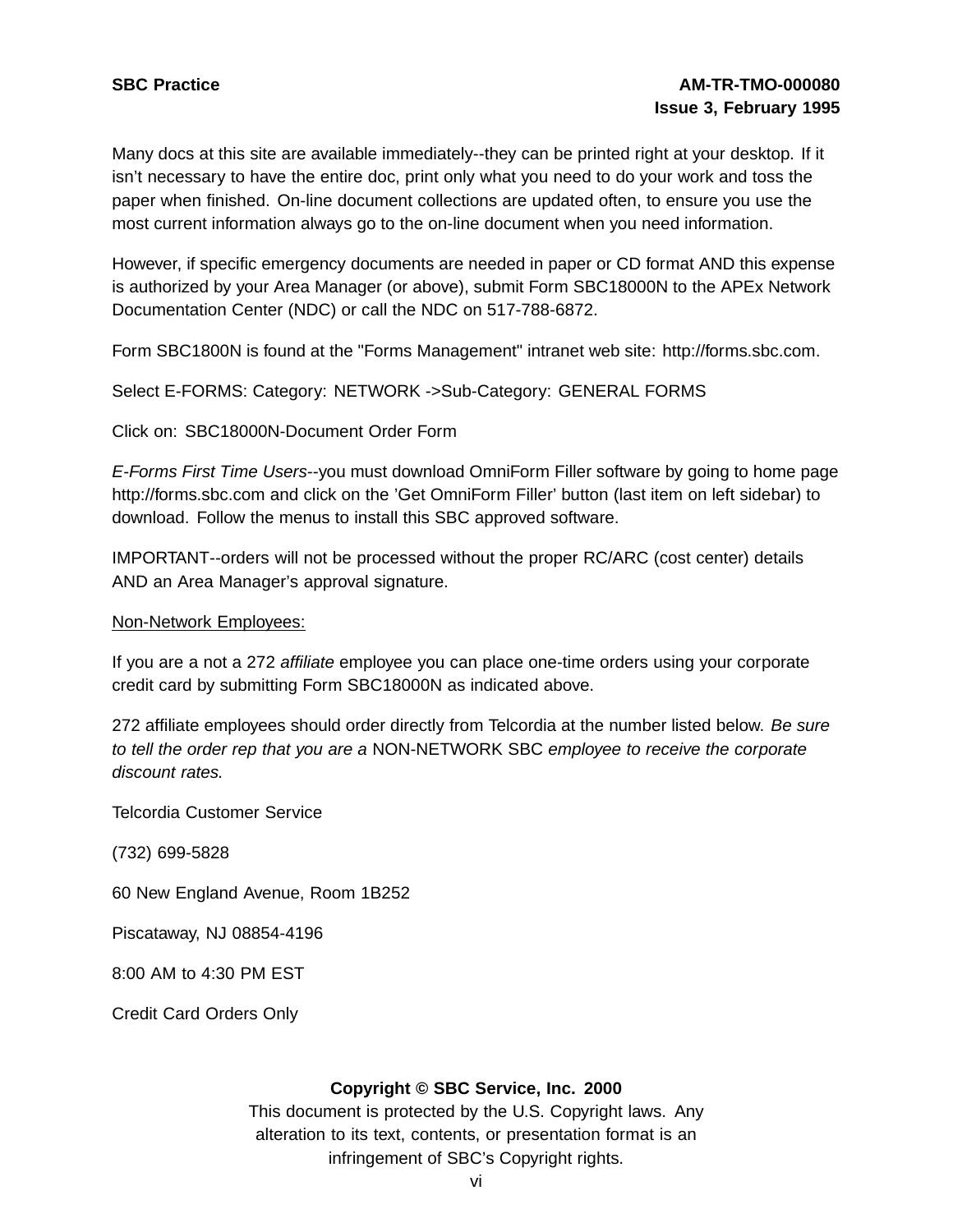#### External On-Line Access for Customers:

Vendors and other customers who require this public access document will find it at internet address: www1.ameritech.com/corporate/regulatory/network\_page.html

### **[1](#page-6-0). INTRODUCTION**

This publication will serve as a user guide for Exchange and InterLATA Access Services. It provides a list of code combinations formerly in various tariff documents. This document provides currently available code combinations and eliminates typographical errors or technically not feasible combinations formerly reflected in the tariff documents. Technical specifications, and customized options may be found in the applicable references listed in the table of contents.

### **[1.1](#page-6-0). Reason for Reissue**

TR 80 is being re-issued to incorporate SONET and Microcell NC NCI code information, update the NCI Availability Tables and to correct minor typographical errors.

#### **[1.2](#page-6-0). Overview**

This document addresses InterLATA Special Access and Switched Access. A future issue will include IntraLATA Access codes.

As subsequent volumes are published, additional details, i.e., sub-groupings of codes applicable to finite channel descriptions will be shown. An example for Voice Grade follows.

A. This volume will show all compatible Voice Grade Network Interface codes within the Voice Grade service offerings, i.e., Voice Grade One through Voice Grade Twelve.

B. The Voice Grade volume will not only separate interface codes by the individual voice grade types but will delineate any differences by channel conditioning. This means that an analog data type interface code (which could be mixed in with other voice type interfaces) would be shown with Network Channel modifiers which require "data" conditioning.

#### <span id="page-6-0"></span>**Questions Regarding Technical Content May Be Directed to:**

Ameritech Services, Inc.

## **Copyright © SBC Service, Inc. 2000**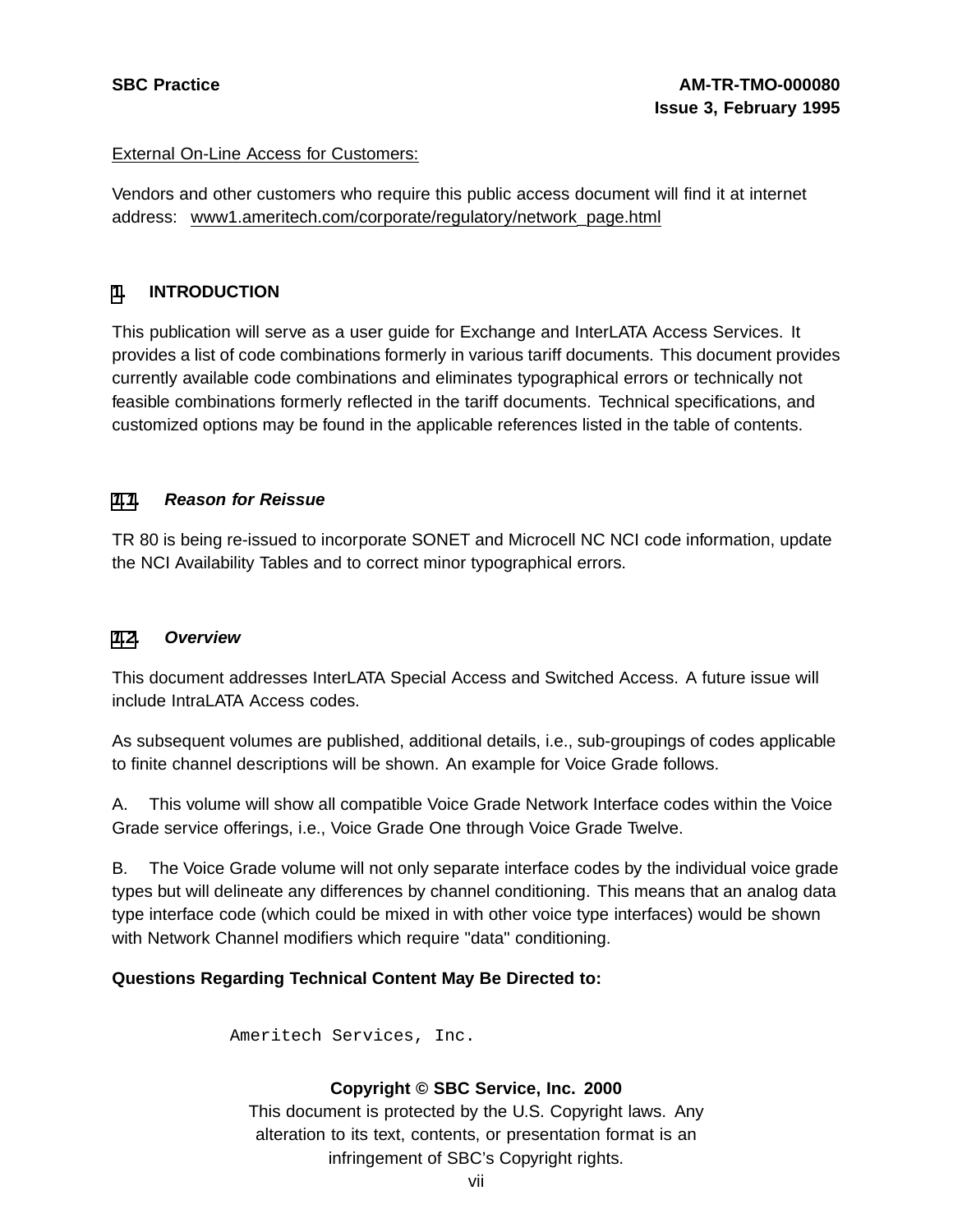Manager, Technical Planning 2000 W. Ameritech Center Drive R-4C63C Hoffman Estates, IL 60196

#### **Major Contributors to This Document Are:**

Lorence Brown

Don R. House

James D. Martin

**[1](#page-6-0)[.3](#page-7-0).**

#### **[2](#page-7-0). GENERAL**

The Network Channel (NC) Code is an encoded description of the channel that is provided by an Ameritech operating company (AOC). In the InterLATA access, this channel is from the Point of Termination (POT) at the InterLATA customer Point of Presence (POP) to an AOC Central Office (CO) for Switched Access or from the POP to an End User (EU) location or CO Centrex. In the Exchange Access, this channel is from an EU (customer) location to another EU (customer) location, or an EU location to an AOC Central Office, both end points of the circuit being within the same LATA.

<span id="page-7-0"></span>The Network Channel Interface (NCI) is used to identify interface specifications associated with a particular channel. This code describes the total wires, protocol, impedance, protocol options and the transmission level point(s) reflecting the physical and electrical characteristics at the channel end point in the central office or at the meet point between the LEC and their customer, which includes both an EU and Interexchange Carriers.

#### **Copyright © SBC Service, Inc. 2000**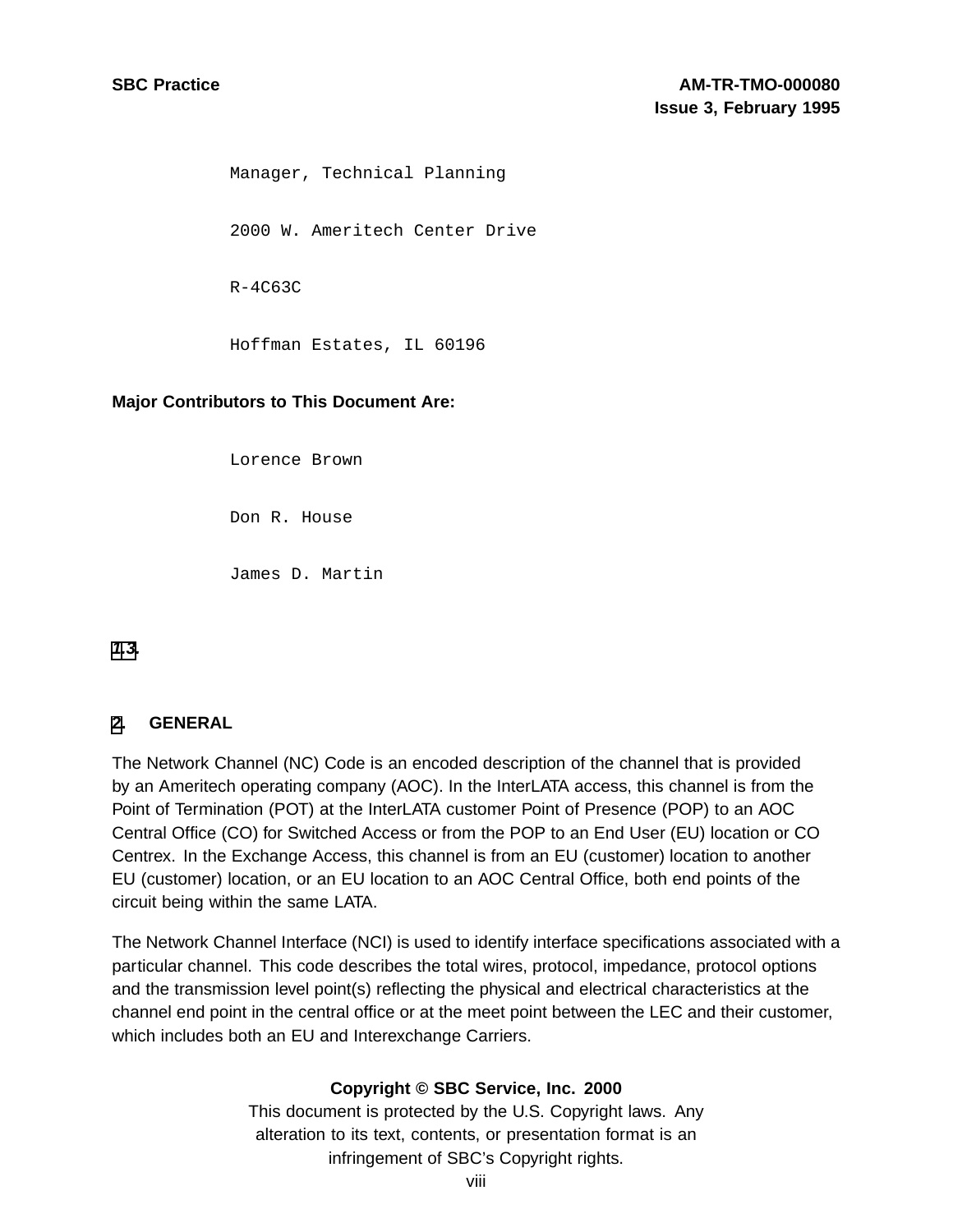Interface specifications are intended to help achieve compatibility between the network channel being utilized and the customer's POT.

The NC code is a four-character code consisting of two (2) elements.

Channel Service Code - (character positions 1 and 2) is a two-character alpha, or alphanumeric code that describes the channel service type in an abbreviated form. The Channel Service Code must be specified. Within each broad service code, e.g., Voice Grade, Metallic, there are individual channel services. Table 1 displays the service groupings and the current InterLATA Service Code.

Optional Feature Code - (character positions 3 and 4) is a two-character alpha, or alphanumeric code that represents the option codes available for each channel service code. Varying combinations of this code will allow the InterLATA customer to specify the technical performance of the requested channel, identify the type of feature group and WATS access line and to specify access tariff options such as bridging, effective four wire, multiplexing, etc.

All four-character positions of an NC code must be filled to retain its four-character structure. A hyphen (-) may be used in the NC code to convey intelligence regarding a specific feature.

The NCI code is a maximum twelve (12)-character code comprised of five (5) data elements and two (2) delimiters.

Total Wires or Conductors - (character positions 1 and 2) is an assigned two-character numeric code that represents the total number of physical conductors (i.e., transmission/signaling wires {fibers} required at the interface). Values are defined in Table 4-1.

Protocol (character positions 3 and 4) is an assigned two-character alpha code that defines requirements for the interface regarding signaling/transmission. Currently defined values are listed in Table 2, Section 4.

Impedance - (character position 5) is an assigned one-character alpha or numeric code representing the nominal reference impedance that will terminate the channel for the purpose of evaluating transmission performance. Values are defined in Table 3, Section 4. Character position 6 and 10 are delimiters (see figure 1).

Protocol Options - (character positions 7, 8 and 9) is an assigned, one-to-three character numeric/ alphanumeric code that describes additional restrictions (e.g., bandwidth, signaling orientation) on the protocol to be used. Values are defined in Table 2, Section 4.

#### **Copyright © SBC Service, Inc. 2000**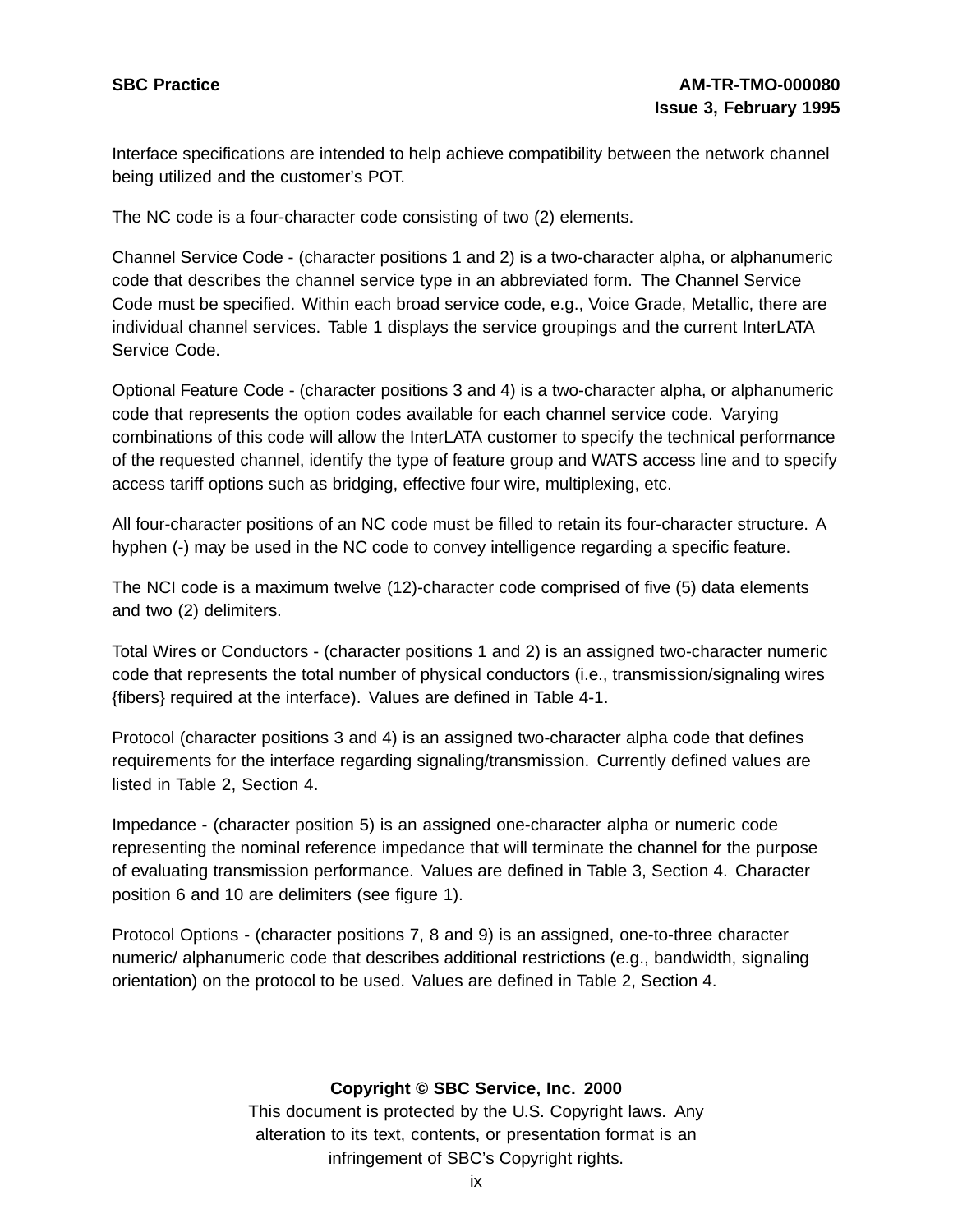Transmission Level Point(s) - (character positions 11 and 12) is an assigned one-or-two character alpha code corresponding to a value for the transmission level point(s) (TLP) from either the AOC or customer end. Values are defined in Table 4, Section 4.

Character Position 11 defines the TLP signal level when transmitting from the AOC to the customer (IC/EU). This equates to the signal level received by the customer at the interface.

Character Position 12 defines the TLP signal level when transmitting from the customer to the AOC. This equates to the signal level received by the AOC at the interface.

#### **[2](#page-7-0)[.1](#page-9-0). NCI Availability Categories**

Standard. The standard interface combinations are those that are preferred for ease of fully autonomous design, maintenance, and/or administration. Interface pairs should be selected from these standard combinations. They are currently available where AOC facilities permit, and they should be viewed as the long-term replacement for transitional interface combinations.

Historical. These codes are published for informational purposes only. They may be available under special arrangement with the AOC.

## **[3](#page-9-0). NETWORK CHANNEL DECODE**

The following tables show the codes for Channel Service, the first two characters of the four-character NC code structure.

| <b>SPECIAL ACCESS SERVICE</b>               |                                          |                                                  |                                          |                                             |                                       |  |  |
|---------------------------------------------|------------------------------------------|--------------------------------------------------|------------------------------------------|---------------------------------------------|---------------------------------------|--|--|
| <b>Service</b><br><b>Designator</b><br>Code | <b>Network</b><br><b>Channel</b><br>Code | <b>Service</b><br><b>Designator</b><br>Code      | <b>Network</b><br><b>Channel</b><br>Code | <b>Service</b><br><b>Designator</b><br>Code | <b>Network</b><br><b>Channel Code</b> |  |  |
| <b>METALLIC</b><br><b>SERVICES</b>          | Program<br>Audio                         | <b>VOICE-</b><br><b>GRADE</b><br><b>Services</b> | ٠.                                       |                                             |                                       |  |  |
| <b>MTC</b>                                  | <b>MQ</b>                                | <b>APC</b>                                       | PQ                                       | <b>VGC</b>                                  |                                       |  |  |
| MT <sub>1</sub>                             | <b>NT</b>                                | AP1                                              | <b>PE</b>                                | VG1                                         | LВ                                    |  |  |

#### <span id="page-9-0"></span>**Copyright © SBC Service, Inc. 2000**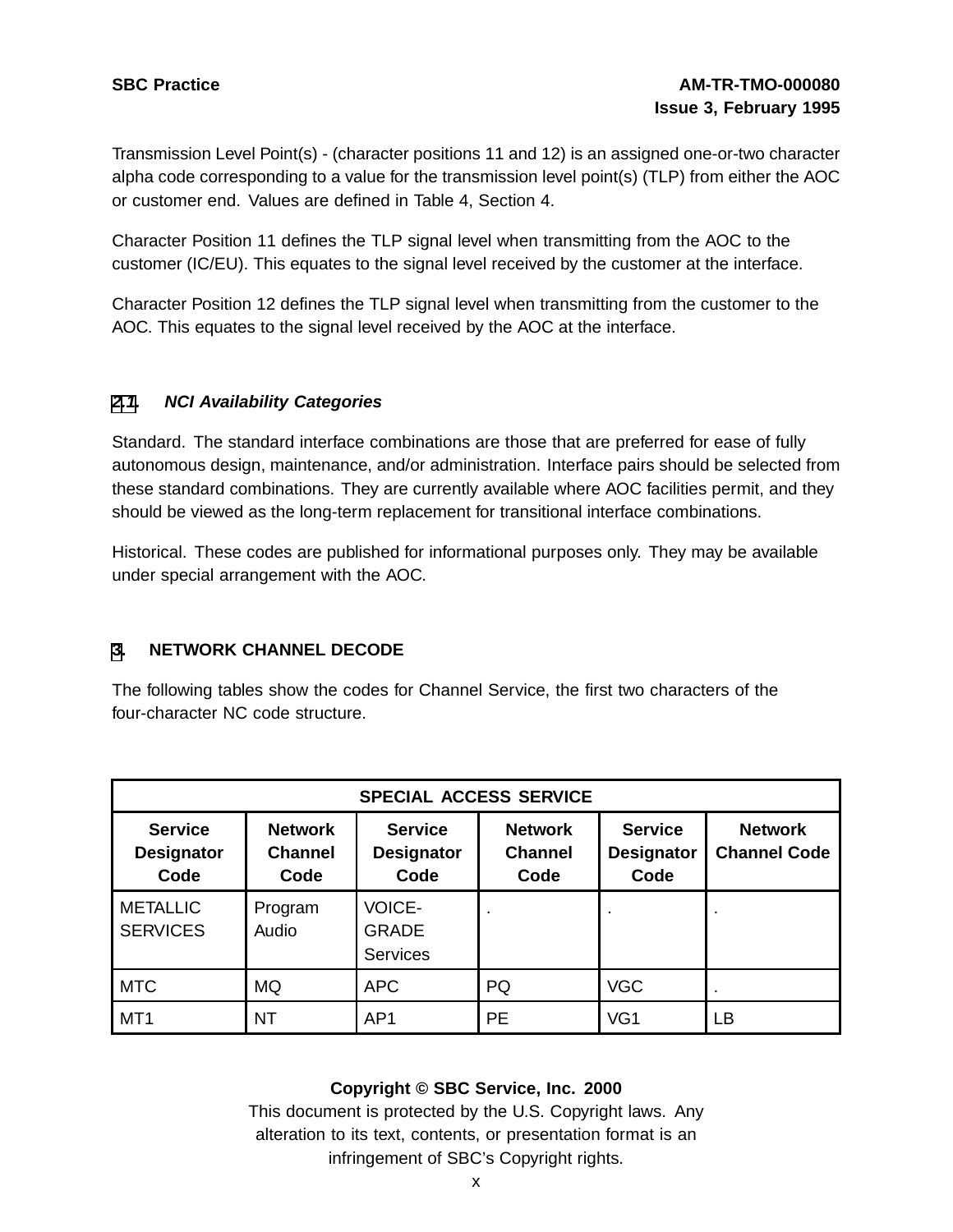| MT <sub>2</sub>      | <b>NU</b>      | AP <sub>2</sub>                           | PF                                | VG <sub>2</sub>                   | LC        |
|----------------------|----------------|-------------------------------------------|-----------------------------------|-----------------------------------|-----------|
| MT <sub>3</sub>      | <b>NV</b>      | AP3                                       | PJ                                | VG3                               | LD        |
|                      | ä,             | AP4                                       | <b>PK</b>                         | VG4                               | LE.       |
| <b>TELE- GRAPH</b>   |                |                                           | VG <sub>5</sub>                   | LF.                               | ä,        |
| <b>TGC</b>           | <b>NQ</b>      | Television                                | VG <sub>6</sub>                   | LG                                |           |
| TG1                  | <b>NW</b>      | <b>TVC</b>                                | <b>TQ</b>                         | VG7                               | LH        |
| TG <sub>2</sub>      | <b>NY</b>      | TV <sub>1</sub>                           | <b>TV</b>                         | VG8                               | LJ        |
|                      | $\blacksquare$ | TV <sub>1</sub> D                         | <b>TZ</b>                         | VG9                               | <b>LK</b> |
|                      |                | TV <sub>2</sub>                           | <b>TW</b>                         | <b>VG10</b>                       | LN        |
| Wideband<br>Analog   |                |                                           | <b>VG11</b>                       | <b>LP</b>                         |           |
| WA1                  | WJ*            | <b>Direct Digital</b>                     |                                   | <b>VG12</b>                       | <b>LR</b> |
| WA1T                 | WQ*            | DA <sub>1</sub>                           | XA (DSS)                          |                                   |           |
| WA2                  | WL*            | DA <sub>2</sub>                           | XB (DSS)                          | <b>DIGITAL</b><br><b>SERVICES</b> |           |
| WA2A                 | WR*            | DA <sub>3</sub>                           | XG (DDS)                          | Ameritech<br><b>Base Rate</b>     |           |
| WA3                  | WN*            | DA4                                       | XH (DDS)                          | DA1 2.4                           | XA        |
| WA4                  | WP*            |                                           |                                   | DA2 4.8                           | <b>XB</b> |
|                      |                | Interconnect<br>uses existing<br>NC codes | DA3 9.6                           | XG                                |           |
| <b>Wideband Data</b> |                |                                           | DA4 56                            | XH                                |           |
| WD1                  | <b>WB</b>      | <b>SONET</b>                              |                                   | DA5 19                            | XC        |
| WD <sub>2</sub>      | <b>WE</b>      | $OC-3$                                    | <b>OB</b>                         | DA6 64                            | <b>XD</b> |
| WD3                  | <b>WF</b>      | <b>OC-12</b>                              | OD                                | <b>DAL</b><br>(PSDS)              | XH        |
|                      | $\blacksquare$ | <b>OC-48</b>                              | OF                                | $\blacksquare$                    |           |
| Micorcell            |                |                                           | Ameritech<br><b>High Capacity</b> |                                   |           |

## **Copyright © SBC Service, Inc. 2000**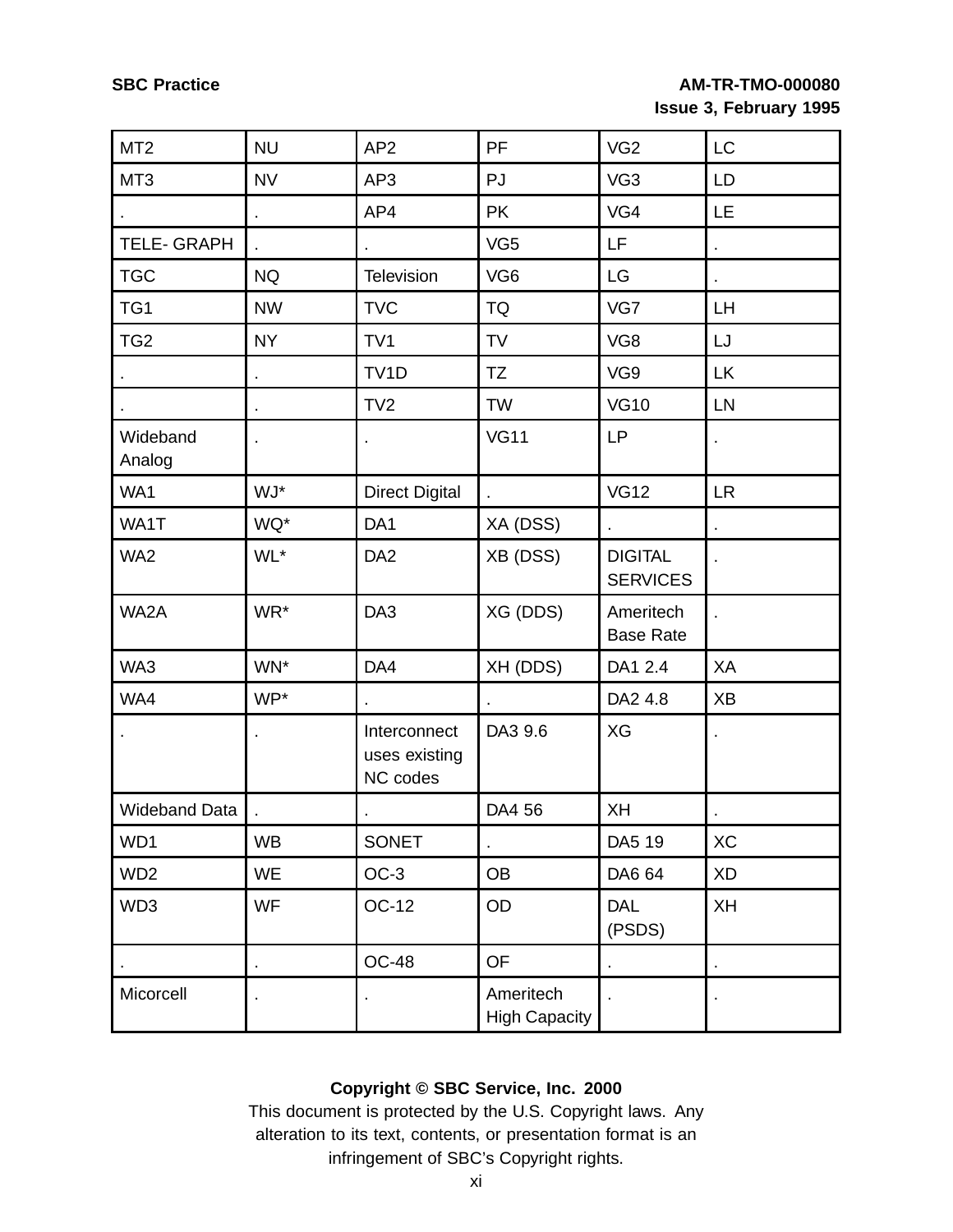| <b>ANALOG</b>  | <b>WA</b> |  | <b>HCO</b>      | <b>HS</b>      |
|----------------|-----------|--|-----------------|----------------|
| <b>DIGITAL</b> | <b>WD</b> |  | HC <sub>1</sub> | HC             |
|                |           |  | HC <sub>1</sub> | HX (Frctional) |
|                |           |  | HC <sub>2</sub> | <b>HF</b>      |
|                |           |  | HC <sub>3</sub> | HF (Optical)   |

\*Service limited to circuits in place as of 8/11/88. Associated NCI codes are shown only in the Wideband Sections 6.3 and 6.4, but not with other services.

| <b>SWITCHED ACCESS SERVICE</b> |                             |  |  |  |  |
|--------------------------------|-----------------------------|--|--|--|--|
| <b>Feature Group</b>           | <b>Network Channel Code</b> |  |  |  |  |
| A                              | SB, SD                      |  |  |  |  |
| B                              | SB, SD                      |  |  |  |  |
|                                | SB, SD                      |  |  |  |  |
|                                | SB, SD, SH, SJ              |  |  |  |  |

| DEDICATED NETWORK ACCESS LINE (DNAL) |                             |  |  |  |  |
|--------------------------------------|-----------------------------|--|--|--|--|
| <b>DNAL Type</b>                     | <b>Network Channel Code</b> |  |  |  |  |
| Analog                               | $L(x)^*$                    |  |  |  |  |
| <b>Digital</b>                       | XH, YN                      |  |  |  |  |

\*See Table 3-1 for complete listings of NC Codes.

#### **[4](#page-11-0). NCI DECODE**

| <b>NCI TOTAL WIRES (PHYSICAL CONDUCTORS)</b> |      |  |  |  |  |
|----------------------------------------------|------|--|--|--|--|
| <b>PHYSICAL CONDUCTORS</b>                   |      |  |  |  |  |
| (Character Positions 1 and 2)                |      |  |  |  |  |
| <b>Data Value</b>                            | Code |  |  |  |  |
| 1 Conductors                                 | 01   |  |  |  |  |
| 2 Conductors                                 | 02   |  |  |  |  |

### <span id="page-11-0"></span>**Copyright © SBC Service, Inc. 2000**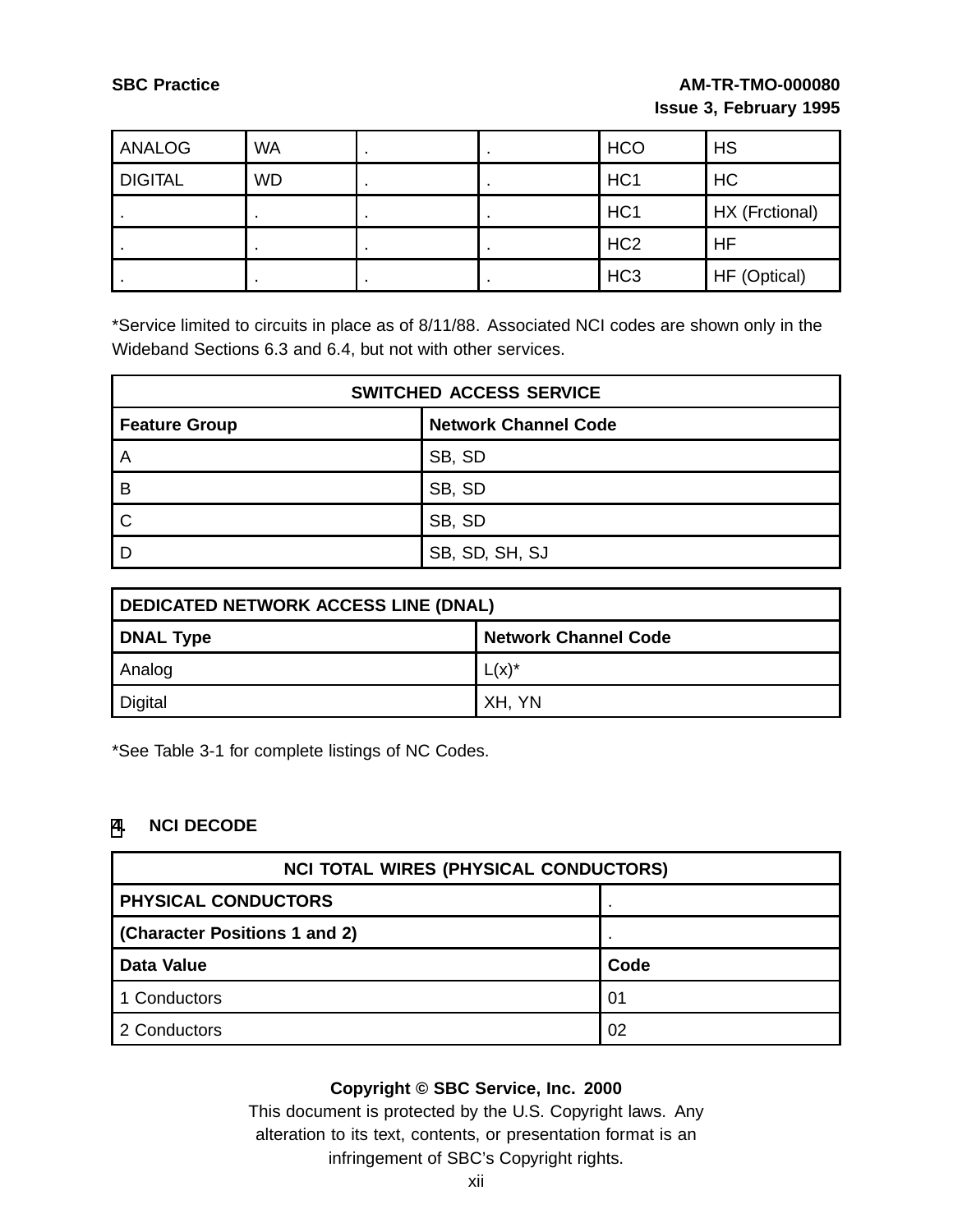| 3 Conductors  | 03 |
|---------------|----|
| 4 Conductors  | 04 |
| 5 Conductors  | 05 |
| 6 Conductors  | 06 |
| 7 Conductors  | 07 |
| 8 Conductors  | 08 |
| 9 Conductors  | 09 |
| 10 Conductors | 10 |
| 11 Conductors | 11 |
| 12 Conductors | 12 |

| <b>NCI PROTOCOLS AND PROTOCOL OPTIONS</b>                    |                                                                      |                |   |   |                                                                                                                                          |  |  |
|--------------------------------------------------------------|----------------------------------------------------------------------|----------------|---|---|------------------------------------------------------------------------------------------------------------------------------------------|--|--|
| <b>Protocol Codes</b><br><b>Character</b><br><b>Position</b> | <b>Option</b><br><b>Codes</b><br><b>Character</b><br><b>Position</b> |                |   |   |                                                                                                                                          |  |  |
| 3                                                            | 4                                                                    | $\overline{7}$ | 8 | 9 | <b>Definition of Protocol and Option</b>                                                                                                 |  |  |
| A                                                            | B                                                                    |                |   |   | Connects an IC to an access<br>service for the transmission<br>of voice and 20-Hz ringdown<br>(pushbutton) signaling                     |  |  |
| A                                                            | C                                                                    |                |   |   | Connects end-user premises<br>station to an access service for the<br>transmission of voice and 20 Hz<br>ringdown (pushbutton) signaling |  |  |
|                                                              |                                                                      | R              |   |   | Two-digit code select                                                                                                                    |  |  |
| B                                                            | B                                                                    |                |   |   | CO Bridging--Direct Bridge (Bunch<br>Block) used on low speed data<br>service                                                            |  |  |
| B                                                            | D                                                                    |                |   |   | Central Office Bridge--Digital<br>Services (DDS/Ameritech Base<br>Rate)                                                                  |  |  |

## **Copyright © SBC Service, Inc. 2000**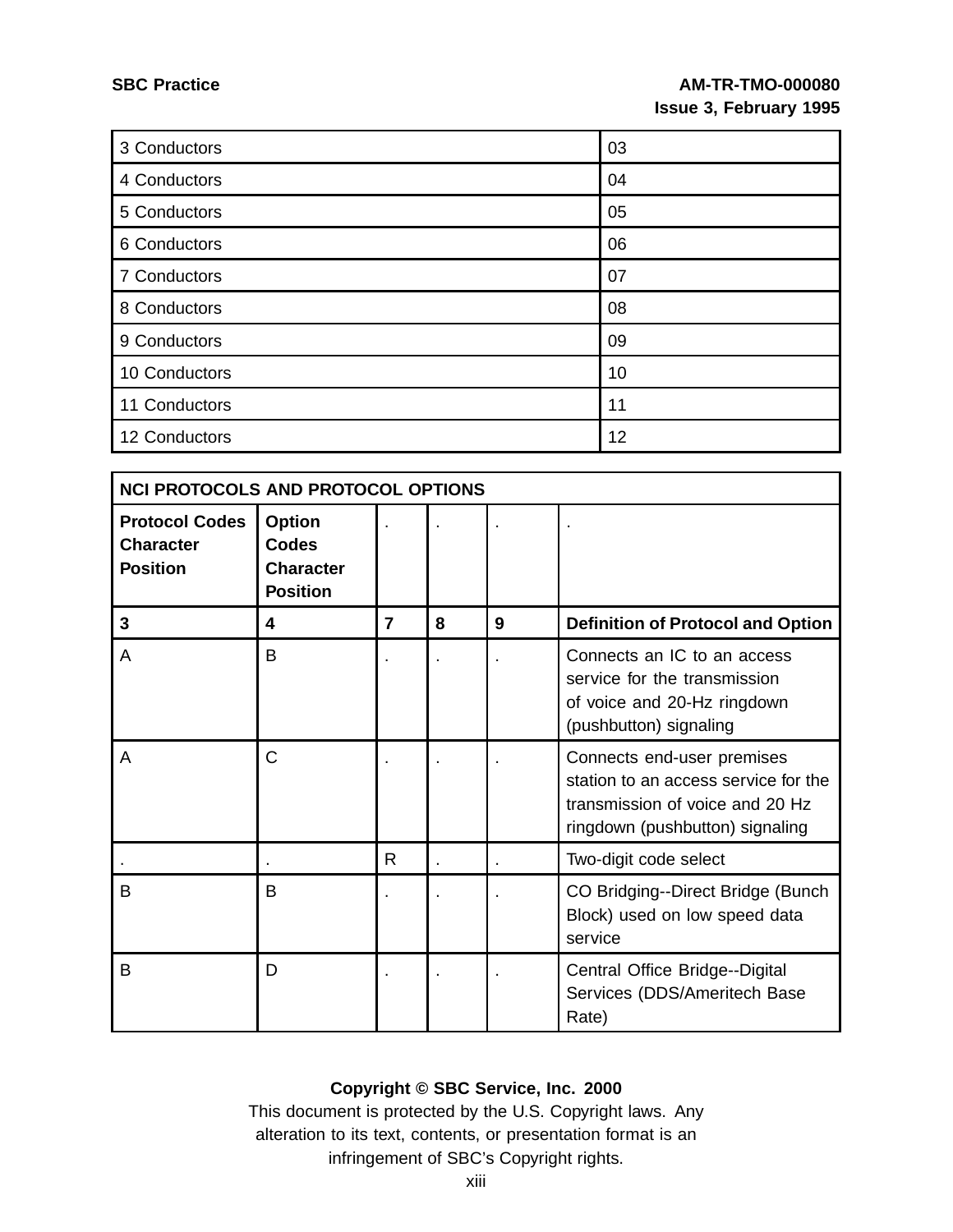|             |             | 1              | 9              | 19.2 Kb/s Data Rate                                                   |
|-------------|-------------|----------------|----------------|-----------------------------------------------------------------------|
|             |             | $\overline{2}$ | $\overline{4}$ | 2.4 Kb/s Data Rate                                                    |
|             |             | 4              | 8              | 4.8 Kb/s Data Rate                                                    |
|             |             | 5              | 6              | 56 Kb/s Data Rate                                                     |
|             |             | 9              | 6              | 9.6 Kb/s Data Rate                                                    |
| B           | F           |                |                | Central Office Bridge--Split<br><b>Frequency Bridge</b>               |
|             |             | A              | $\star$        | 400 Hz Lo-Pass                                                        |
|             |             | B              | $\star$        | 1300 Hz Lo-Pass                                                       |
|             |             | $\mathsf C$    | $\star$        | 1370 Hz Lo-Pass                                                       |
|             |             | D              | $\star$        | 1650 Hz Hi-Pass                                                       |
|             |             | E              | $\star$        | 1925 Hz Hi-Pass                                                       |
|             |             | F              | $\star$        | Customer to specify Lo-Pass                                           |
|             |             | G              | $\star$        | 1300 Hz Hi-Pass                                                       |
|             |             | H              | $\star$        | 1810 Hz Hi-Pass                                                       |
|             |             | J              | $\star$        | 1460 Hz Lo-Pass                                                       |
|             |             | K              | $\star$        | <b>Customer to specify Hi-Pass</b>                                    |
| B           | L           |                |                | CO Bridging--Bridgelifter                                             |
| B           | M           |                | ×              | CO Bridging--3-State (McCulloh)<br><b>Bridge</b>                      |
| B           | P           |                |                | CO Bridging Audio Program<br>(non-Broadcast)                          |
| $\mathsf B$ | $\mathsf R$ | $\blacksquare$ | $\bullet$      | CO Bridging--Resistive Type                                           |
|             | C           | F              |                | Resistive Type: Conference<br>Operation                               |
|             | S           | P              |                | Resistive Type: Split Path<br>Operation                               |
|             |             |                |                | An independent path is provided<br>for each direction of transmission |

## **Copyright © SBC Service, Inc. 2000**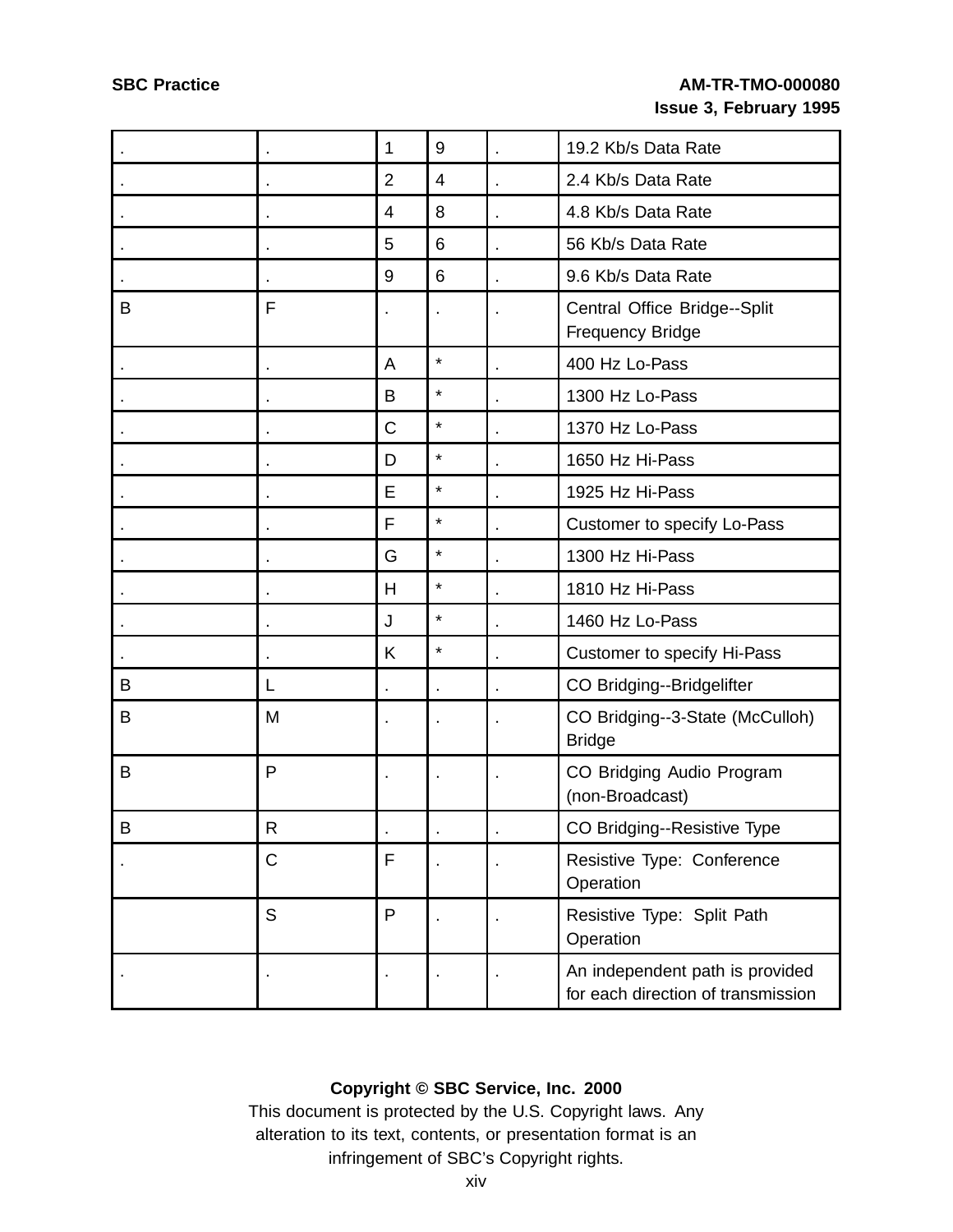|             | S | P | L              |   | Resistive Type: Split Path<br>Operation                                                                                           |
|-------------|---|---|----------------|---|-----------------------------------------------------------------------------------------------------------------------------------|
|             |   |   |                |   | An independent path is provided<br>for each direction of transmission,<br>zero buss level required                                |
| B           | S |   |                |   | CO Bridging Dataphone<br>Select-A-Station (DSAS)                                                                                  |
| C           | C |   |                |   | Contact Closure LEC provided dry<br>contact closure toward interface                                                              |
| C           | S |   |                |   | Digital cross-connect system (DCS)<br>termination                                                                                 |
|             |   | 3 | 3              |   | 3/3 DCS                                                                                                                           |
|             |   | 3 | 3              | R | 3/3 DCS Customer Reconfigurable                                                                                                   |
|             |   | 3 | 1              |   | 3/1 DCS                                                                                                                           |
|             |   | 3 | 1              | R | 3/1 DCS Customer Reconfigurable                                                                                                   |
|             |   | 3 | $\mathbf 0$    |   | 3/0 DCS                                                                                                                           |
|             |   | 3 | $\mathbf 0$    | R | 3/0 DCS Customer Reconfigurable                                                                                                   |
|             |   | 1 | 1              |   | <b>1/1 DCS</b>                                                                                                                    |
|             |   | 1 | 1              | R | 1/1 DCS Customer Reconfigurable                                                                                                   |
|             |   | 1 | $\overline{0}$ |   | <b>1/0 DCS</b>                                                                                                                    |
|             |   | 1 | $\mathbf 0$    | R | 1/0 DCS Customer Reconfigurable                                                                                                   |
|             |   | R |                |   | <b>DS0 Customer Reconfigurable</b>                                                                                                |
| C           | Τ |   |                |   | Connects an end user to a<br>theoretical CO CENTREX tie trunk<br>equipment                                                        |
| $\mathsf C$ | X |   |                |   | DS1 Termination on a digital switch                                                                                               |
| D           | A |   |                |   | Connects end-user premises to<br>an access service suitable for the<br>transmission of data and/or control<br>supervisory signals |
|             |   | D |                |   | Customer provided D. C. power                                                                                                     |

## **Copyright © SBC Service, Inc. 2000**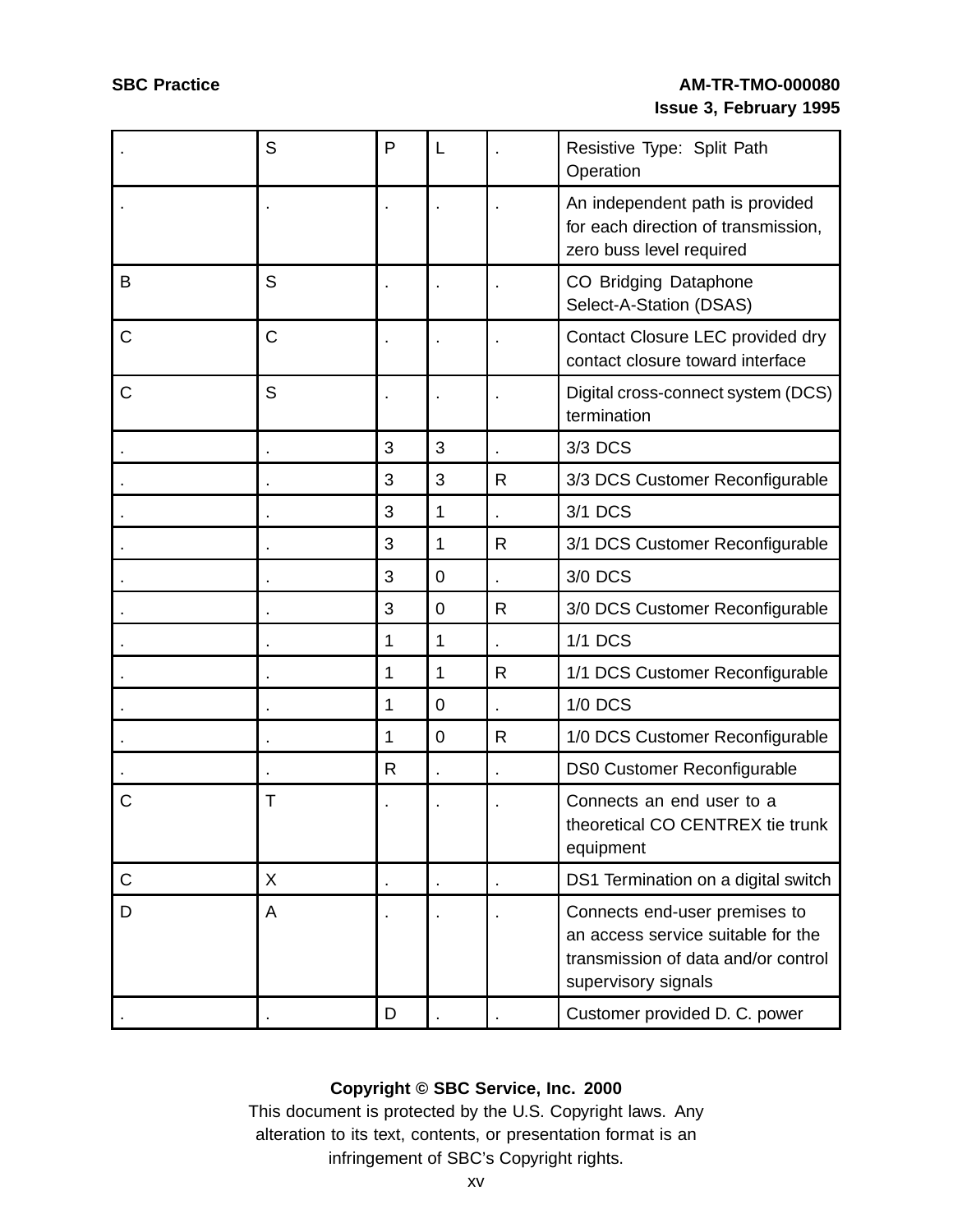|   |   | L              |                | Line powered (sealing current) DST                                                                                    |
|---|---|----------------|----------------|-----------------------------------------------------------------------------------------------------------------------|
|   |   | S              |                | Sealing current option for 4W<br>transmission                                                                         |
|   |   | X              |                | Simplex supervision (can be<br>provided by line power or battery<br>power)                                            |
| D | B |                |                | Connects an IC to an access<br>service suitable for the transmission<br>of data and/or control supervisory<br>signals |
|   |   | 1              | $\overline{0}$ | Frequency shift (108 data set type)                                                                                   |
|   |   | $\overline{4}$ | 3              | 43A1 to 43B1 carrier format                                                                                           |
| D | Ć |                |                | Direct current or voltage                                                                                             |
|   |   | 1              |                | Monitoring interfaced with series<br>RC combination (McCulloh format)                                                 |
|   |   | $\overline{2}$ |                | Telephone Company energized<br>alarm signal                                                                           |
|   |   | 3              |                | Metallic facilities (DC continuity) for<br>direct current/low speed data (30<br>baud)                                 |
|   |   | 4              |                | <b>LEC</b> facilities for DC attributes                                                                               |
| D | D |                |                | Connects an IC customer to an<br>access service suitable for the<br>transmission of data or tones                     |
| D | E |                |                | Connects a EU customer to an<br>access service suitable for the<br>transmission of data or tones                      |
| D | М |                |                | Data stream in VF frequency band<br>at CO locations, interface at data<br>modem at CO                                 |
|   |   | 1              |                | 300 bps 103J type modem<br>operation                                                                                  |

## **Copyright © SBC Service, Inc. 2000**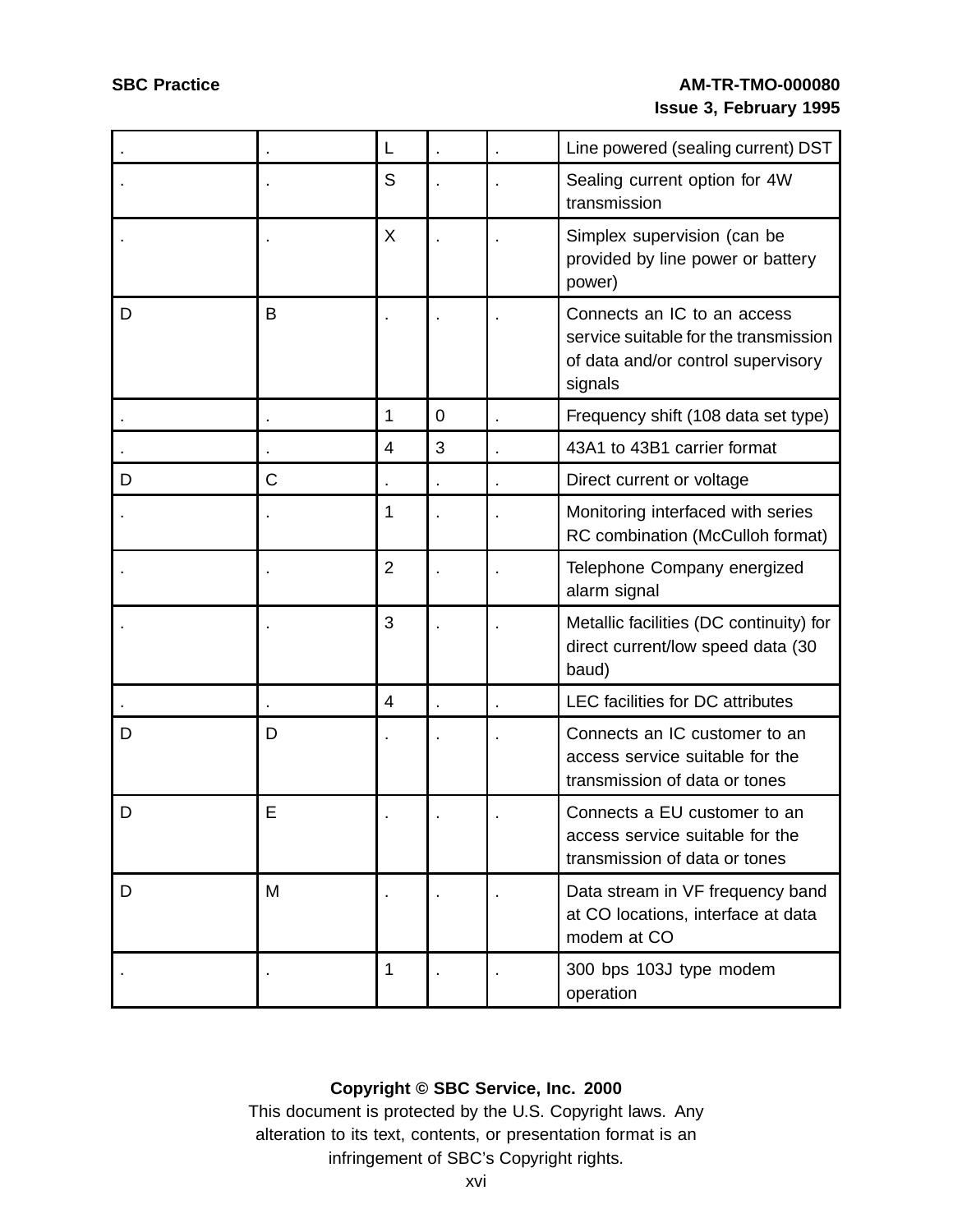|  | $\overline{2}$ |              |   | 1200 bps 212A type modem<br>operation                                                                                                                             |
|--|----------------|--------------|---|-------------------------------------------------------------------------------------------------------------------------------------------------------------------|
|  | 3              |              |   | 1200 bps 202T type modem<br>operation                                                                                                                             |
|  | $\overline{4}$ |              |   | 2400 bps 201B type modem<br>operation                                                                                                                             |
|  | 5              |              |   | 4800 bps 208A type modem<br>operation                                                                                                                             |
|  | 6              |              |   | 9600 bps CCITT V.29 type modem                                                                                                                                    |
|  | 7              |              |   | 4800 bps CCITT V.27 type modem                                                                                                                                    |
|  | 8              |              |   | 2400 bps CCITT V.22 type modem                                                                                                                                    |
|  | #              | P            |   | Packet network w/specified bit rate,<br>if required $#$ = Valid with any of the<br>above codes                                                                    |
|  | 8              | P            | A | Modem operation CCITT V.22 bis<br>(2-wire at 2400 bps) Asynchronous,<br><b>Packet Switch Interconnect</b>                                                         |
|  | 8              | $\mathsf{P}$ | B | Modem operation CCITT V.22 bis<br>(2-wire at 2400 bps) Asynchronous<br>incorporating error-correction<br>procedures per CCITT V.42, Packet<br>Switch Interconnect |
|  | 8              | P            | S | Modem operation CCITT V.22<br>(2-wire at 2400 bps) Synchronous,<br><b>Packet Switch Interconnect</b>                                                              |
|  | 9              | P            | A | Modem operation CCITT V.32<br>(2-wire at 9600 bps) Asynchronous,<br>Packet Switch Interconnect                                                                    |
|  | 9              | P            | B | Modem operation CCITT V.32<br>(2-wire at 9600 bps) Asynchronous<br>incorporating error-correction<br>procedures per CCITT V.42, Packet<br>Switch Interconnect     |

## **Copyright © SBC Service, Inc. 2000**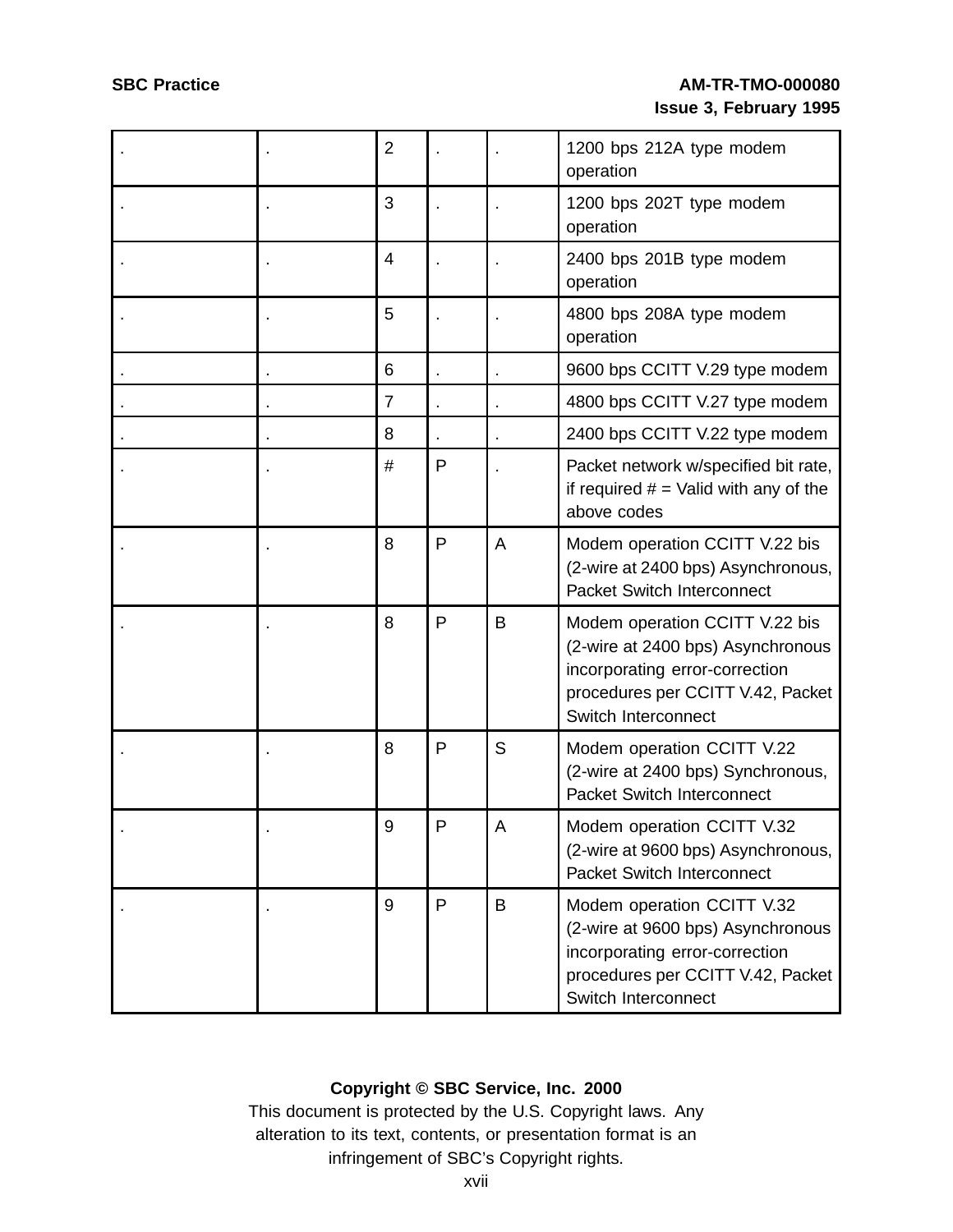|   |   | 9              | $\mathsf{P}$ | S | Modem operation CCITT V.32<br>(2-wire at 9600 bps) Synchronous,<br><b>Packet Switch Interconnect</b>                                                                                   |
|---|---|----------------|--------------|---|----------------------------------------------------------------------------------------------------------------------------------------------------------------------------------------|
|   |   | A              | P            | A | Combined modem operation<br>CCITT V.22 bis and V.32 (2-wire at<br>9600 bps) Asynchronous, Packet<br>Switch Interconnect                                                                |
|   |   | A              | P            | B | Combined modem operation<br>CCITT V.22 bis and V.32 (2-wire<br>at 9600 bps) Asynchronous<br>incorporating error-correction<br>procedures per CCITT V.42, Packet<br>Switch Interconnect |
|   |   | A              | $\mathsf{P}$ | S | Combined modem operation<br>CCITT V.22 bis and V.32 (2-wire<br>at 9600 bps) Synchronous, Packet<br>Switch Interconnect                                                                 |
| D | N |                |              |   | Data stream in VF frequency band<br>at CO locations, interface at packet<br>switch port at CO                                                                                          |
|   |   | 1              |              |   | 300 bps 103J type modem<br>operation                                                                                                                                                   |
|   |   | $\overline{2}$ |              |   | 1200 bps 212A type modem<br>operation                                                                                                                                                  |
|   |   | 3              |              |   | 1200 bps 202T type modem<br>operation                                                                                                                                                  |
|   |   | 4              |              |   | 2400 bps 201B type modem<br>operation                                                                                                                                                  |
|   |   | 5              |              |   | 4800 bps 208A type modem<br>operation                                                                                                                                                  |
|   |   | $\,6$          |              |   | 9600 bps CCITT V.29 type modem                                                                                                                                                         |
|   |   | $\overline{7}$ |              |   | 4800 bps CCITT V.27 type modem                                                                                                                                                         |
|   |   | $\,8\,$        |              |   | 2400 bps CCITT V.22 type modem                                                                                                                                                         |

## **Copyright © SBC Service, Inc. 2000**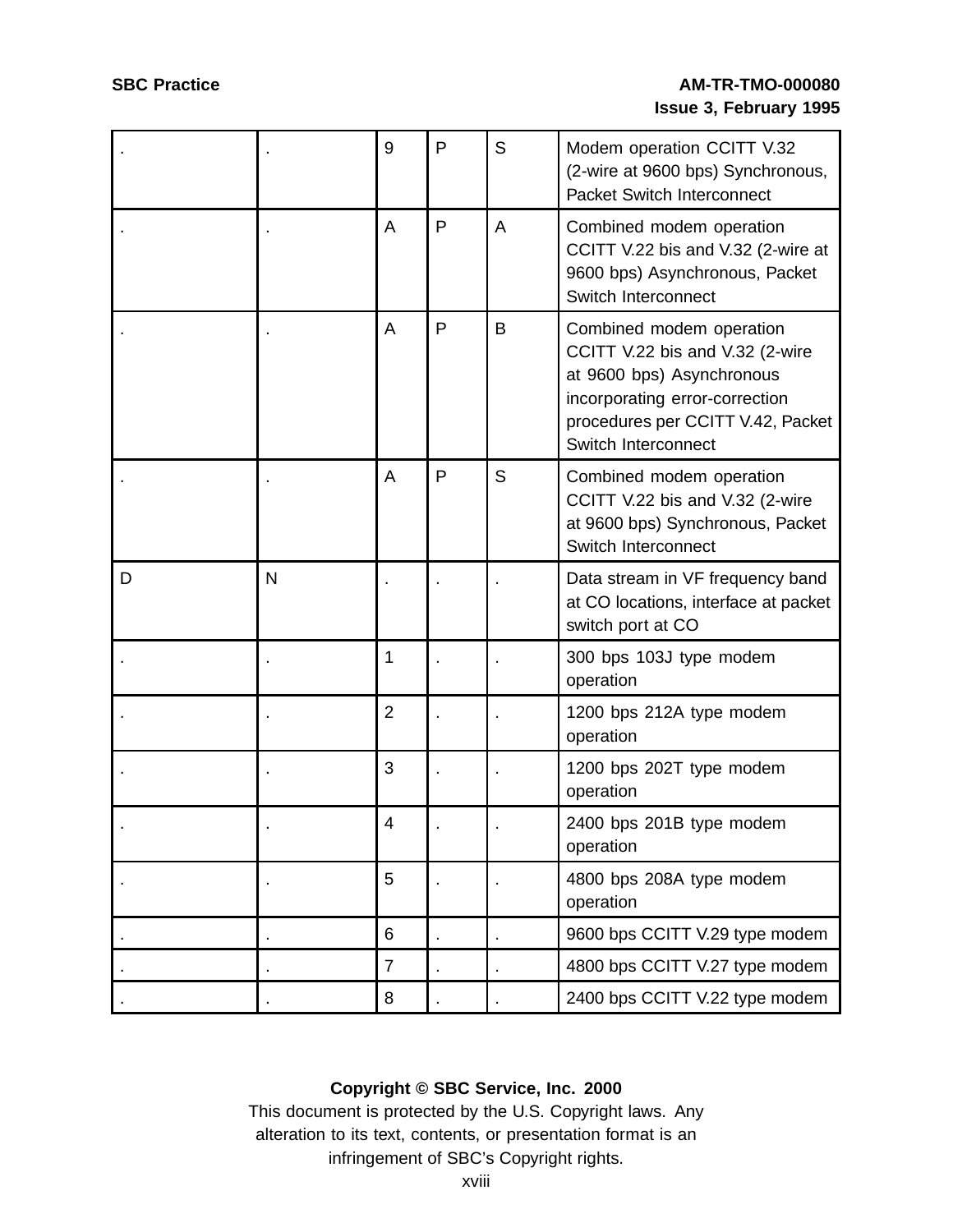|   |         | #            | P |   | Packet network with specified bit<br>rate, if required $#$ = Valid with any<br>of above codes                    |
|---|---------|--------------|---|---|------------------------------------------------------------------------------------------------------------------|
| D | $\circ$ |              |   |   | Digital interface at the digital signal<br>level zero (DS0)                                                      |
|   |         | A            |   |   | DS0A at 2400 bps                                                                                                 |
|   |         | B            |   |   | DS0A at 4800 bps                                                                                                 |
|   |         | C            |   |   | DS0A at 9600 bps                                                                                                 |
|   |         | D            |   |   | DS0A at 19200 bps                                                                                                |
|   |         | E            |   |   | DS0A at 56000 bps                                                                                                |
|   |         | F            |   |   | DS0A at 64000 bps                                                                                                |
| D | S       |              |   |   | Digital Hierarchy Interface                                                                                      |
|   |         | 1            | 5 |   | 1.544 Mbps (DS1) SF format per<br>TR-NPL-000342                                                                  |
|   |         | 1            | 5 | B | 1.544 Mbps (DS1) SF format per<br>TR-NPL-000342 and B8ZS clear<br>channel capability                             |
|   |         | 1            | 5 | E | 8-bit PCM encoded in one 64 Kbps<br>of the DS1 signal                                                            |
|   |         | 1            | 5 | F | 8-bit PCM encoded in two 64 Kbps<br>of the DS1 signal                                                            |
|   |         | 1            | 5 | G | 8-bit PCM encoded in three 64<br>Kbps of the DS1 signal                                                          |
|   |         | 1            | 5 | Н | 1 4/11 PCM encoded in six 64 Kbps<br>of the DS1 signal                                                           |
|   |         | $\mathbf{1}$ | 5 | J | 1.544 Mpbs (DS1) free-framing<br>format per PUB41451 (only<br>available to United States<br>Government Agencies) |
|   |         | 1            | 5 | K | 1.544 Mbps (DS1) pre-ANSI<br>extended superframe (ESF) format<br>per TR-NPL-000342                               |

## **Copyright © SBC Service, Inc. 2000**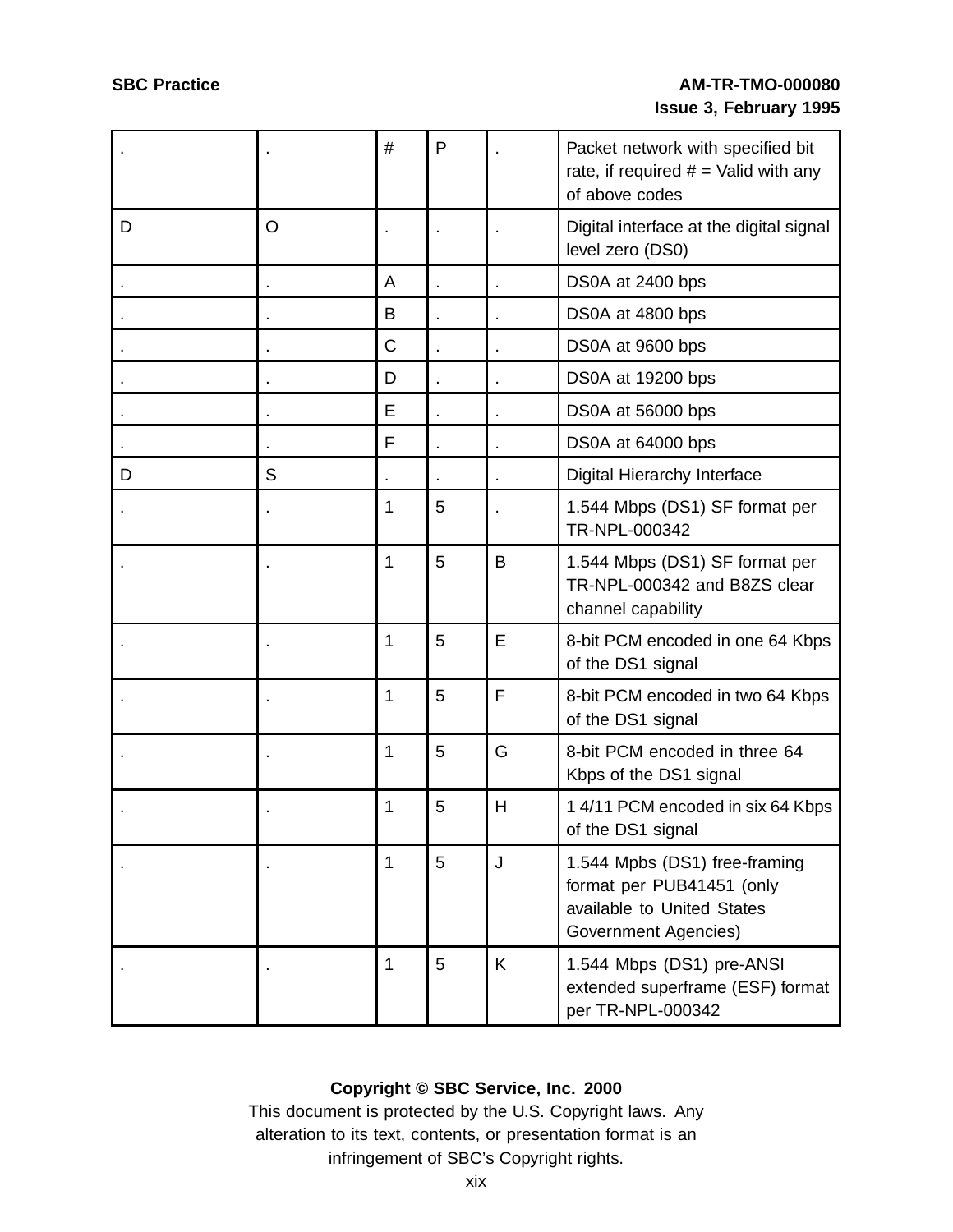|  | 1              | 5              | L | 1.544 Mbps with SF signaling<br>on analog end of (subject to<br>availability)           |
|--|----------------|----------------|---|-----------------------------------------------------------------------------------------|
|  | 1              | 5              | S | 1.544 Mbps (DS1) pre-ANSI ESF<br>format per 000342 and B8ZS clear<br>channel capability |
|  | 1              | K              |   | Same as 15K with ANSI T1.403<br><b>ESF</b>                                              |
|  | 1              | S              |   | Same as 15S with ANSI T1.403<br><b>ESF</b>                                              |
|  | $\overline{4}$ | $\overline{4}$ |   | 44.736 Mbps, (DS3) M 2/3 Format                                                         |
|  | $\overline{4}$ | $\overline{4}$ | A | 1-DS3 or 45 Mbps transmission bit<br>rate                                               |
|  | $\overline{4}$ | $\overline{4}$ | B | 2-DS3 or 90 Mbps transmission bit<br>rate                                               |
|  | $\overline{4}$ | $\overline{4}$ | C | 3-DS3 or 135 Mbps transmission<br>bit rate                                              |
|  | $\overline{4}$ | $\overline{4}$ | D | 4-DS3 or 180 Mbps transmission<br>bit rate                                              |
|  | $\overline{4}$ | $\overline{4}$ | Е | 6-DS3 or 270 Mbps transmission<br>bit rate                                              |
|  | $\overline{4}$ | $\overline{4}$ | F | 9-DS3 or 405 Mbps transmission<br>bit rate                                              |
|  | $\overline{4}$ | $\overline{4}$ | G | 12-DS3 or 540 Mbps transmission<br>bit rate                                             |
|  | $\overline{4}$ | $\overline{4}$ | Н | 18-DS3 or 810 Mbps transmission<br>bit rate                                             |
|  | $\overline{4}$ | $\overline{4}$ | J | 36-DS3 or 1620 Mbps transmission<br>bit rate                                            |
|  | 4              | 4              | L | 44.736 Mbps, (DS3), single<br>frequency                                                 |
|  | E              | A              |   | E&M signaling                                                                           |

## **Copyright © SBC Service, Inc. 2000**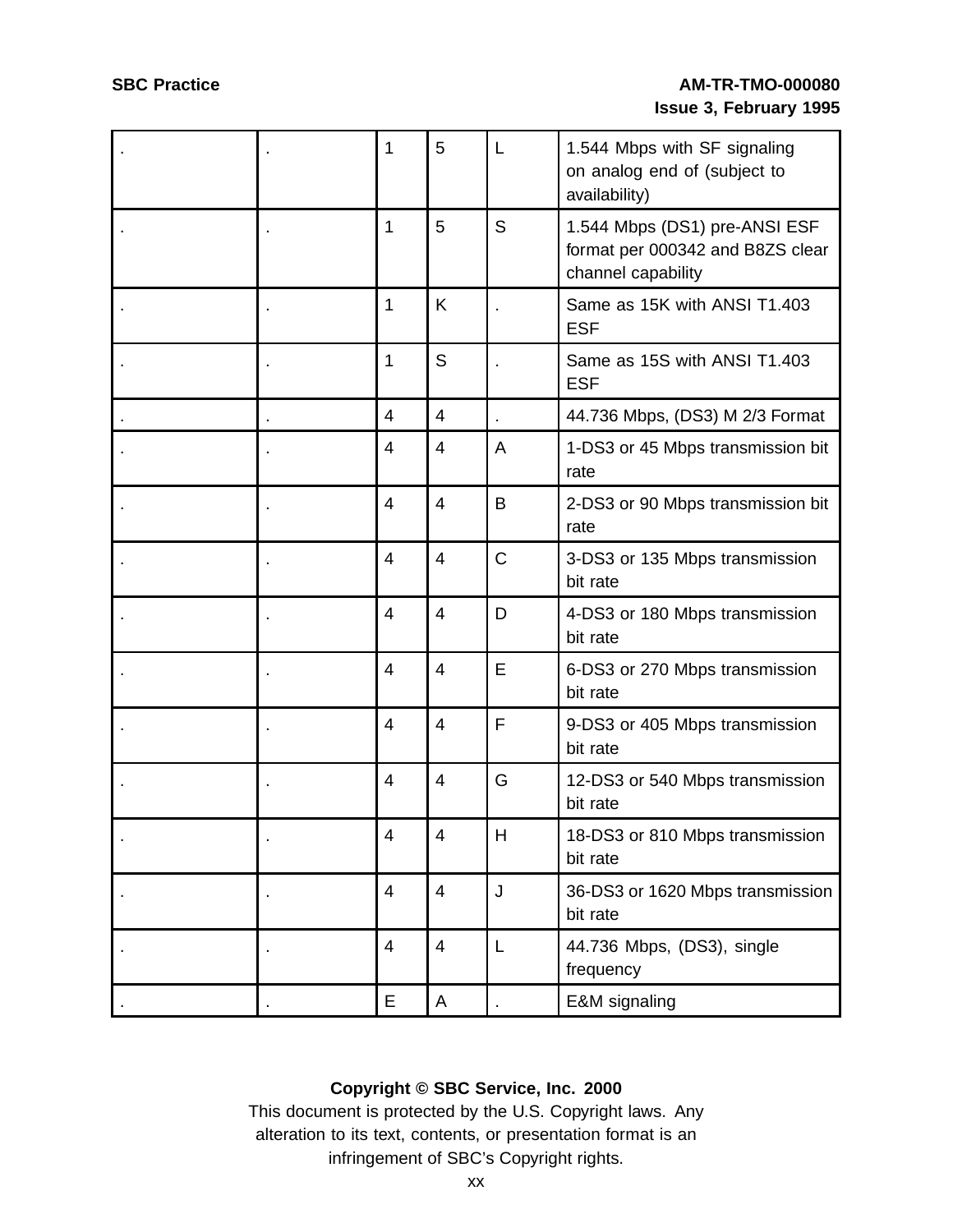|   |   | G              | O              |   | Ground-start loop signaling-open<br>end                                                                                    |
|---|---|----------------|----------------|---|----------------------------------------------------------------------------------------------------------------------------|
|   |   | G              | S              |   | Ground-start loop signaling-closed<br>end                                                                                  |
|   |   | L              | O              |   | Loop-start loop signaling-open end                                                                                         |
|   |   | L              | S              |   | Loop-start loop signaling-closed<br>end                                                                                    |
|   |   | N              | $\circ$        |   | Transmission only-no signaling                                                                                             |
| D | U |                |                |   | <b>Digital Access Interface</b>                                                                                            |
|   |   | $\overline{2}$ | 4              |   | 2.4 Kbs                                                                                                                    |
|   |   | $\overline{2}$ | 4              | S | 2.4 Kbps with secondary channel                                                                                            |
|   |   | 4              | 8              |   | 4.8 Kbps                                                                                                                   |
|   |   | 4              | 8              | S | 4.8 Kbps with secondary channel                                                                                            |
|   |   | 9              | 6              |   | 9.6 Kbps                                                                                                                   |
|   |   | 9              | 6              | S | 9.6 Kbps with secondary channel                                                                                            |
|   |   | 1              | 9              |   | 19.2 Kbps                                                                                                                  |
|   |   | 1              | 9              | S | 19.2 Kbps with secondary channel                                                                                           |
|   |   | 5              | 6              |   | 56 Kbps                                                                                                                    |
|   |   | 5              | 6              | S | 56 Kbps with secondary channel                                                                                             |
|   |   | 6              | $\overline{4}$ |   | 64 Kbps                                                                                                                    |
|   |   | 1              | 6              |   | 160 Kbps with time compression<br>multiplexing                                                                             |
|   |   | A              | N              |   | 1.544 Mbps (DS1) free-framing<br>format per PUB41451 (only<br>available to U.S. Government<br>Agencies) without line power |
|   |   | B              | $\mathsf{N}$   |   | 1.544 Mbps (DS1) SF format<br>per TR-NPL-000054, without line<br>power                                                     |

## **Copyright © SBC Service, Inc. 2000**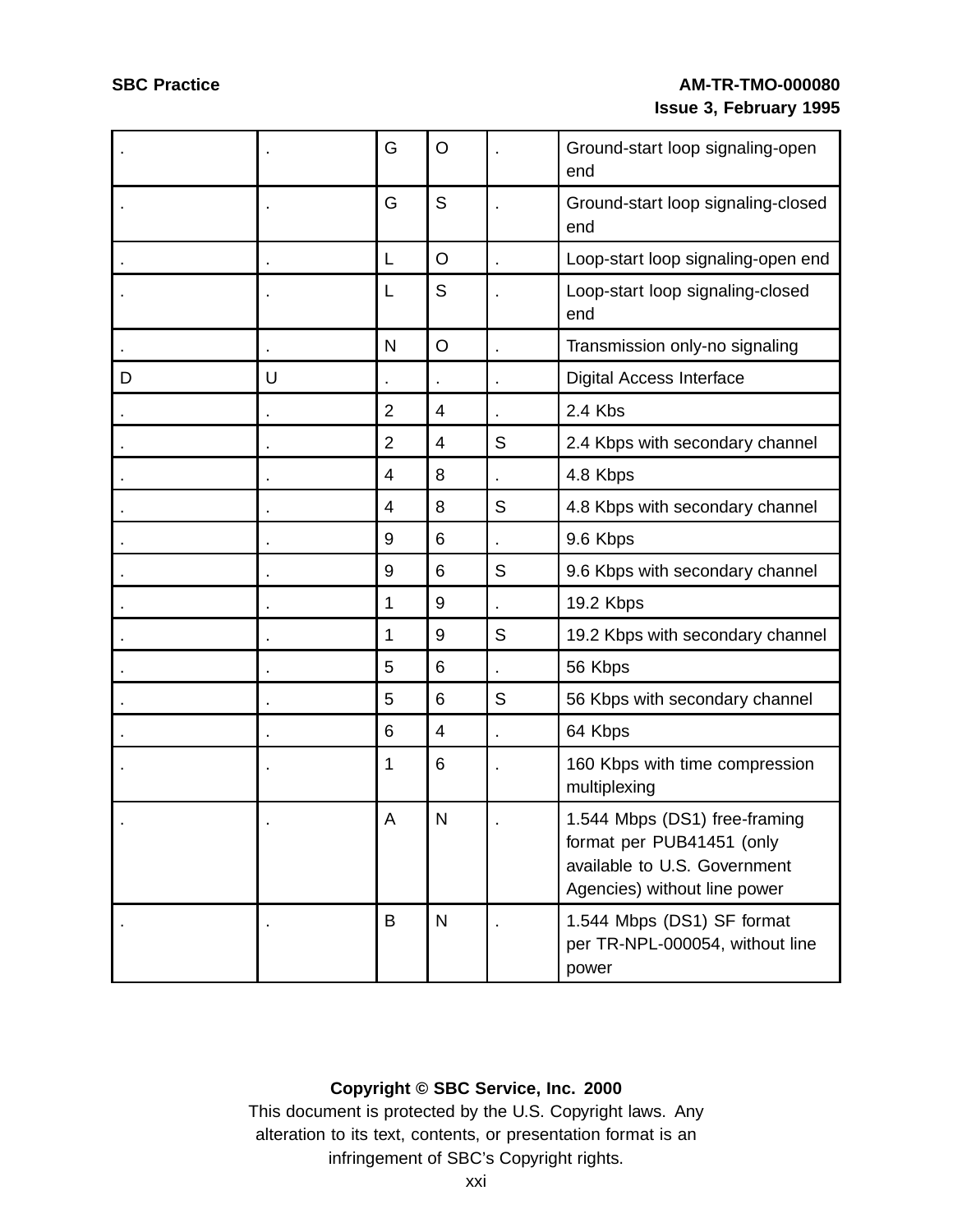|   |   | $\overline{C}$ | N |   | 1.544 Mbps (DS1) pre-ANSI<br>ESF format per TR-NPL-000054,<br>without line power                                                                                    |
|---|---|----------------|---|---|---------------------------------------------------------------------------------------------------------------------------------------------------------------------|
|   |   | D              | N |   | 1.544 (DS1) SF format per<br>TR-NPL-000054, with B8ZS clear<br>channel capability and without line<br>power                                                         |
|   |   | S              | N |   | 1.544 Mbps (DS1) pre-ANSI ESF<br>format per TR-NPL-000054, with<br>B8ZS clear channel capability and<br>without line power                                          |
|   |   | 1              | K | N | Same as CN with ANSI T1.403<br><b>ESF</b>                                                                                                                           |
|   |   | 1              | S | N | Same as SN with ANSI T1.403 ESF                                                                                                                                     |
| D | X |                |   |   | Connects a customer to an access<br>service suitable for the transmission<br>of voice using DX signaling                                                            |
|   |   | X              |   |   | Simplex reversal (4-wire)                                                                                                                                           |
| D | Υ |                |   |   | Duplex signaling (DX). Connects<br>end users' grandfathered switching<br>system, described in Part 68 of the<br>FCC rules and regulations, to an<br>access circuit. |
| E | A |                |   |   | Type I, E&M lead signaling                                                                                                                                          |
|   |   | Е              |   |   | IC or end user originates on E lead                                                                                                                                 |
|   |   | M              |   |   | IC or end user originates on M lead                                                                                                                                 |
| E | B |                |   |   | Type II, E&M lead signaling                                                                                                                                         |
|   |   | E              |   |   | IC or end user originates on E lead                                                                                                                                 |
|   |   | M              |   |   | IC or end user originates on M lead                                                                                                                                 |
| Е | C |                |   |   | Type III, E&M signaling                                                                                                                                             |
| E | X |                |   |   | Back-to-back carrier arrangement<br>with tandem signaling                                                                                                           |
|   |   | A              |   |   | LEC has closed end                                                                                                                                                  |

## **Copyright © SBC Service, Inc. 2000**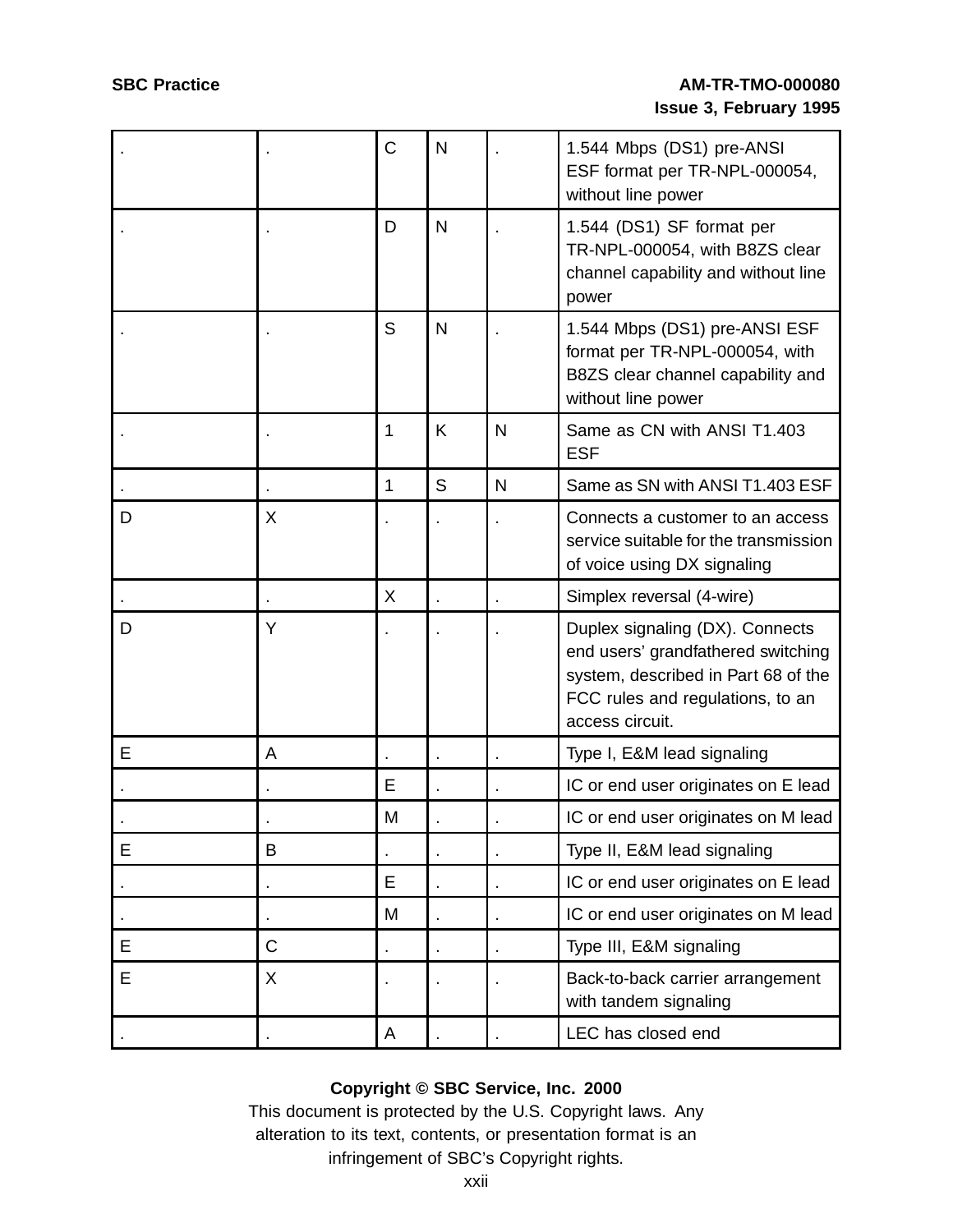|              |             | B |                |    | LEC supplies dial tone                                                                                                                 |
|--------------|-------------|---|----------------|----|----------------------------------------------------------------------------------------------------------------------------------------|
| F            | A           |   |                |    | Analog Fiber Interface                                                                                                                 |
|              |             | 8 |                |    | 824 to 894 MHz Passband                                                                                                                |
| F            | C           |   |                |    | Fiber Optic Interface                                                                                                                  |
|              |             | 8 |                |    | 824 to 894 MHz passband                                                                                                                |
|              |             | 1 | $\mathbf 0$    |    | Up to 100 Mpbs transmission bit<br>rate                                                                                                |
|              |             | 5 | 4              |    | 12-DS3 transmission bit rate                                                                                                           |
|              |             | 1 | $\overline{2}$ |    | 24-DS3 transmission bit rate                                                                                                           |
|              |             |   |                | X  | Dim fiber with specified bit rate,<br>one end powered.                                                                                 |
|              |             |   | B              | ä, | SONET: OC-3                                                                                                                            |
|              |             |   | D              |    | SONET: OC-12                                                                                                                           |
|              |             |   | H              |    | SONET: OC-48                                                                                                                           |
| G            | O           |   |                |    | Ground start signaling open-end<br>(switch) function presented by<br>IC at interface to the Telephone<br><b>Company Access Service</b> |
|              |             | X |                |    | Simplex reversal (4-wire)                                                                                                              |
| G            | S           |   |                |    | Ground-start signaling closed-end<br>(station) function presented by IC<br>or end user at interface to LEC<br>access service           |
|              |             | C |                |    | Centrex foreign exchange trunk<br>termination                                                                                          |
|              |             | M |                |    | CO answering service concentrator                                                                                                      |
|              |             | X |                |    | Simplex reversal (4-wire)                                                                                                              |
| $\mathbf{I}$ | A           |   |                |    | E.I.A. (25 Pin RS 232)                                                                                                                 |
| L            | A           |   |                |    | Type A registered port                                                                                                                 |
| L            | B           |   |                |    | Type B registered port                                                                                                                 |
| L            | $\mathsf C$ |   |                |    | Type C registered port                                                                                                                 |

## **Copyright © SBC Service, Inc. 2000**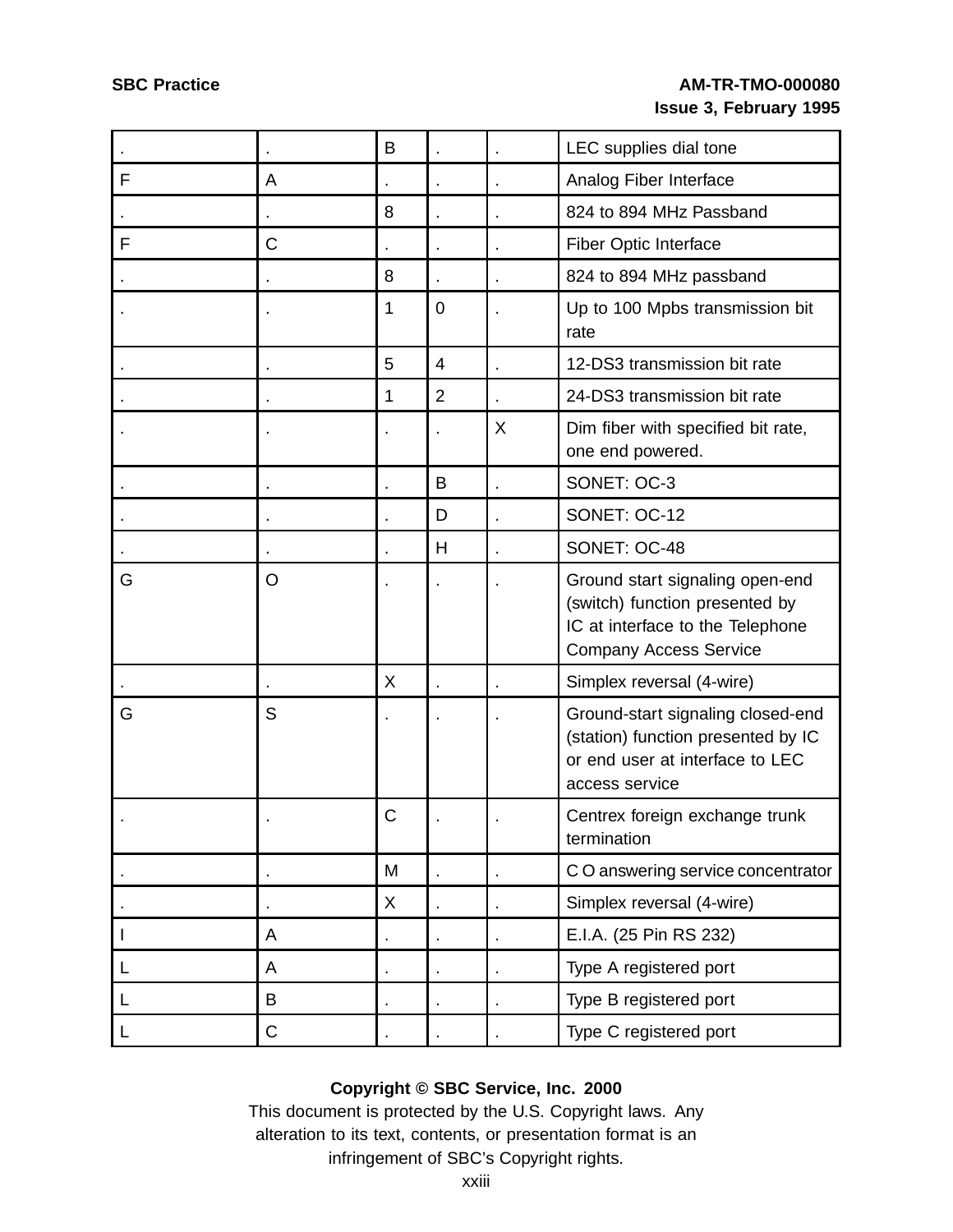| L | O |     |  | Loop start signaling open-end<br>(switch) function presented by the<br>customer at interface to the LEC<br>access service               |
|---|---|-----|--|-----------------------------------------------------------------------------------------------------------------------------------------|
|   |   | X   |  | Simplex reversal                                                                                                                        |
| L | R |     |  | Private Line Automatic Ringdown<br>(PLAR) with PLAR equipment<br>provided by the LEC                                                    |
|   |   | A   |  | D4 PLAR channel unit signaling<br>format                                                                                                |
|   |   | B   |  | D3 PLAR channel unit signaling<br>format                                                                                                |
| L | S |     |  | Loop-start signaling-closed end<br>(station) function presented by the<br>customer at the interface to the<br><b>LEC</b> access service |
|   |   | M   |  | CO answering service concentrator                                                                                                       |
|   |   | X   |  | Simple reversal                                                                                                                         |
| N | O |     |  | Connects customer to an access<br>service suitable for voice<br>transmission with no signaling<br>provided by the LEC                   |
|   |   | S   |  | Sealing current option for 4W<br>transmission                                                                                           |
|   |   | X   |  | Simplex reversal (4-wire)                                                                                                               |
|   |   | 17  |  | Loopback @ 1713 Hz**                                                                                                                    |
|   |   | 17P |  | Loopback @ 1713 Hz and Line<br>Power**                                                                                                  |
|   |   | 19  |  | Loopback @ 1913 Hz**                                                                                                                    |
|   |   | 19P |  | Loopback @ 1913 Hz and Line<br>Power**                                                                                                  |
|   |   | 24  |  | Loopback @ 2413 Hz**                                                                                                                    |

## **Copyright © SBC Service, Inc. 2000**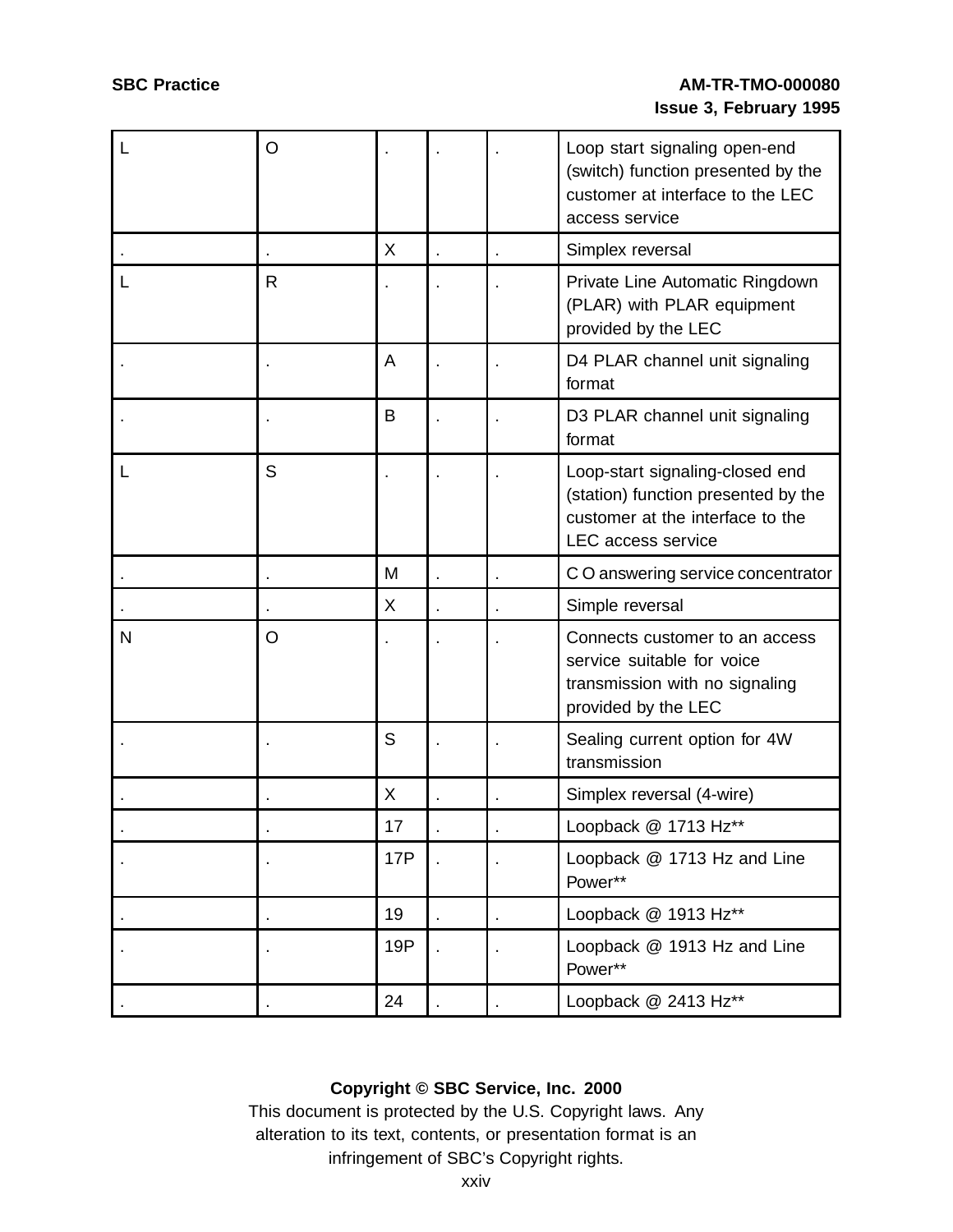| P            | G            |                |             |         | Program transmission - no DC<br>signaling                                                                                                                                                                         |
|--------------|--------------|----------------|-------------|---------|-------------------------------------------------------------------------------------------------------------------------------------------------------------------------------------------------------------------|
|              |              | 1              |             |         | Nominal frequency from 50 to<br>15000Hz                                                                                                                                                                           |
|              |              | $\overline{2}$ |             |         | Non-equalized                                                                                                                                                                                                     |
|              |              | 3              |             |         | Nominal frequency from 200 to<br>3500Hz                                                                                                                                                                           |
|              |              | 5              |             |         | Nominal frequency from 100 to<br>5000Hz                                                                                                                                                                           |
|              |              | 8              |             |         | Nominal frequency from 50 to<br>8000Hz                                                                                                                                                                            |
| $\mathsf{P}$ | $\mathsf{R}$ |                |             |         | Connects end-user premises<br>protective relaying terminal<br>equipment to an access<br>service suitable for the one-way<br>transmission of control signals<br>(voice frequency tones) for<br>protective relaying |
|              |              | 3              | 1           |         | $3/1$ mux                                                                                                                                                                                                         |
|              |              | 3              | $\mathbf 0$ |         | $3/0$ mux                                                                                                                                                                                                         |
|              |              | 1              | $\mathbf 0$ |         | 1/0 mux, e.g., D4- or D5- type bank                                                                                                                                                                               |
| Q            | B            |                |             |         | Manual Cross-Connect Termination<br>with no subrating capabilities                                                                                                                                                |
|              |              | 3              | 3           |         | DS3 to DS3 cross-connect                                                                                                                                                                                          |
|              |              | 1              | 1           |         | DS1 to DS1 cross-connect                                                                                                                                                                                          |
|              |              | L              | L           |         | LGX bay, fiber cross-connection                                                                                                                                                                                   |
| Q            | C            |                |             |         | Manual cross-connect DS0/Voice<br>termination                                                                                                                                                                     |
|              |              | D              | X           | $\circ$ | Connects a customer to an access<br>service suitable for the transmission<br>of voice using DX signaling                                                                                                          |
|              |              | Е              | 1           | A       | Type I E&M signaling IC or End<br>User originates on the E lead                                                                                                                                                   |

## **Copyright © SBC Service, Inc. 2000**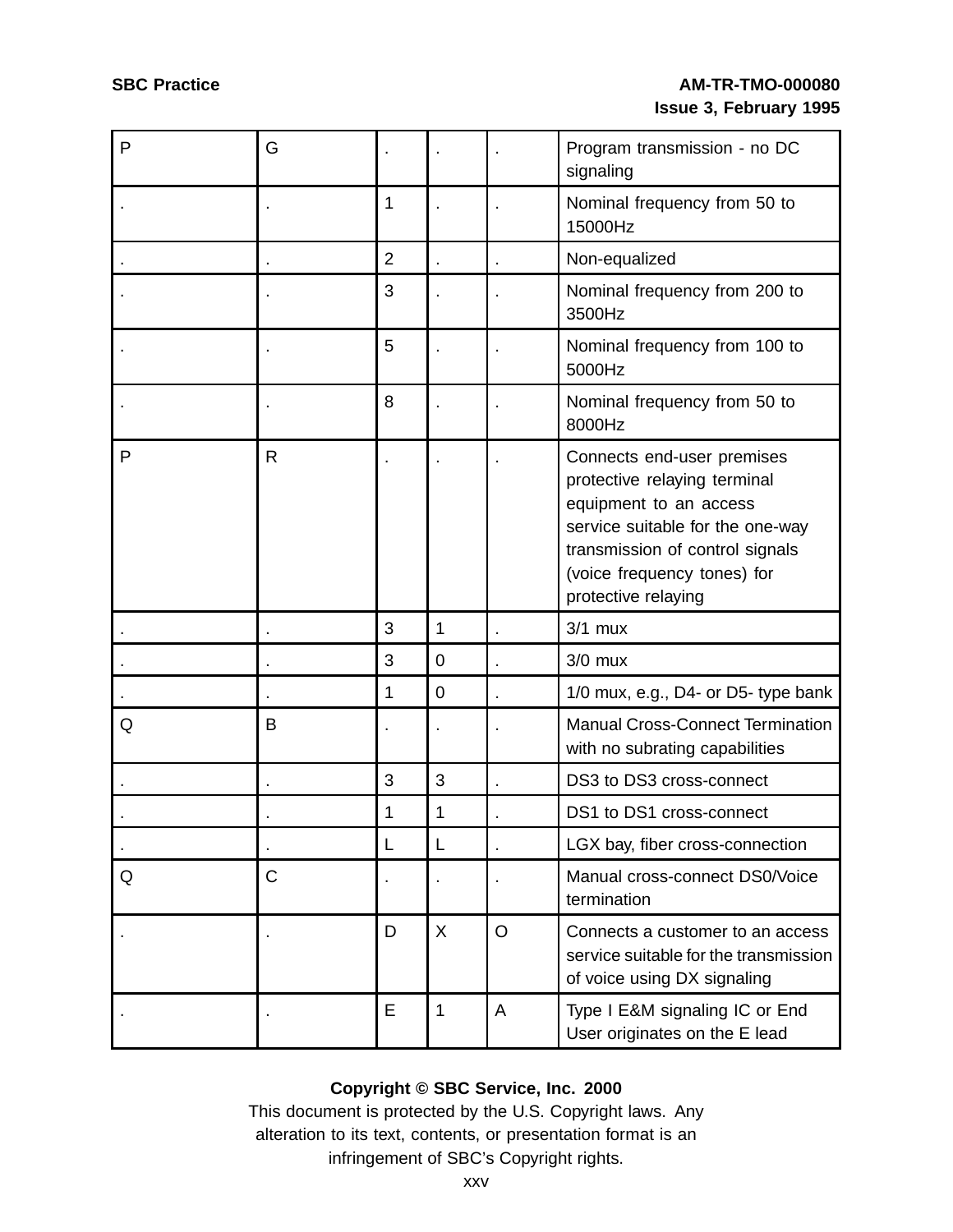|  | E       | $\overline{2}$ | A | Type II E&M signaling IC or End<br>User originates on the E lead                                                    |
|--|---------|----------------|---|---------------------------------------------------------------------------------------------------------------------|
|  | M       | 1              | A | Type I E&M signaling IC or End<br>User originates on the M lead                                                     |
|  | M       | $\overline{2}$ | A | Type II E&M signaling IC or End<br>User originates on the M lead                                                    |
|  | M       | 3              | A | Type III E&M signaling                                                                                              |
|  | R       | $\vee$         | O | Reverse batter originating loop<br>closure provided by AC to the AP;<br>Battery provided by AC to AP                |
|  | R       | $\vee$         | T | Reverse batter originating loop<br>closure provided by AP to the End<br>User; Battery provided by End User<br>to AP |
|  | $\circ$ | $\circ$        | B | GO Ground start loop signaling -<br>open end                                                                        |
|  | $\circ$ | $\circ$        | C | GS Ground start loop signaling -<br>closed end                                                                      |
|  | $\circ$ | $\circ$        | D | LO Loop start loop signaling - open<br>end                                                                          |
|  | $\circ$ | $\circ$        | E | LS Loop start loop signaling -<br>closed end                                                                        |
|  | $\circ$ | $\circ$        | F | NO Transmission only - no signaling                                                                                 |
|  | O       | $\circ$        | J | 2.4 Kbps digital service                                                                                            |
|  | $\circ$ | O              | Κ | 4.8 Kbps digital service                                                                                            |
|  | $\circ$ | $\circ$        | L | 9.6 Kbps digital service                                                                                            |
|  | $\circ$ | $\circ$        | M | 19.2 Kbps digital service                                                                                           |
|  | O       | $\circ$        | P | 56.0 Kbps digital service                                                                                           |
|  | $\circ$ | $\circ$        | Q | 64.0 Kbps digital service                                                                                           |
|  | $\circ$ | O              | R | <b>Electronic Business Service</b>                                                                                  |
|  | $\circ$ | $\circ$        | S | ISDN Base Rate (2B1Q)                                                                                               |
|  | $\circ$ | $\mathsf O$    | T | Coin - Tone controlled                                                                                              |

## **Copyright © SBC Service, Inc. 2000**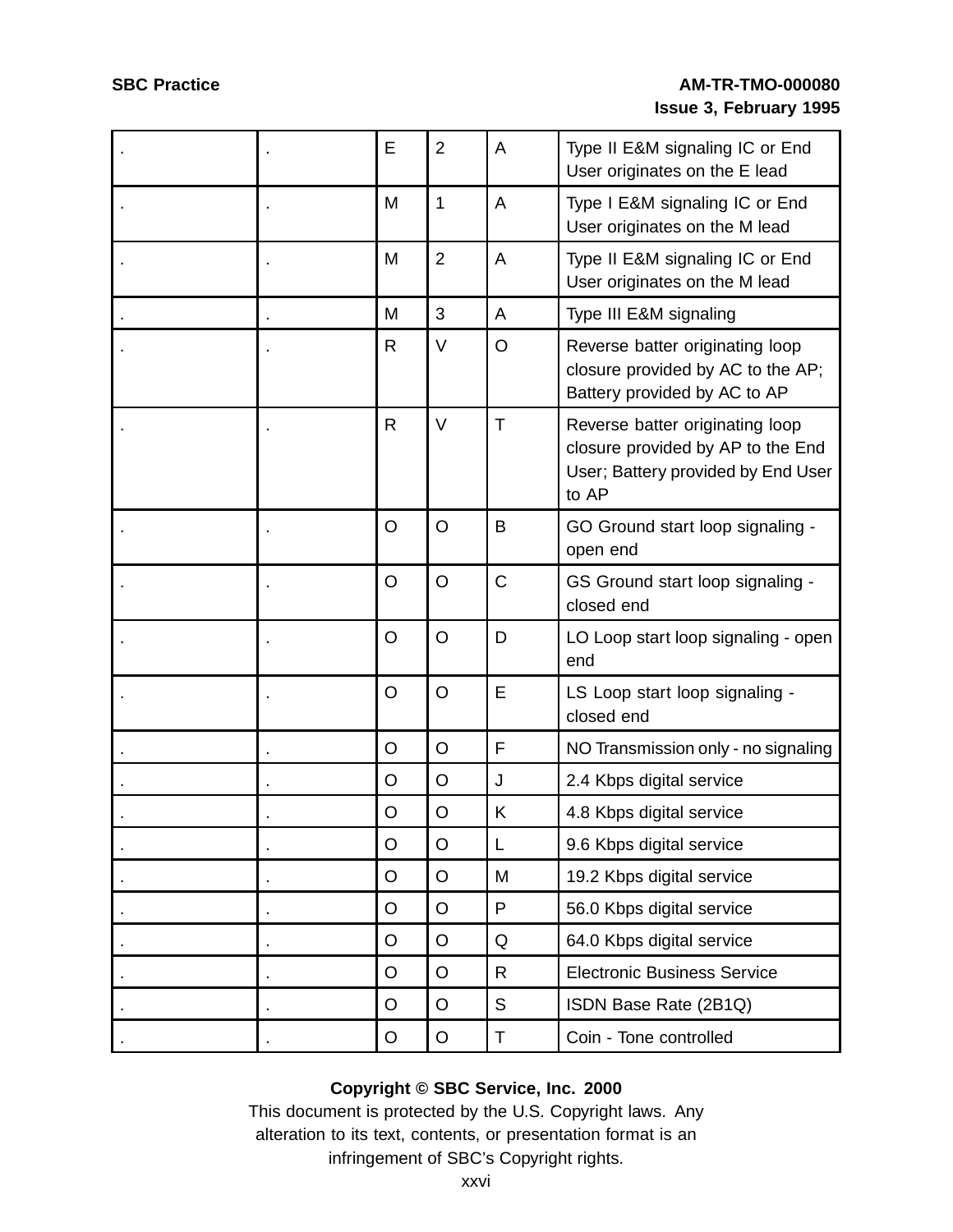|   |   | $\circ$     | $\circ$ | U | Coin - Battery controlled                                                         |
|---|---|-------------|---------|---|-----------------------------------------------------------------------------------|
| R | V |             |         |   | Reverse battery (trunk signaling) at<br>interface                                 |
|   |   | $\circ$     |         |   | Loop closure provided by IC to the<br>LEC provided by LEC to IC                   |
|   |   | $\mathsf T$ |         |   | Loop closure provided by LEC to<br>end user provided by end user to<br><b>LEC</b> |
| S | M |             |         |   | Mapping for SONET Terminal<br>Multiplexer                                         |
|   |   | X           |         |   | Optical bandwidth in 155.520 Mbps<br>increments (OC-3)*                           |
|   |   |             | X       |   | Qty signals at 51.840 Mbps<br>$(OC-1/STS-1)^*$                                    |
|   |   |             |         | X | Qty Signals at 6.912 Mbps (VTG)*                                                  |
|   |   |             |         |   | *see Table 10-2                                                                   |
| S | N |             |         |   | Mapping for SONET OC-48<br>Terminal                                               |
|   |   | X           | ×       |   | QTY Signals Dropped at 622.080<br>Mbps (OC-12)                                    |
|   |   |             | X       |   | QTY Signals Dropped at 155.520<br>Mbps (OC-3)                                     |
|   |   |             | ×       | X | QTY Signals Dropped at 51.850<br>Mbps (OC-1/STS                                   |
| S | O |             |         |   | <b>SONET Optical (transmitter</b><br>characteristics)                             |
|   |   | B           | U       |   | LR1-SLM*, Unidirectional                                                          |
|   |   | $\mathsf C$ | U       |   | IR1-MLM*, Unidirectional                                                          |
|   |   | Е           | U       |   | SR-MLM/LED*, Unidirectional                                                       |
|   |   |             |         |   | *see TA-1374                                                                      |
| S | Τ |             |         |   | Synchronous Transport (electrical<br>OC equiv.)                                   |

## **Copyright © SBC Service, Inc. 2000**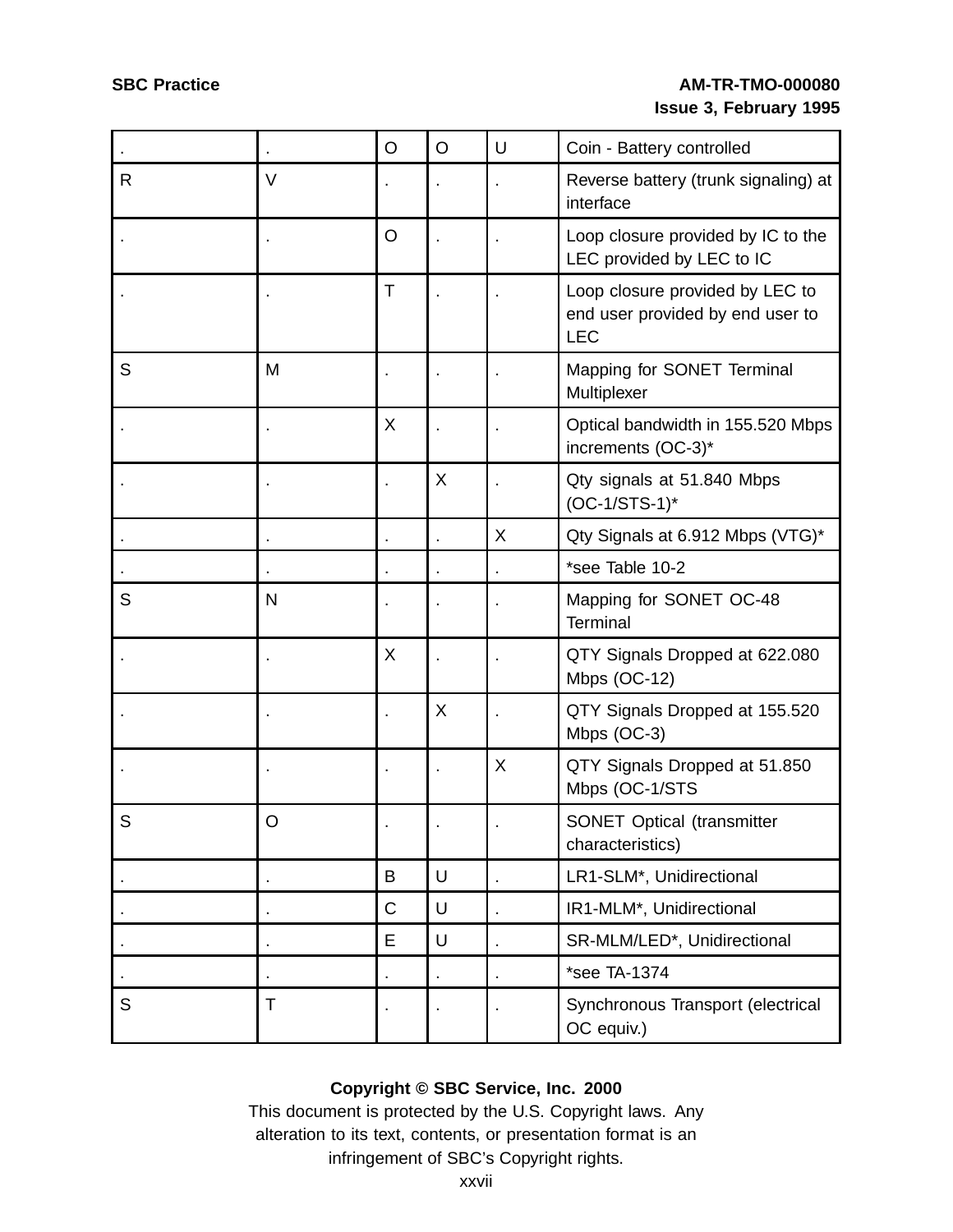|   |   | A              |                |   | STS-1                                                       |
|---|---|----------------|----------------|---|-------------------------------------------------------------|
|   |   | B              |                |   | STS-3                                                       |
|   |   | C              |                |   | STS-3c                                                      |
|   |   | D              |                |   | <b>STS-12c</b>                                              |
| Τ | A |                |                |   | Central Office Transfer<br>Arrangement                      |
|   |   | C              |                |   | Common                                                      |
|   |   | $\mathsf{N}$   | $\mathsf C$    |   | Normally closed                                             |
|   |   | N              | $\circ$        |   | Normally open                                               |
| Τ | F |                | $\blacksquare$ |   | Telephotograph interface                                    |
| Τ | Τ |                |                |   | Telegraph/teletypewriter interface                          |
|   |   | $\overline{2}$ |                |   | 20.0 milliamperes                                           |
|   |   | 3              | k,             |   | 3.0 milliamperes                                            |
|   |   | 6              | ×              |   | 62.5 milliamperes                                           |
| т | V | ä,             |                |   | <b>Television interface</b>                                 |
|   |   | 1              |                |   | Combined video and one 15 KHz<br>audio signal               |
|   |   | $\overline{2}$ |                |   | Combined video and two 15 KHz<br>audio signals              |
|   |   | 4              |                |   | Combined video and four 15 KHz<br>audio signals             |
|   |   | 5              |                |   | Video plus one (or two) two wire 5<br>Hz audio signal(s)    |
|   |   | 6              |                |   | Combined video and three 15 KHz<br>audio signals            |
|   |   | 1              | 5              |   | Video plus one (or two) two wire 15<br>KHz audio signal(s)  |
|   |   | 1              | 5              | A | Video plus one through four two<br>wire 15KHz audio signals |
| V | Τ |                |                |   | <b>Virtual Tributary</b>                                    |

## **Copyright © SBC Service, Inc. 2000**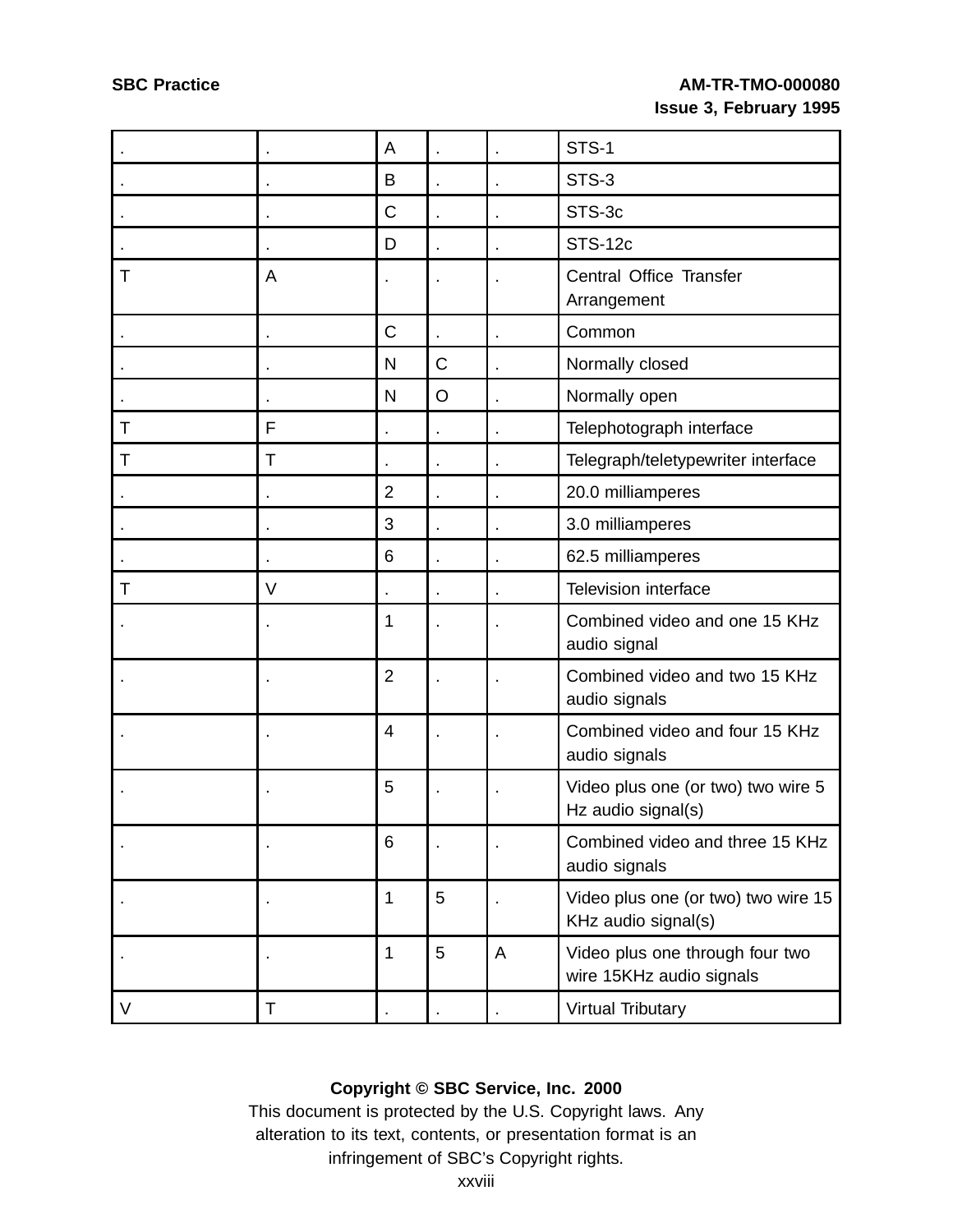|   |   | 1              |                |        | VT1 (1.736 Mbps)                                       |
|---|---|----------------|----------------|--------|--------------------------------------------------------|
|   |   | $\overline{2}$ |                |        | VT <sub>2</sub>                                        |
|   |   | 3              |                |        | VT <sub>3</sub>                                        |
|   |   | 6              |                |        | VT6 or VTG (6.192 Mbps)                                |
| W | Α |                |                |        | Wideband bandwidth interface at<br>end user's premises |
|   |   | 1              | $***$          |        | Nominal passband from 10 Hz to<br>20,000 Hz            |
|   |   | $\overline{2}$ | $***$          |        | Nominal passband from 29,000 to<br>44,000 Hz           |
|   |   | 8              |                |        | 824-894 MHz passband                                   |
| W | B |                |                |        | Wideband data interface at IC<br>terminal location     |
|   |   | 1              | 8              | $S***$ | 18.75 Kbps, synchronous                                |
|   |   | 1              | 9              | $A***$ | Up to 19.2 Kbps, asynchronous                          |
|   |   | 1              | 9              | $S***$ | 19.2 Kbps, synchronous                                 |
|   |   | $\overline{2}$ | 3              | $A***$ | Up to 230.4 Kbps, asynchronous                         |
|   |   | $\overline{2}$ | 3              | $S***$ | 230.4 Kbps, synchronous                                |
|   |   | $\overline{4}$ | $\mathbf 0$    | $S***$ | 40.8 Kbps, synchronous                                 |
|   |   | 5              | $\overline{0}$ | $A***$ | Up to 50.0 Kbps, asynchronous                          |
|   |   | 5              | $\overline{0}$ | $S***$ | 50.0 Kbps, synchronous                                 |
| W | C |                |                |        | Wideband data interface at end<br>user's premises      |
|   |   | 1              | 8              | ***    | 18.75 Kbps, synchronous                                |
|   |   | 1              | 9              | $***$  | For 12-wire interface: 19.2 Kbps,<br>synchronous       |
|   |   |                |                |        | For 10-wire interface: up to 19.2<br>Kbps asynchronous |
|   |   | $\overline{2}$ | 3              | $***$  | Up to 230.4 Kbps, asynchronous                         |
|   |   | $\overline{2}$ | $\mathfrak{B}$ | $S***$ | 230.4 Kbps, synchronous                                |

## **Copyright © SBC Service, Inc. 2000**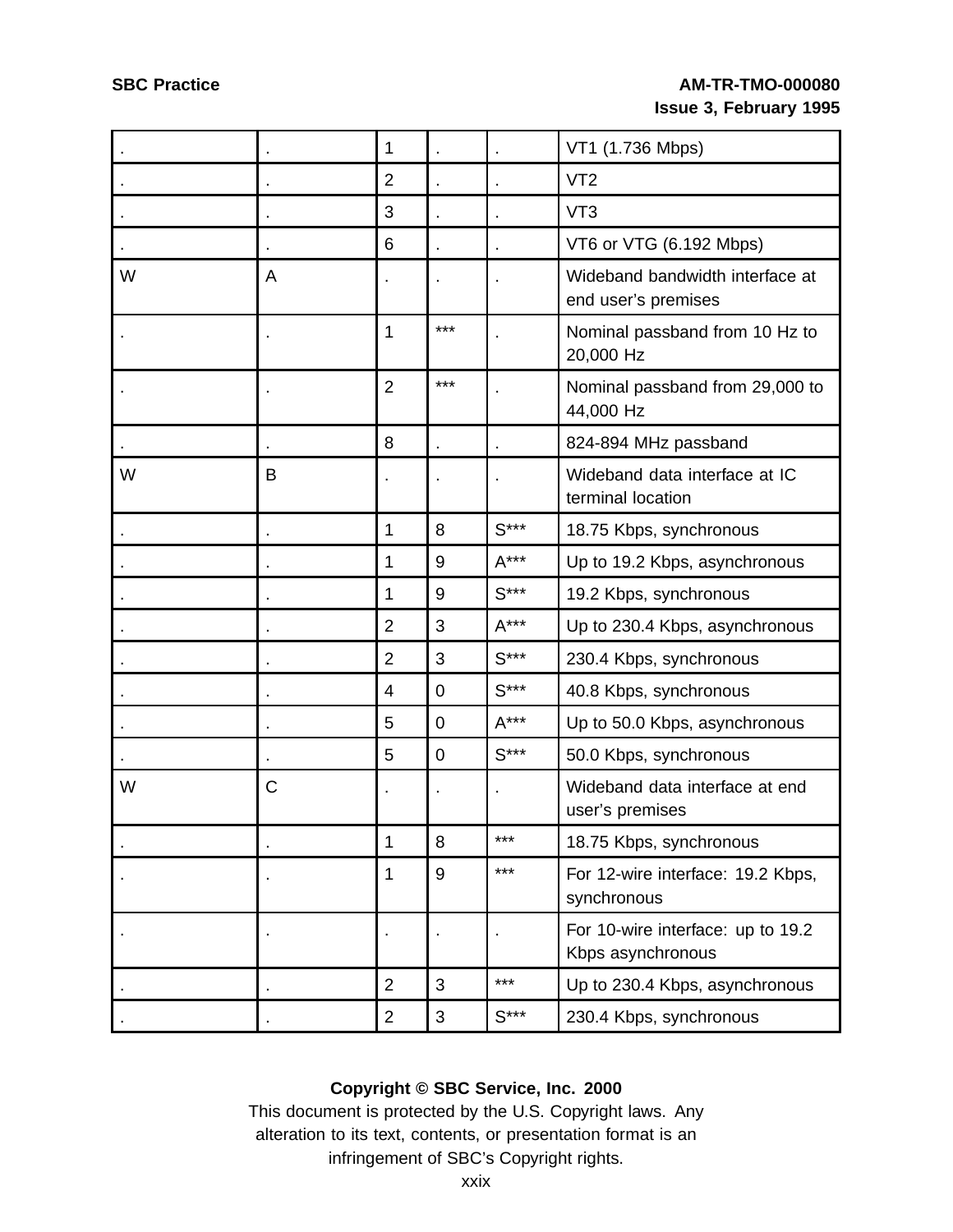|   |   | 4              | $\Omega$ | $***$ | 40.8 Kbps, synchronous                                  |
|---|---|----------------|----------|-------|---------------------------------------------------------|
|   |   | 5              | 0        | ***   | For 12-wire interface: 50.0 Kbps,<br>asynchronous       |
|   |   |                |          | $***$ | For 10-wire interface: Up to 50.0<br>Kbps, asynchronous |
| W | D |                |          |       | Wideband bandwidth interface at<br>IC terminal location |
|   |   |                |          | $***$ | Nominal passband from 300 to<br>18,000 Hx               |
|   |   | $\overline{2}$ |          | $***$ | Nominal passband from 28,000 to<br>44,000 Hz            |
|   |   | 3              |          | $***$ | Nominal passband from 29,000 to<br>44,000 Hz            |

\*Filters can be designated in positions 7 and 8, if required.

\*\*Not an orderable feature. Indicates customer preference if equipment placed at premises interface.

\*\*\*Service limited to circuits in place as of 8/11/88.

| <b>NCI IMPEDANCE</b>                            |                |  |  |  |  |  |
|-------------------------------------------------|----------------|--|--|--|--|--|
| <b>IMPEDANCE IN OHMS (Character Position 5)</b> |                |  |  |  |  |  |
| Data Value                                      | Code           |  |  |  |  |  |
| 110                                             | 0              |  |  |  |  |  |
| 150                                             |                |  |  |  |  |  |
| 600                                             | $\overline{2}$ |  |  |  |  |  |
| 900                                             | 3              |  |  |  |  |  |
| 1200                                            | 4              |  |  |  |  |  |
| 135                                             | 5              |  |  |  |  |  |
| 75                                              | 6              |  |  |  |  |  |
| 124                                             | 7              |  |  |  |  |  |
| <b>VARIABLE</b>                                 | 8              |  |  |  |  |  |

## **Copyright © SBC Service, Inc. 2000**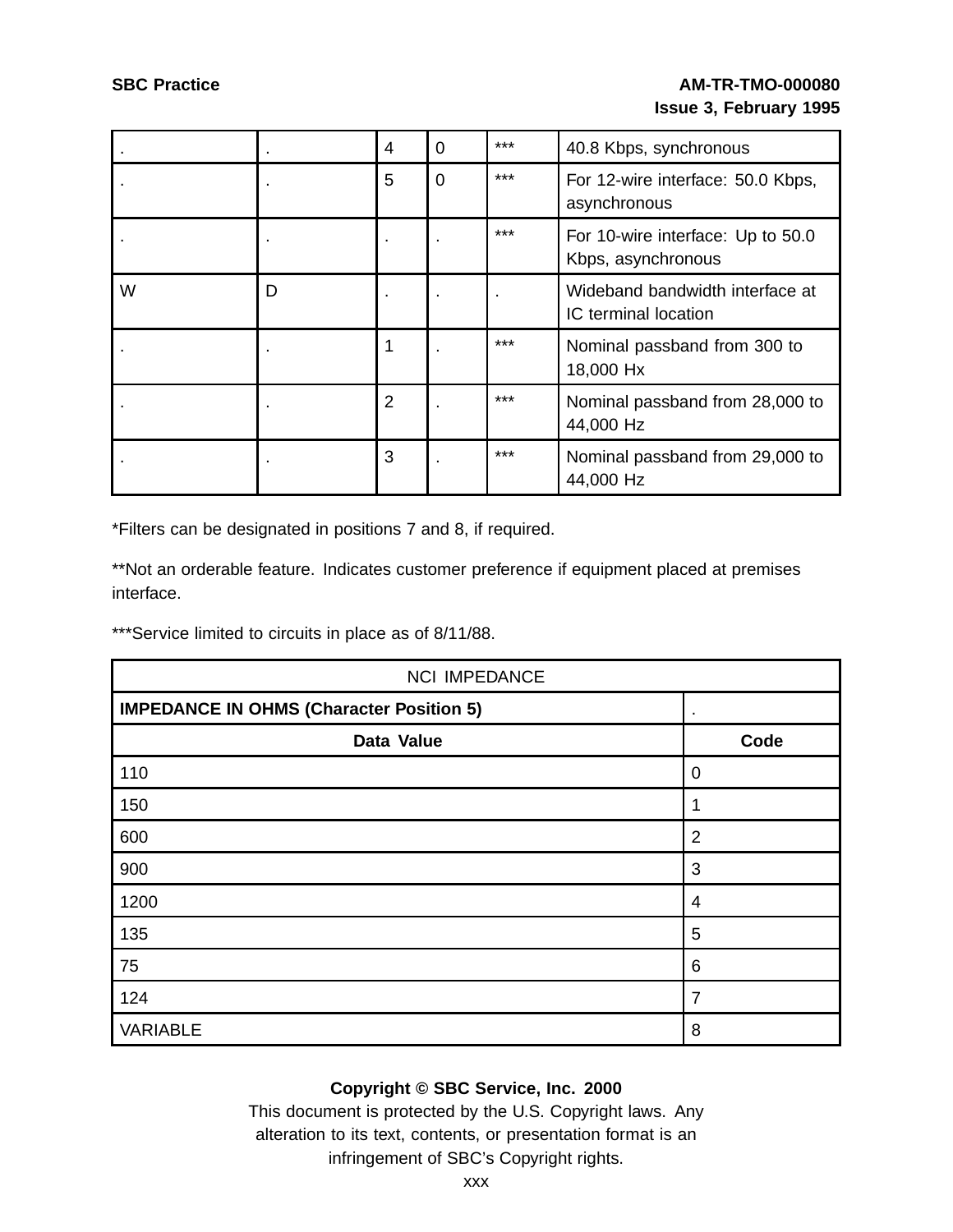г

### **SBC Practice AM-TR-TMO-000080 Issue 3, February 1995**

| 100          | 9      |
|--------------|--------|
| 50 (COAXIAL) | ⌒<br>◡ |
| <b>FIBER</b> |        |
| <b>RADIO</b> |        |

| <b>NCI TRANSMISSION LEVELS</b>                                                                                                          |              |
|-----------------------------------------------------------------------------------------------------------------------------------------|--------------|
| NETWORK CHANNEL INTERFACE (NCI) CODE TRANSMISSION LEVEL POINT -<br><b>TRANSMISSION LEVEL POINT CODE (Character Positions 11 and 12)</b> |              |
| Data Value                                                                                                                              | Code         |
| −16.0                                                                                                                                   | A            |
| −15.0                                                                                                                                   | B            |
| −14.0                                                                                                                                   | $\mathsf C$  |
| −13.0                                                                                                                                   | D            |
| −12.0                                                                                                                                   | E            |
| −11.0                                                                                                                                   | F            |
| −10.0                                                                                                                                   | G            |
| −9.0                                                                                                                                    | H            |
| FRACTIONAL TLP (see ASR)                                                                                                                | $\mathsf{I}$ |
| −8.0                                                                                                                                    | J            |
| −7.0                                                                                                                                    | K            |
| −6.0                                                                                                                                    | L            |
| −5.0                                                                                                                                    | M            |
| −4.0                                                                                                                                    | $\mathsf{N}$ |
| NONE THIS DIRECTION (one-way service)*                                                                                                  | $\circ$      |
| −3.0                                                                                                                                    | P            |
| −2.0                                                                                                                                    | Q            |
| −1.0                                                                                                                                    | $\mathsf{R}$ |
| 0.0                                                                                                                                     | S            |
| $+1.0$                                                                                                                                  | $\mathsf T$  |

## **Copyright © SBC Service, Inc. 2000**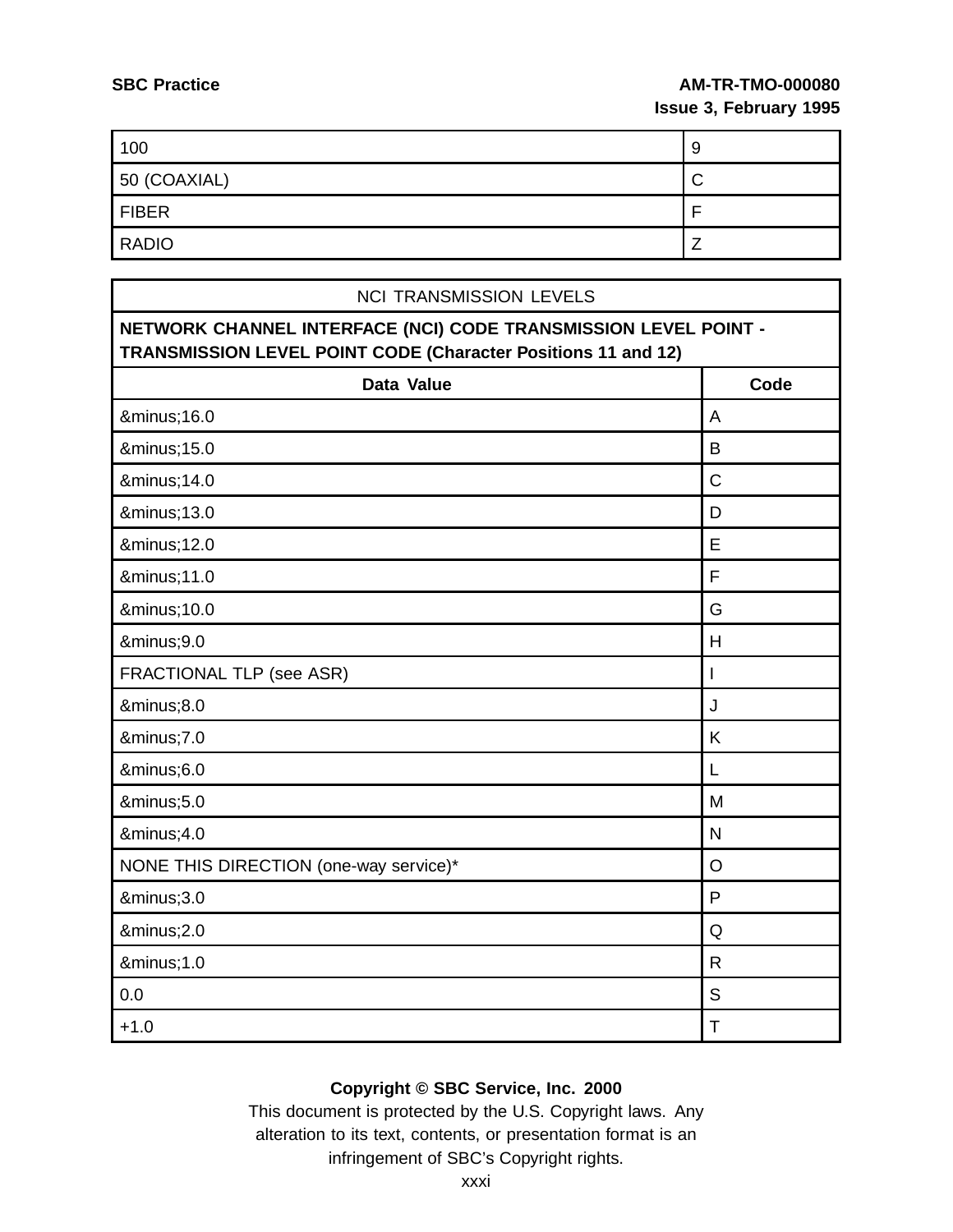| $+2.0$              | U            |
|---------------------|--------------|
| $+3.0$              | V            |
| $+4.0$              | W            |
| $+5.0$              | Χ            |
| $+6.0$              |              |
| $+7.0$              | 7            |
| LEC SPECIFIED       |              |
| Recommended/Default | <b>BLANK</b> |

\*Also used in non-analog services to indicate directionality.

#### **[5](#page-31-0). NCI PROTOCOL CODE AVAILABILITY**

#### **[5.1](#page-31-0). Special Access**

Special Access is documented in a number of Bellcore Documents. The current issues are listed below. The purpose of this document to list the offerings supported by Ameritech.

TR-NWT-000335, Voice Grade Special Access, Issue 3, May 1993

TR-NPL-000336 Metallic & Telegraph Grade Special Access, Issue 1, Oct. 1987

TR-NPL-000337 Program Audio Special Access & Local Channel Services, Issue 1, Jul. 1987

TR-TSV-000338 TV Special Access & Local Channel Services, Issue 2, Aug. 1993

TR-NPL-000339 Wideband Analog, Special Access Service, Issue 1, Oct. 1987

TR-NPL-000340 Wideband Data, Special Access Service, Issue 1, Oct. 1987

TR-NWT-000341 Digital Data, Special Access Service, Issue 2, Feb. 1993

TR-INS-000342 Hi Capacity Digital, Special Access Service, Issue 1, Feb. 1991

<span id="page-31-0"></span>Interconnection is a special class of Special Access. This service allows a Competitive Access Provider to interconnect within an Ameritech Central Office (CO) to any Tariffed Special Access Service. Unique Central Office Interfaces have been created to accommodate this and other

#### **Copyright © SBC Service, Inc. 2000**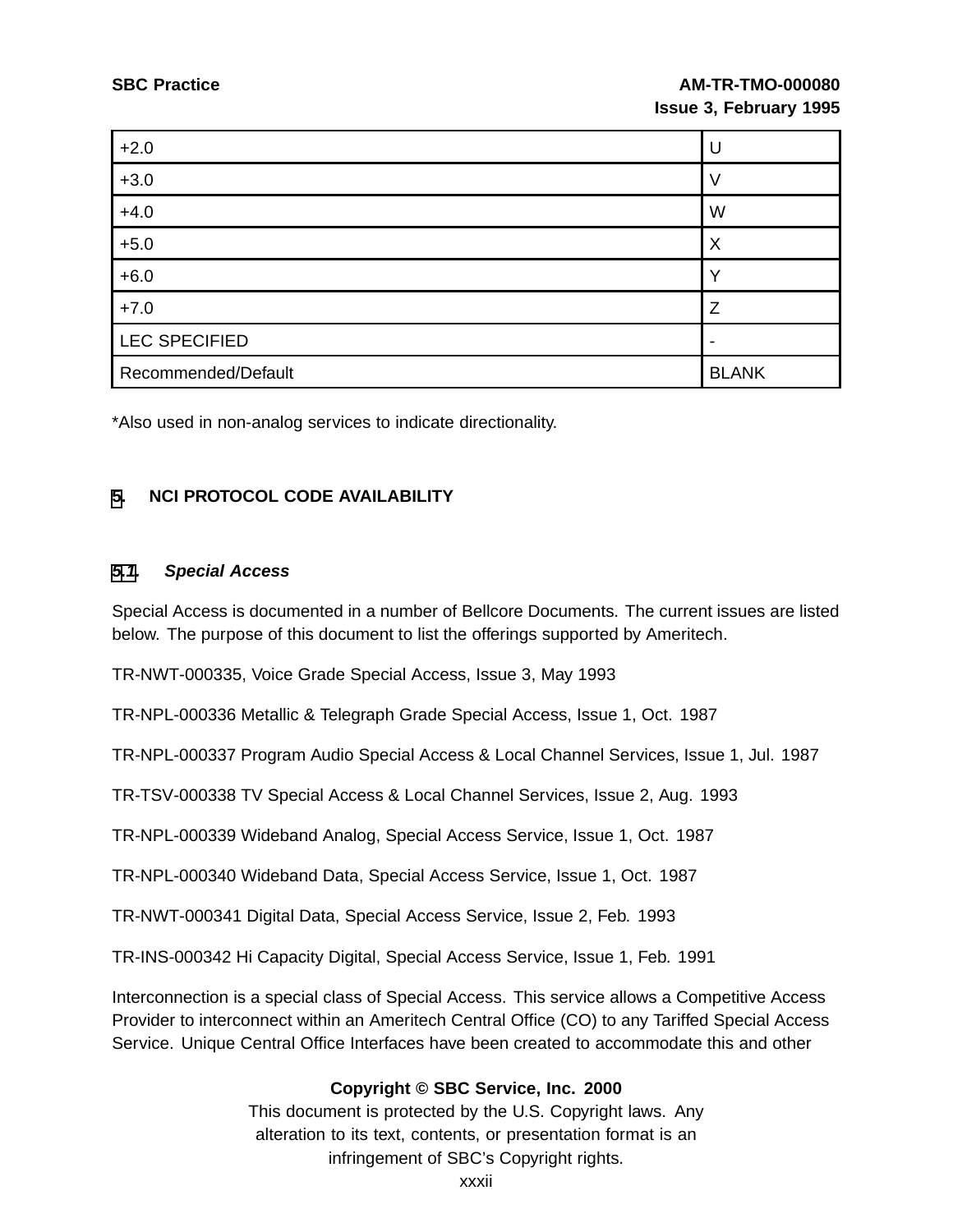similar connecting arrangements. A listing of all CO interfaces is in Table 12-1. Interconnection will primarily use the QB and QC protocols. They do not meet the same interface technical parameters in all cases as their equivalent equipment type or EU/IC NCI codes. Their "general" NCI/protocol equivalence is shown below.

 $QA$  31 = CO Mux, DS3 to DS1 QB 33 = DSX-3 QA 10 = CO Mux, DS1 to DS0/Voice QB 11 = DSX-1

QC OOx = DS0, analog and digital services. See Tables 12-1 or 4-2. 5.1.1 Availability Table 5-1 displays a cross reference, or availability between service categories and the various Network Channel Interface Protocol codes.

|                 | <b>Special Access NCI Protocol Code Availability</b> |                |                 |                 |                |                |                |  |
|-----------------|------------------------------------------------------|----------------|-----------------|-----------------|----------------|----------------|----------------|--|
| <b>PROTOCOL</b> | <b>MET</b>                                           | VG1            | VG <sub>2</sub> | VG <sub>3</sub> | VG4            | VG5            | G <sub>6</sub> |  |
| AB              | k,                                                   | à.             | X               | ä,              | $\blacksquare$ | ä,             | ä,             |  |
| AC              | $\epsilon$                                           | à.             | X               | t,              | $\blacksquare$ | ×,             | ä,             |  |
| CC              | $\blacksquare$                                       | ä,             | $\blacksquare$  | X               | ä,             | $\blacksquare$ |                |  |
| CS              | $\blacksquare$                                       | X              | X               | $\sf X$         | X              | X              | X              |  |
| <b>CT</b>       | $\blacksquare$                                       | $\blacksquare$ | $\bullet$       | X               | $\epsilon$     | ä,             | ä,             |  |
| DA              | $\blacksquare$                                       | $\blacksquare$ | $\blacksquare$  | $\blacksquare$  | ¥,             | X              | Χ              |  |
| DB              | X                                                    | $\blacksquare$ | $\bullet$       | $\blacksquare$  | $\blacksquare$ | X              | Χ              |  |
| DC              | X                                                    | $\blacksquare$ | $\bullet$       | X               | $\blacksquare$ | $\blacksquare$ | $\blacksquare$ |  |
| DD              | $\hat{\mathbf{r}}$                                   | $\blacksquare$ | $\blacksquare$  | $\blacksquare$  | $\blacksquare$ | X              | $\blacksquare$ |  |
| .DE             | $\bullet$                                            | $\blacksquare$ | $\blacksquare$  | $\blacksquare$  | $\blacksquare$ | X              | $\blacksquare$ |  |
| <b>DM</b>       | $\blacksquare$                                       | $\blacksquare$ | $\blacksquare$  | ä,              | $\blacksquare$ | $\blacksquare$ | X              |  |
| DO              | ä,                                                   | ×,             | ×,              |                 | ä,             |                |                |  |
| <b>DS</b>       | $\blacksquare$                                       | X              | X               | X               | X              | X              | Χ              |  |
| <b>DU</b>       | $\epsilon$                                           | X              | X               | X               | X              | X              | X              |  |
| EA              | $\epsilon$                                           | $\blacksquare$ | ä,              | X               | ¥,             | ×,             | ä,             |  |
| EB              | $\blacksquare$                                       | $\blacksquare$ | $\blacksquare$  | X               | ¥,             | $\blacksquare$ | ä,             |  |
| EC              |                                                      |                | ٠               | Χ               | $\blacksquare$ |                | $\blacksquare$ |  |

#### **Copyright © SBC Service, Inc. 2000**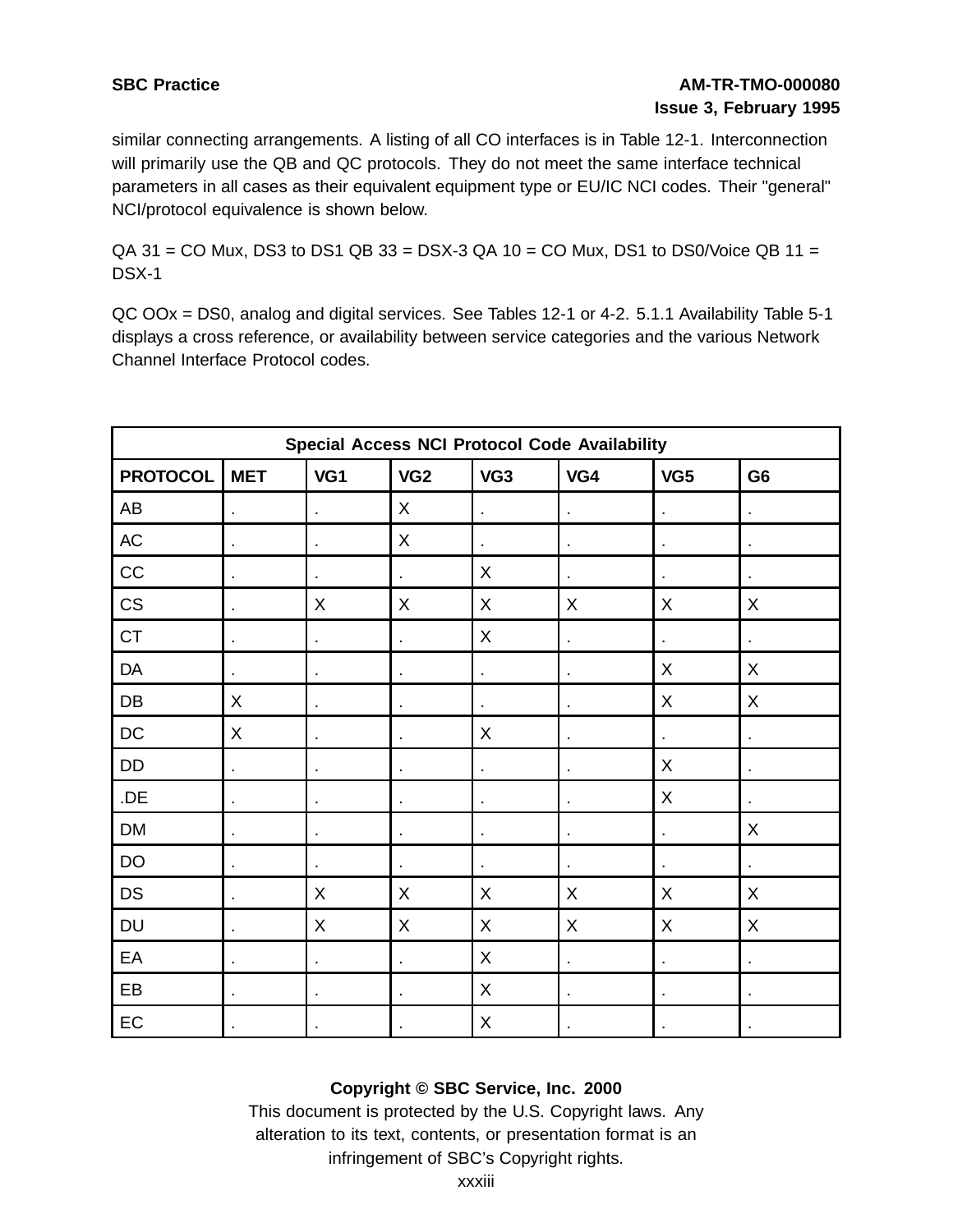| $\mathsf{E}\mathsf{X}$                           | $\hat{\mathbf{r}}$   | $\hat{\mathbf{r}}$       | $\mathsf X$              | $\mathsf X$             | $\hat{\mathbf{r}}$       | $\bar{\mathcal{E}}$      | $\ddot{\phantom{1}}$     |
|--------------------------------------------------|----------------------|--------------------------|--------------------------|-------------------------|--------------------------|--------------------------|--------------------------|
| ${\sf FC}$                                       | $\blacksquare$       | $\mathsf X$              | $\mathsf X$              | $\mathsf{X}% _{0}$      | $\mathsf{X}$             | $\mathsf X$              | $\mathsf X$              |
| GO                                               | ä,                   | $\sf X$                  | $\mathsf{X}% _{0}$       | $\mathsf{X}% _{0}$      | $\overline{\phantom{a}}$ | $\ddot{\phantom{0}}$     | ÷,                       |
| GS                                               | ä,                   | $\mathsf X$              | $\mathsf X$              | $\mathsf X$             | $\Box$                   | $\overline{\phantom{a}}$ | $\ddot{\phantom{a}}$     |
| IA                                               | $\mathsf X$          | ä,                       | $\blacksquare$           | l,                      | $\blacksquare$           | $\blacksquare$           | $\ddot{\phantom{1}}$     |
| ${\sf LA}$                                       | $\hat{\mathbf{r}}$   | $\blacksquare$           | $\mathsf{X}% _{0}$       | $\ddot{\phantom{0}}$    | $\blacksquare$           | $\overline{\phantom{a}}$ | $\overline{\phantom{a}}$ |
| $\mathsf{LB}\xspace$                             | ł,                   | $\ddot{\phantom{0}}$     | $\mathsf X$              | $\ddot{\phantom{0}}$    | $\blacksquare$           | $\blacksquare$           | $\overline{\phantom{a}}$ |
| LC                                               | $\hat{\mathbf{r}}$   | $\blacksquare$           | $\mathsf X$              | $\Box$                  | $\blacksquare$           | $\hat{\mathbf{r}}$       | $\blacksquare$           |
| LO                                               | l,                   | $\mathsf X$              | $\mathsf X$              | $\mathsf{X}% _{0}$      | $\blacksquare$           | l,                       | $\blacksquare$           |
| ${\sf LR}$                                       | $\hat{\mathbf{r}}$   | ä,                       | $\mathsf X$              | $\mathbb{Z}^2$          | $\blacksquare$           | $\blacksquare$           | $\blacksquare$           |
| LS                                               | $\hat{\mathbf{r}}$   | $\mathsf X$              | $\mathsf X$              | $\overline{\mathsf{X}}$ | $\blacksquare$           | $\overline{\phantom{a}}$ | $\overline{\phantom{a}}$ |
| <b>NO</b>                                        | l,                   | $\mathsf{X}% _{0}$       | $\mathsf{X}% _{0}$       | X                       | $\mathsf X$              | $\mathsf X$              | $\mathsf X$              |
| $\mathsf{PG}$                                    | $\blacksquare$       | í,                       | $\overline{\mathcal{C}}$ | $\ddot{\phantom{0}}$    | $\ddot{\phantom{0}}$     | ł,                       | $\ddot{\phantom{0}}$     |
| ${\sf PR}$                                       | $\hat{\mathbf{r}}$   | ł,                       | $\blacksquare$           | Ļ,                      | $\blacksquare$           | $\hat{\mathcal{L}}$      | $\Box$                   |
| $\sf QA$                                         | $\ddot{\phantom{a}}$ | $\overline{\phantom{a}}$ | $\bar{\mathbf{r}}$       | $\ddot{\phantom{a}}$    | $\ddot{\phantom{a}}$     | $\hat{\mathbf{r}}$       | $\ddot{\phantom{a}}$     |
| $\mathsf{Q}\mathsf{B}$                           |                      | ä,                       | $\mathsf X$              | $\mathsf X$             | $\mathsf X$              | $\mathsf X$              | $\mathsf X$              |
| ${\sf QC}$                                       | ä,                   | $\mathsf X$              | $\mathsf X$              | $\mathsf{X}% _{0}$      | $\pmb{\times}$           | $\mathsf X$              | $\mathsf X$              |
| RV                                               | $\hat{\mathbf{r}}$   | $\blacksquare$           | $\hat{\mathbf{r}}$       | $\mathsf{X}% _{0}$      | $\hat{\mathcal{L}}$      | $\hat{\mathbf{r}}$       | $\blacksquare$           |
| $\ensuremath{\mathsf{SF}}\xspace$                | $\blacksquare$       | $\blacksquare$           | $\mathsf X$              | $\mathsf X$             | $\blacksquare$           | $\ddot{\phantom{0}}$     | $\blacksquare$           |
| <b>TF</b>                                        | $\blacksquare$       | $\blacksquare$           | $\blacksquare$           | Ċ,                      | $\blacksquare$           | $\blacksquare$           | $\blacksquare$           |
| $\ensuremath{\mathsf{T}}\ensuremath{\mathsf{T}}$ | $\mathsf X$          | t,                       | $\blacksquare$           | $\ddot{\phantom{0}}$    | $\blacksquare$           | $\overline{\phantom{a}}$ | $\overline{\phantom{a}}$ |
| ${\sf TV}$                                       |                      |                          | $\blacksquare$           | l,                      |                          |                          |                          |

| <b>Special Access NCI Protocol Code Availability (Continued)</b> |     |     |                 |             |             |             |            |  |  |  |
|------------------------------------------------------------------|-----|-----|-----------------|-------------|-------------|-------------|------------|--|--|--|
| <b>PROTOCOL</b>                                                  | VG7 | VG8 | VG <sub>9</sub> | <b>VG10</b> | <b>VG11</b> | <b>VG12</b> | <b>PGM</b> |  |  |  |
| AB                                                               |     |     |                 |             |             |             |            |  |  |  |
| <b>AC</b>                                                        |     |     |                 |             |             |             |            |  |  |  |

## **Copyright © SBC Service, Inc. 2000**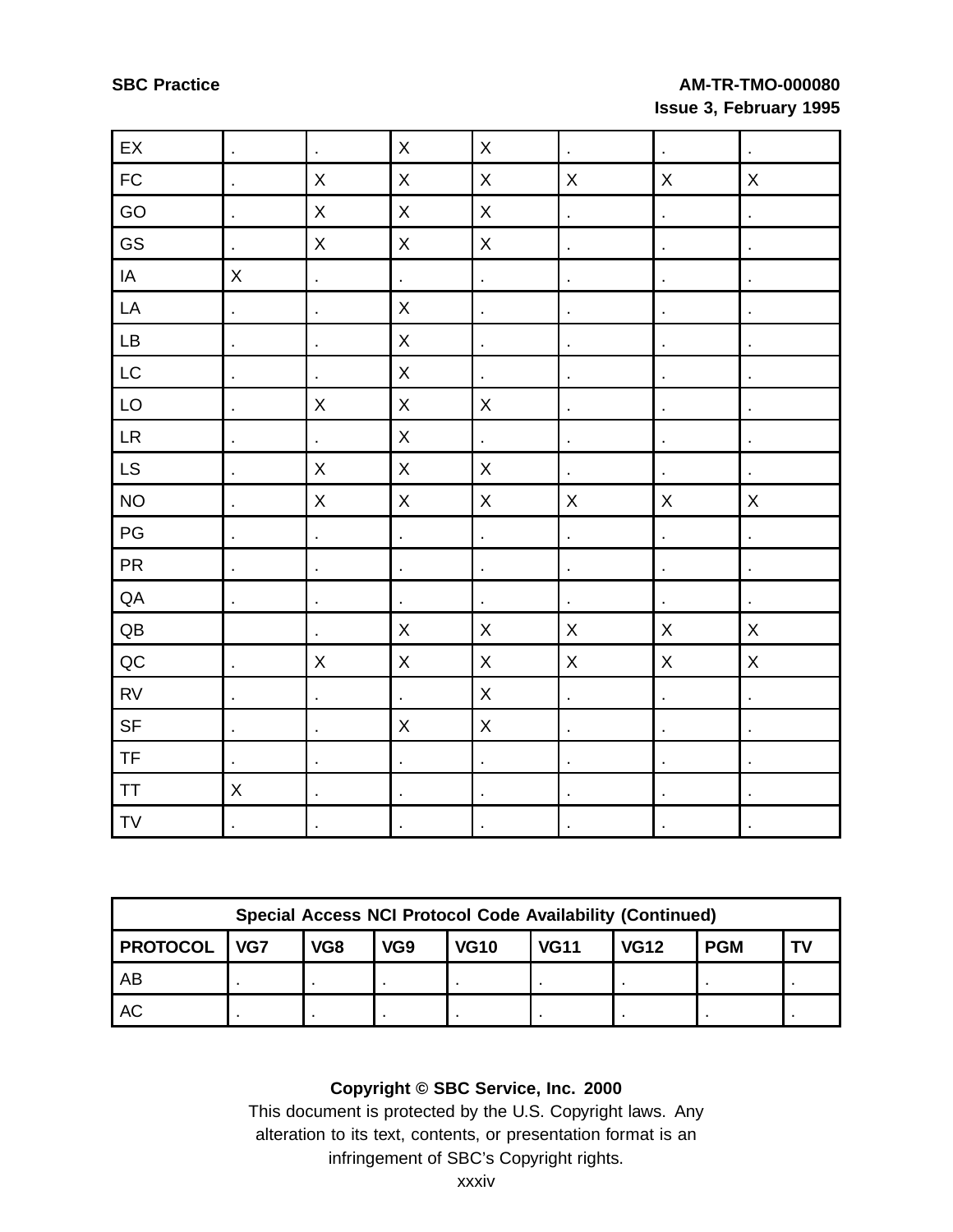| CC                         | $\blacksquare$                                      | $\blacksquare$ | $\hat{\mathbf{r}}$       | $\epsilon$         | $\ddot{\phantom{0}}$     | $\hat{\mathbf{r}}$        | $\blacksquare$       | $\blacksquare$ |
|----------------------------|-----------------------------------------------------|----------------|--------------------------|--------------------|--------------------------|---------------------------|----------------------|----------------|
| $\mathbb{C}\mathbb{S}$     | $\mathsf X$                                         | $\mathsf X$    | X                        | $\pmb{\times}$     | $\pmb{\times}$           | X                         | $\pmb{\times}$       | $\mathsf X$    |
| CT                         | Χ                                                   | $\mathsf X$    | $\blacksquare$           | $\hat{\mathbf{r}}$ | l,                       | $\blacksquare$            | $\blacksquare$       |                |
| DA                         | $\blacksquare$                                      | $\mathbf{r}$   | ä,                       | $\mathsf X$        | $\overline{\phantom{a}}$ | $\bar{1}$                 | $\blacksquare$       | l,             |
| ${\sf DB}$                 |                                                     | $\blacksquare$ | $\blacksquare$           | $\mathsf X$        | $\blacksquare$           | $\blacksquare$            | $\blacksquare$       |                |
| $\mathsf{DC}$              | $\blacksquare$                                      | $\blacksquare$ | $\hat{\mathbf{r}}$       | $\hat{\mathbf{r}}$ | $\blacksquare$           | $\blacksquare$            | $\blacksquare$       | ×              |
| DD                         |                                                     | $\blacksquare$ | $\hat{\mathbf{r}}$       | $\blacksquare$     | $\blacksquare$           | $\blacksquare$            | ä,                   |                |
| DE                         | $\blacksquare$                                      | $\blacksquare$ | $\hat{\mathbf{r}}$       | $\blacksquare$     | $\blacksquare$           | $\blacksquare$            | $\blacksquare$       | $\blacksquare$ |
| DM                         | $\ddot{\phantom{0}}$                                | $\blacksquare$ | ł,                       | $\mathsf X$        | $\overline{\phantom{a}}$ | $\epsilon$                | $\blacksquare$       |                |
| DO                         |                                                     | $\bullet$      | $\ddot{\phantom{0}}$     | $\blacksquare$     | $\ddot{\phantom{0}}$     | $\epsilon$                | $\cdot$              | $\blacksquare$ |
| DS                         | $\mathsf X$                                         | $\mathsf X$    | $\mathsf X$              | $\pmb{\times}$     | $\mathsf X$              | $\boldsymbol{\mathsf{X}}$ | $\mathsf X$          | X              |
| DU                         | $\mathsf{X}% _{0}$                                  | $\mathsf X$    | $\mathsf X$              | $\mathsf X$        | $\mathsf X$              | $\mathsf X$               | $\mathsf X$          | $\blacksquare$ |
| EA                         | X                                                   | $\mathsf X$    | $\mathsf X$              | $\epsilon$         | $\overline{\phantom{a}}$ | $\epsilon$                | ä,                   |                |
| EB                         | $\mathsf{X}% _{0}^{\prime}=\mathsf{X}_{0}^{\prime}$ | $\mathsf X$    | $\mathsf X$              | $\blacksquare$     | $\blacksquare$           | $\bullet$                 | $\blacksquare$       |                |
| ${\sf EC}$                 | $\sf X$                                             | $\mathsf X$    | $\mathsf X$              | $\blacksquare$     | $\hat{\mathbf{r}}$       | $\blacksquare$            | $\blacksquare$       | $\blacksquare$ |
| EX                         | $\mathsf X$                                         | $\blacksquare$ | $\hat{\mathbf{r}}$       | ¥,                 | $\overline{\phantom{a}}$ |                           | $\blacksquare$       | ä,             |
| ${\sf FC}$                 | X                                                   | $\mathsf X$    | $\mathsf X$              | $\mathsf X$        | $\mathsf X$              | $\pmb{\times}$            | $\mathsf X$          | $\mathsf X$    |
| GO                         | X                                                   | $\Box$         | l,                       | l,                 | $\ddot{\phantom{a}}$     | $\blacksquare$            |                      |                |
| GS                         | $\mathsf X$                                         | $\blacksquare$ | $\blacksquare$           | $\blacksquare$     | ÷,                       | $\ddot{\phantom{a}}$      | $\blacksquare$       | $\blacksquare$ |
| IA                         | $\blacksquare$                                      | $\blacksquare$ | $\blacksquare$           |                    | J,                       | ×                         |                      |                |
| LA                         | X                                                   | $\blacksquare$ | $\blacksquare$           | $\blacksquare$     | $\blacksquare$           | $\blacksquare$            | $\blacksquare$       |                |
| $\mathsf{L}\mathsf{B}$     | $\mathsf X$                                         |                |                          |                    |                          |                           |                      |                |
| LC                         | $\mathsf X$                                         | $\blacksquare$ | $\blacksquare$           | $\blacksquare$     | $\blacksquare$           | $\blacksquare$            | $\blacksquare$       | $\blacksquare$ |
| LO                         | $\mathsf X$                                         | $\blacksquare$ | $\blacksquare$           | $\blacksquare$     | ÷,                       | $\blacksquare$            | $\ddot{\phantom{0}}$ |                |
| ${\sf LR}$                 | X                                                   | $\blacksquare$ | $\blacksquare$           |                    | $\blacksquare$           | $\epsilon$                | $\blacksquare$       | ł,             |
| $\ensuremath{\mathsf{LS}}$ | $\mathsf X$                                         | $\mathsf X$    | $\blacksquare$           | $\blacksquare$     |                          | $\blacksquare$            |                      | $\blacksquare$ |
| $NO$                       | $\mathsf X$                                         | $\blacksquare$ | $\mathsf X$              | $\pmb{\times}$     | $\cdot$                  | $\boldsymbol{\mathsf{X}}$ | $\cdot$              | ł,             |
| $\mathsf{PG}$              | l,                                                  | $\blacksquare$ | $\overline{\phantom{a}}$ | l,                 | l,                       | l,                        | $\pmb{\mathsf{X}}$   | l,             |

## **Copyright © SBC Service, Inc. 2000**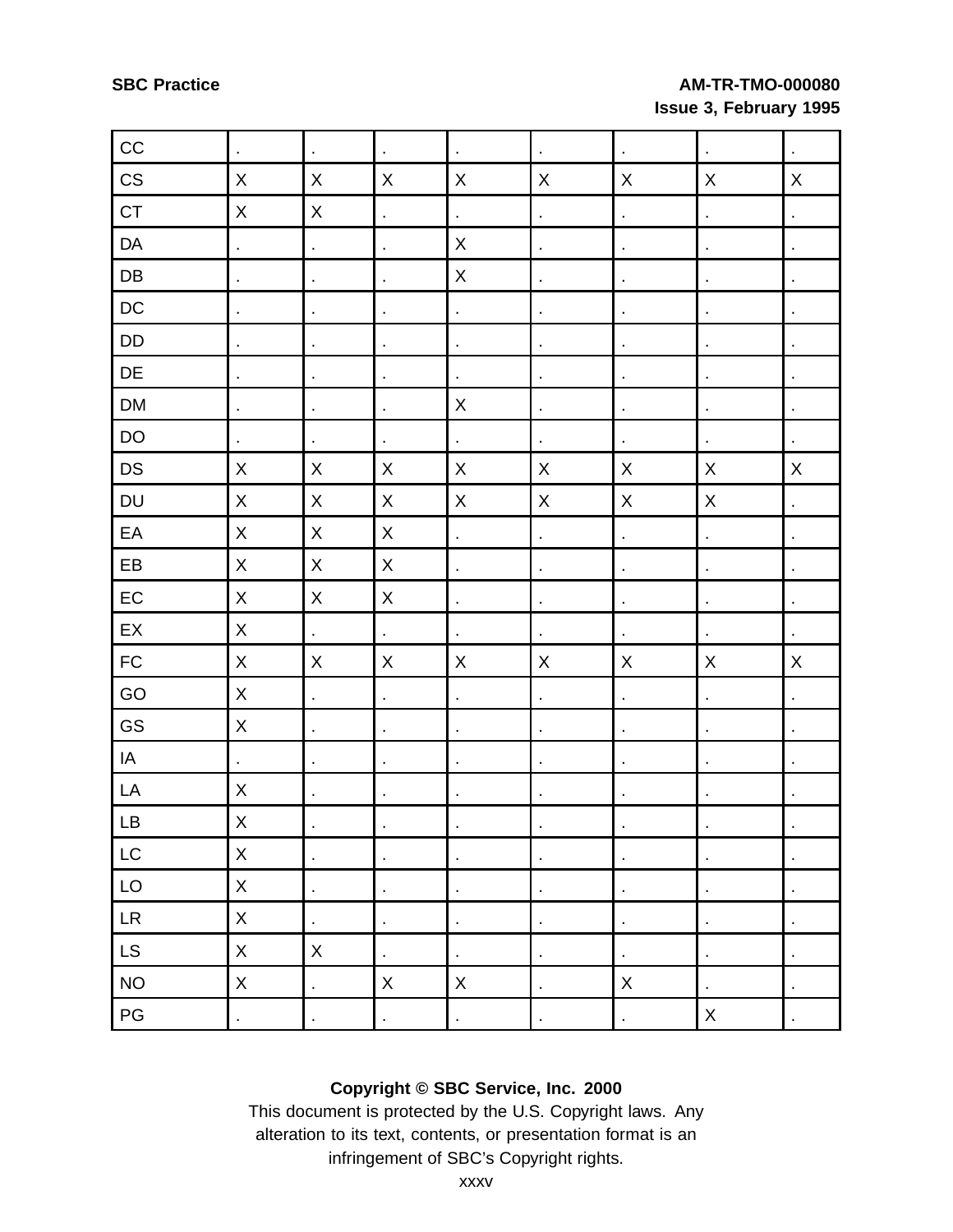| <b>PR</b> |    |   |         |   |                           | $\boldsymbol{\mathsf{X}}$ |   | $\sim$ |
|-----------|----|---|---------|---|---------------------------|---------------------------|---|--------|
| QA        |    |   |         |   |                           |                           |   |        |
| QB        | X  | X | X       | X | X                         | X                         | X | X      |
| QC        | X  | X | $\sf X$ | X | $\times$                  | $\boldsymbol{\mathsf{X}}$ |   |        |
| <b>RV</b> | Χ. |   |         |   |                           |                           |   |        |
| <b>SF</b> | X  | X | X       |   |                           |                           |   |        |
| <b>TF</b> |    |   |         |   | $\boldsymbol{\mathsf{X}}$ |                           | ٠ |        |
| <b>TT</b> |    |   |         |   |                           |                           |   |        |
| <b>TV</b> |    |   |         |   |                           |                           | ٠ | X      |

| <b>Special Access NCI Protocol Code Availability</b> |                |                |                |  |  |  |
|------------------------------------------------------|----------------|----------------|----------------|--|--|--|
| <b>PROTOCOL</b>                                      | <b>WB ALG</b>  | <b>WB DIG</b>  | <b>DIG SVC</b> |  |  |  |
| <b>WA</b>                                            | X              | ×              | ٠              |  |  |  |
| <b>WD</b>                                            | X              | $\blacksquare$ | $\blacksquare$ |  |  |  |
| <b>WB</b>                                            |                | X              | $\blacksquare$ |  |  |  |
| WC                                                   |                | X              | ٠              |  |  |  |
| CS                                                   |                |                | X              |  |  |  |
| DO                                                   |                | $\blacksquare$ | X              |  |  |  |
| <b>DS</b>                                            | $\blacksquare$ | ×              | X              |  |  |  |
| DU                                                   |                |                | X              |  |  |  |
| <b>FC</b>                                            |                | $\blacksquare$ | X              |  |  |  |
| QA                                                   |                |                |                |  |  |  |
| QB                                                   |                | $\blacksquare$ | ٠              |  |  |  |
| QC                                                   | $\blacksquare$ | $\blacksquare$ | $\bullet$      |  |  |  |
| SO                                                   |                |                |                |  |  |  |
| <b>SM</b>                                            |                | $\blacksquare$ | $\bullet$      |  |  |  |
| <b>ST</b>                                            |                |                |                |  |  |  |

## **Copyright © SBC Service, Inc. 2000**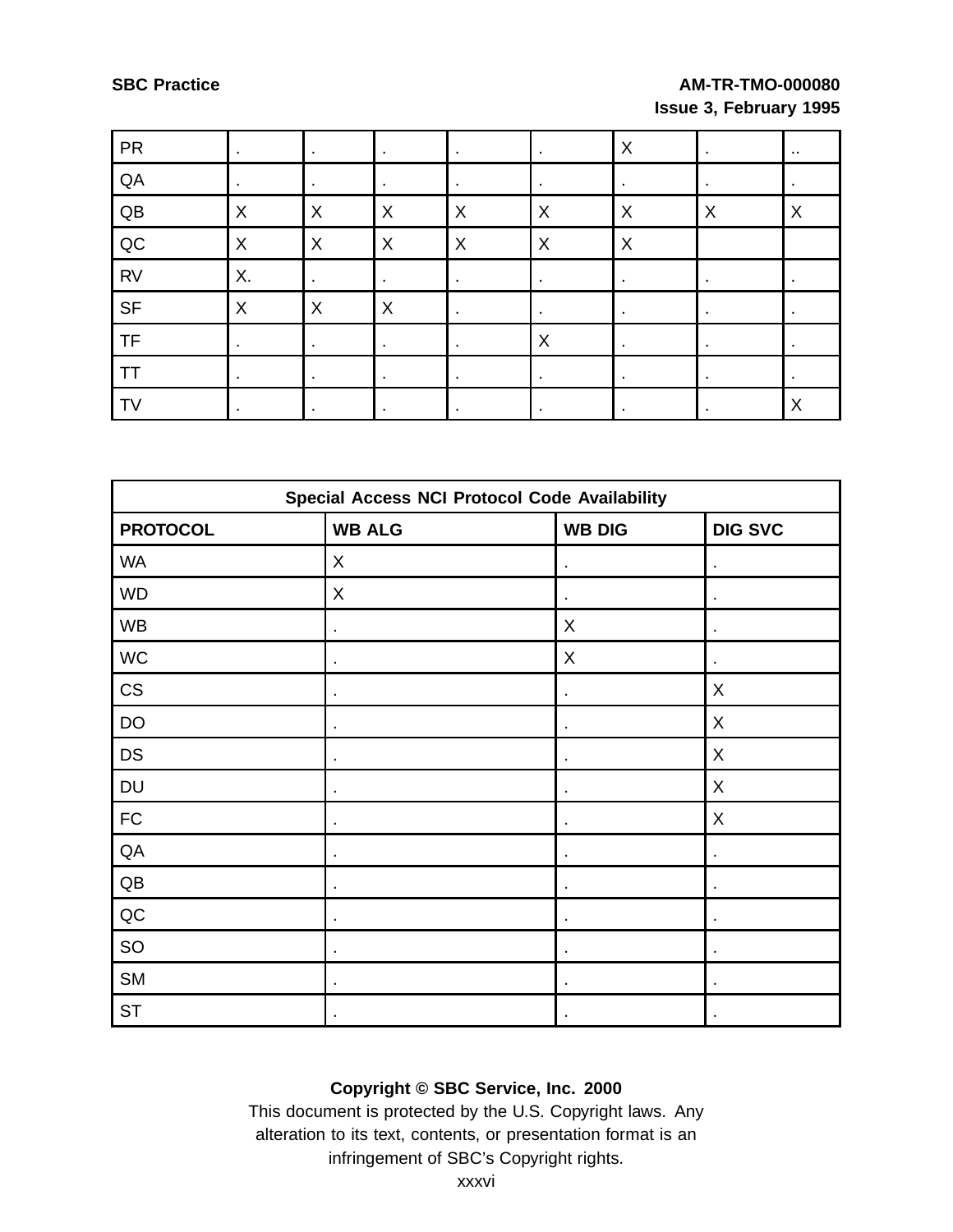| <b>Special Access NCI Protocol Code Availability</b> |              |                 |                |                  |  |
|------------------------------------------------------|--------------|-----------------|----------------|------------------|--|
| <b>PROTOCOL</b>                                      | <b>HICAP</b> | <b>INT CONN</b> | <b>SONET</b>   | <b>MICROCELL</b> |  |
| <b>WA</b>                                            |              | ×               |                | X                |  |
| <b>WD</b>                                            |              |                 |                |                  |  |
| <b>WB</b>                                            | ×            | $\blacksquare$  | $\blacksquare$ | ٠                |  |
| WC                                                   |              |                 |                |                  |  |
| CS                                                   | X            | ٠               | ٠              |                  |  |
| DO                                                   |              |                 |                |                  |  |
| <b>DS</b>                                            | X            |                 | ٠              |                  |  |
| <b>DU</b>                                            | X            | ×               | $\blacksquare$ |                  |  |
| <b>FC</b>                                            | X            |                 | X              | X                |  |
| QA                                                   |              | X               | $\blacksquare$ |                  |  |
| QB                                                   |              | X               |                |                  |  |
| QC                                                   | ×            | X               | $\blacksquare$ | ٠                |  |
| <b>SO</b>                                            |              | ×               | X              |                  |  |
| <b>SM</b>                                            |              |                 | X              |                  |  |
| <b>ST</b>                                            |              |                 | $\mathsf X$    |                  |  |

#### **[5](#page-31-0)[.2](#page-36-0). Switched Access**

In the Bellcore technical document (TR-NPL-000334), eleven interface groups are defined. Five are supported within the Ameritech region. Brief descriptions of all eleven interface groups are found in Section 5.2.2 Some specific non-standard interfaces are available. These exceptions are shown in Section 6 of the Ameritech Access Tariff (FCC # 2).

<span id="page-36-0"></span>It is recognized that this document does not clearly define Switched ISDN or SS7 service connections. As standards are issued they will be reflected in this document.

## **Copyright © SBC Service, Inc. 2000**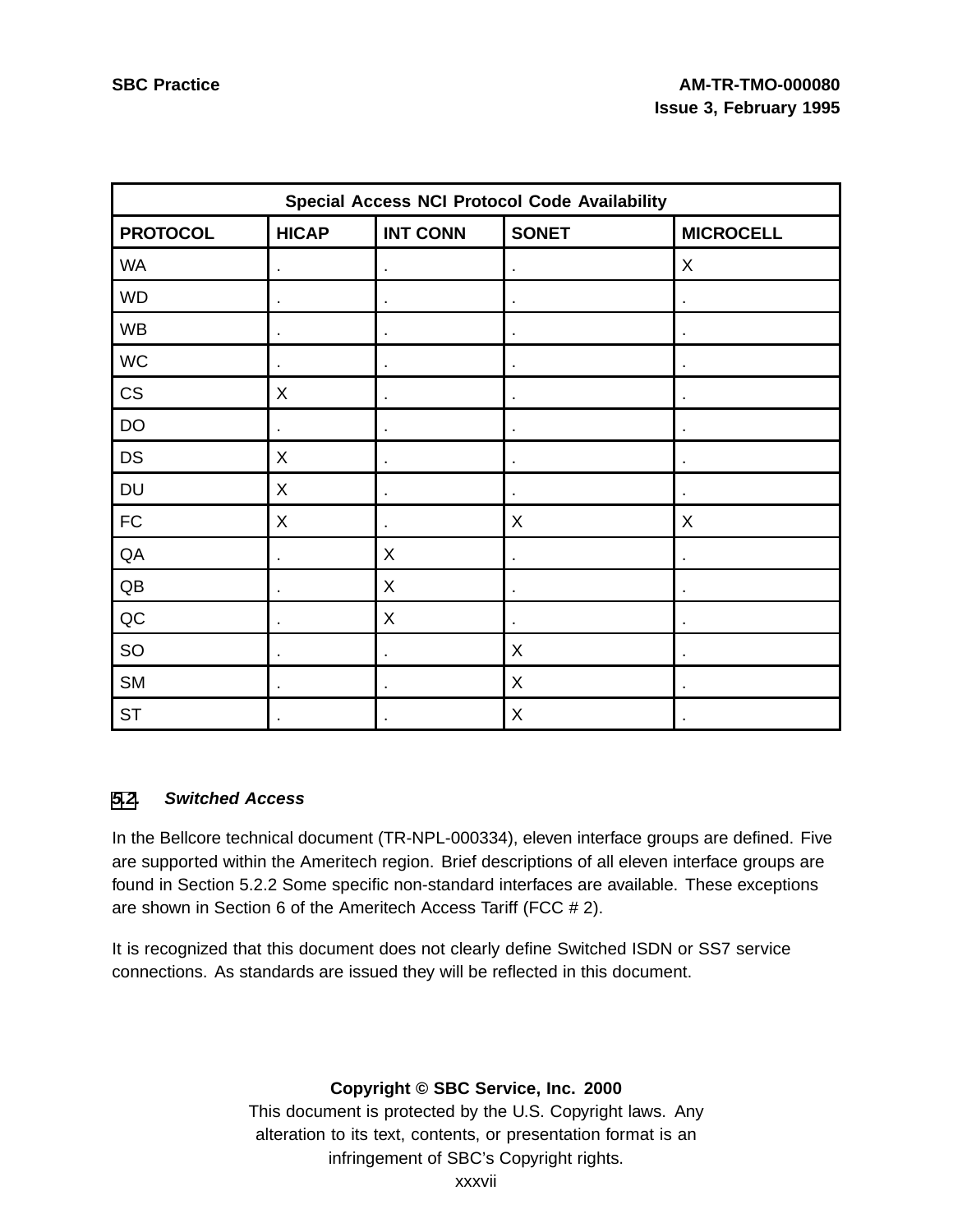#### [5](#page-31-0)[.2](#page-36-0)[.1](#page-37-0). Interface Groups - General

Only certain premises NCI codes are available at the customer location. The interfaces vary by types of service. The various premises protocols which are available within the supported interface groups are presented in table 5-2, and in more detail (with feature groups) in Section 11.

Each interface group provides a specified premises interface, e.g., two-wire, four-wire, DS1, etc. Various groups offer different transmission specifications. Please see TR-NPL-000334 for those specifications and any details on interface groups not presented in this document.

| Switched Access NCI Protocol Code Availability                                                        |                |                          |                 |                |                          |  |
|-------------------------------------------------------------------------------------------------------|----------------|--------------------------|-----------------|----------------|--------------------------|--|
| <b>Interface Groups</b><br>$\mathbf{r}$<br>$\mathbf{r}$<br>$\epsilon$<br>$\epsilon$<br>$\blacksquare$ |                |                          |                 |                |                          |  |
| <b>Premises Protocol</b>                                                                              | $\mathbf 1$    | $\mathbf{2}$             | $6\phantom{1}6$ | 9              | 11                       |  |
| 02DX                                                                                                  | X              | ä,                       | $\blacksquare$  | $\blacksquare$ |                          |  |
| 04EA                                                                                                  | X              |                          | ä,              | ä,             | ä,                       |  |
| 06EA                                                                                                  | ä,             | X                        | $\blacksquare$  | $\blacksquare$ | $\overline{\phantom{a}}$ |  |
| 06EB                                                                                                  | X              | $\overline{a}$           | $\blacksquare$  | $\blacksquare$ |                          |  |
| 08EB                                                                                                  | l,             | X                        | ä,              | ä,             |                          |  |
| 06EC                                                                                                  | X              | t.                       | $\blacksquare$  | $\blacksquare$ | ä,                       |  |
| 08EC                                                                                                  | l,             | X                        | ä,              | ä,             | ä,                       |  |
| 02GS                                                                                                  | X              | $\overline{\phantom{a}}$ | $\blacksquare$  | $\blacksquare$ | $\blacksquare$           |  |
| 04GS                                                                                                  | l,             | X                        | $\blacksquare$  | ä,             | $\blacksquare$           |  |
| 02LS                                                                                                  | X              |                          | $\blacksquare$  | $\blacksquare$ |                          |  |
| 04LS                                                                                                  | $\overline{a}$ | X                        | $\blacksquare$  | $\blacksquare$ | $\blacksquare$           |  |
| 02NO                                                                                                  | X              | X                        | $\blacksquare$  | ä,             |                          |  |
| 02RV                                                                                                  | X              | t.                       | $\blacksquare$  | ×,             |                          |  |
| 04RV                                                                                                  | L.             | X                        | $\blacksquare$  | ä,             | $\blacksquare$           |  |
| 04SF                                                                                                  | l,             | X                        | $\blacksquare$  | $\blacksquare$ | $\blacksquare$           |  |
| 04DS*                                                                                                 | X              | ä,                       | X               | ä,             | ä,                       |  |
| 04DU*                                                                                                 | ä,             | $\blacksquare$           | X               | $\blacksquare$ |                          |  |

## <span id="page-37-0"></span>**Copyright © SBC Service, Inc. 2000**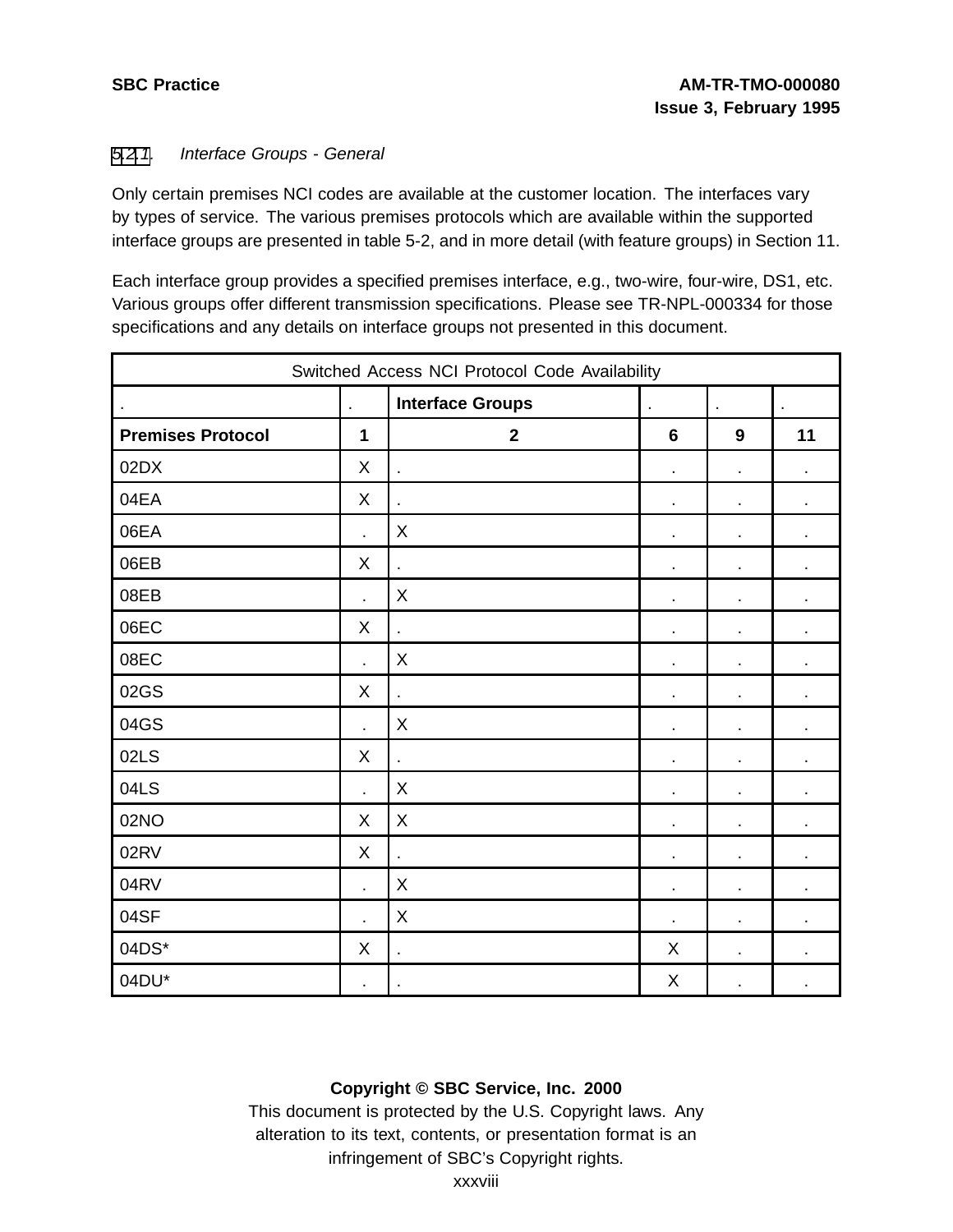| 04DS*   |  | $\ddot{\phantom{1}}$<br>. . |  |
|---------|--|-----------------------------|--|
| $02FC*$ |  |                             |  |

\*See 9.3 for explanation

#### [5](#page-31-0)[.2](#page-36-0)[.2](#page-38-0). Interface Group Definitions

A. Interface Group 1 provides a two-wire voice frequency (analog) transmission interface at the customer's premises.

B. Interface Group 2 provides a four-wire voice frequency (analog) transmission interface at the customer's premises.

C. Interface Group 3 is not available in Ameritech and is not presented in this document.

D. Interface Group 4 is not available in Ameritech and is not presented in this document.

E. Interface Group 5 is not available in Ameritech and is not presented in this document.

F. Interface Group 6 provides DS1 level digital transmission at the point termination at the customer's premises. The interface is capable of transmitting electrical signals at a nominal 1.544 Mbps, with the capability to channelize up to 24 voice frequency transmission paths.

G. Interface Group 7 is not available in Ameritech and is not presented in this document.

H. Interface Group 8 is not available in Ameritech and is not presented in this document.

I. Interface Group 9 provides DS3 level digital transmission at the point termination at the customer's premises. The interface is capable of transmitting electrical signals at a nominal 44.736 Mbps, with the capability to channelize up to 672 voice frequency transmission paths (or 28 DS1 paths).

J. Interface Group 10 is not available in Ameritech and is not presented in this document.

K. Interface Group 11 provides DS3 level digital transmission via an optical interface at the point of termination at the customer's premises. This interface is capable of transmitting asynchronous optical signals at multiples of the DS3 bit rate at either 12 or 24 DS3 equivalent channel capacities. This interface is only available in conjunction with Shared Use facilities, where the customer's Special Access Facilities are provided with an optical interface.

<span id="page-38-0"></span>Before the first point of switching, when analog switching using analog terminations is provided, the customer must order an Ameritech DS3 to Ameritech DS1 multiplexer and an Ameritech DS1

## **Copyright © SBC Service, Inc. 2000**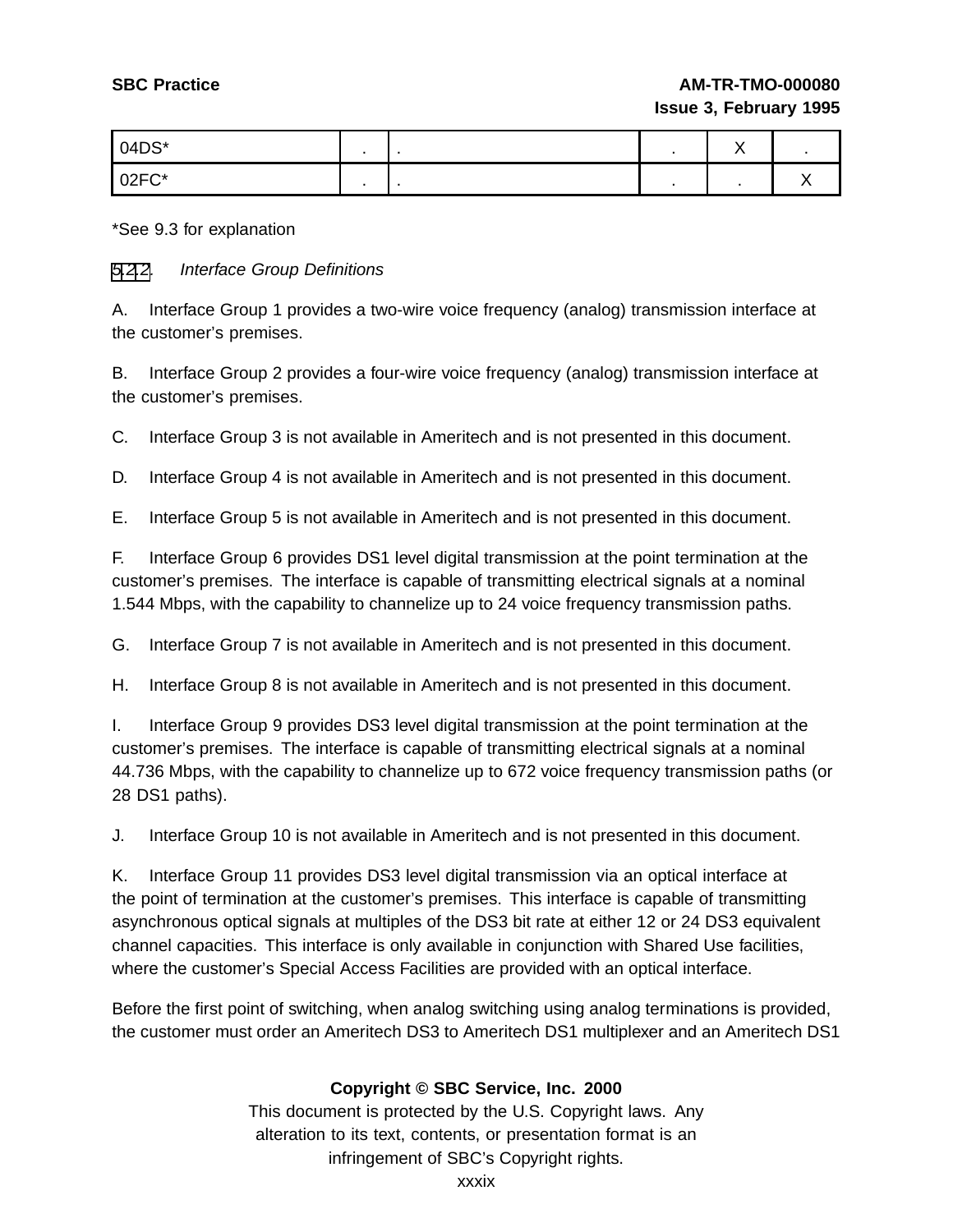to voice/base rate multiplexer to derive up to 672 transmission paths of a frequency bandwidth of approximately 300 to 3000 Hz per equivalent DS3 channel. Before the first point of switching when digital switching, or analog switching with digital carrier terminations is provided, the customer must order an Ameritech DS3 to DS1 multiplexer to derive up to 28 DS1 transmission paths in D3/D4 format per equivalent DS3 channel.

#### **Exchange/IntraLATA (Future)**

## **[6](#page-39-0). METALLIC, TELEGRAPH, WIDE BAND ANALOG, WIDE BAND DATA AND MICROCELL NCI COMPATIBILITY TABLES**

#### **[6.1](#page-39-0). Introduction**

| <b>Compatible</b><br><b>CIs</b> | <b>Compatible</b><br>Cls | <b>Compatible</b><br><b>CIs</b> |         |       |         |
|---------------------------------|--------------------------|---------------------------------|---------|-------|---------|
| 04CS*                           | 02DC8-1                  | 02DC8-3                         | 02DC8-3 | 04DU* | 02DC8-2 |
| 04CS*                           | 02DC8-2                  | $04DS*$                         | 02DC8-1 | 02FC* | 02DC8-1 |
| 02DC8-3                         | 02DC8-3                  | 04DS*                           | 02DC8-2 | 02FC* | 02DC8-1 |
| 02DC8-1                         | 02DC8-2                  | 04DU*                           | 02DC8-1 |       |         |

#### [6.1.1](#page-39-0). Metallic Services

\*See 9.3 for explanation.

[6.1.2](#page-39-0). Telegraph Grade Services

| Compatible<br><b>CIs</b> | <b>Compatible</b><br><b>CIs</b> | <b>Compatible</b><br><b>CIs</b> |         |         |         |
|--------------------------|---------------------------------|---------------------------------|---------|---------|---------|
| 04CS*                    | 02TT2-2                         | 04DB2-10                        | 04TT2-2 | 04DU-*  | 10IA8   |
| 04CS*                    | 02TT2-6                         | 04DB2-10                        | 10IA8   | $02FC*$ | 02TT2-2 |
| 04CS*                    | 04TT2-2                         | 04DB2-43**                      | 02TT2-6 | $02FC*$ | 02TT2-6 |
| 04CS*                    | 04TT2-6                         | 04DB2-43**                      | 04TT2-2 | $02FC*$ | 04TT2-2 |
| 04CS*                    | 10IA8                           | 04DB2-43**                      | 10IA8   | $02FC*$ | 04TT2-6 |
|                          |                                 | 04DS-*                          | 02TT2-2 | 02FC*   | 10IA8   |

## <span id="page-39-0"></span>**Copyright © SBC Service, Inc. 2000**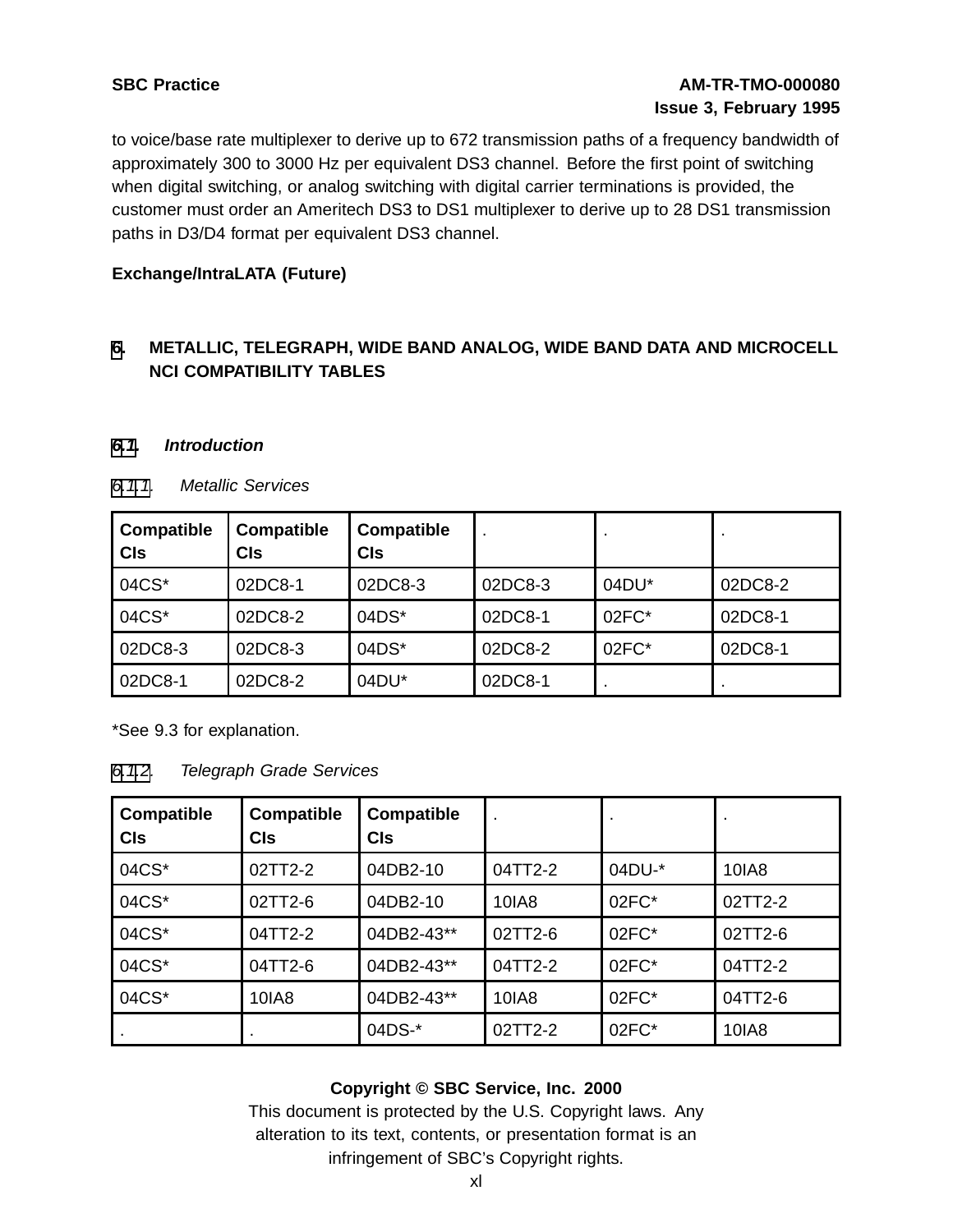| 02DB2-10   | $02TT2-2$ | 04DS-* | 02TT2-6 | 02TT2-2 | 02TT2-2 |
|------------|-----------|--------|---------|---------|---------|
| 02DB2-10   | 04TT2-2   | 04DS-* | 04TT2-2 | 02TT2-3 | 02TT2-2 |
| 02DB2-10   | 10IA8     | 04DS-* | 04TT2-6 | 02TT2-3 | 04TT2-2 |
| 02DB2-43** | 02TT2-2   | 04DS-* | 10IA8   | 02TT2-6 | 02TT2-6 |
| 02DB2-43** | 02TT2-6   | 04DU-* | 02TT2-2 | 02TT2-6 | 04TT2-2 |
| 02DB2-43** | 04TT2-2   | 04DU-* | 02TT2-6 | 04TT2-2 | 04TT2-2 |
| 02DB2-43** | 10IA8     | 04DU-* | 04TT2-2 | 04TT2-6 | 02TT2-6 |
| 04DB2-10   | 02TT2-2   | 04DU-* | 04TT2-6 |         |         |

\*See 9.3 for explanation.

\*\*Supplemental Channel Assignment information required.

#### [6.1](#page-39-0)[.3](#page-40-0). Wideband Analog Services\*

\*Wideband Analog and Wideband Data Services are limited to circuits in place as of August 11, 1988.

| <b>Compatible</b><br><b>CIs</b> | <b>Compatible</b><br><b>CIs</b> | <b>Compatible</b><br>CIs |         |         |         |
|---------------------------------|---------------------------------|--------------------------|---------|---------|---------|
| 04WD5-1                         | 04WA5-1                         | 04WD5-2                  | 04WA5-1 | 04WD5-3 | 04WA5-2 |

#### [6.1](#page-39-0)[.4](#page-40-0). Wideband Data Services\*

\*Wideband Analog and Wideband Data Services are limited to circuits in place as of August 11, 1988.

| <b>Compatible</b><br>  CIs | Compatible<br><b>CIs</b> | <b>Compatible</b><br><b>CIs</b> |           |           |          |
|----------------------------|--------------------------|---------------------------------|-----------|-----------|----------|
| 08WB5-18S                  | 12WC6-18                 | 08WB5-23A                       | 10WC6-23  | 08WB5-50A | 10WC6-50 |
| l 08WB5-19A                | 10WC6-19                 | 08WB5-23S                       | 12WC6-23S | 08WB5-50S | 12WC6-50 |
| 08WB5-19S                  | 12WC6-19                 | 08WB5-40S                       | 12WC6-40  |           |          |

#### <span id="page-40-0"></span>**Copyright © SBC Service, Inc. 2000**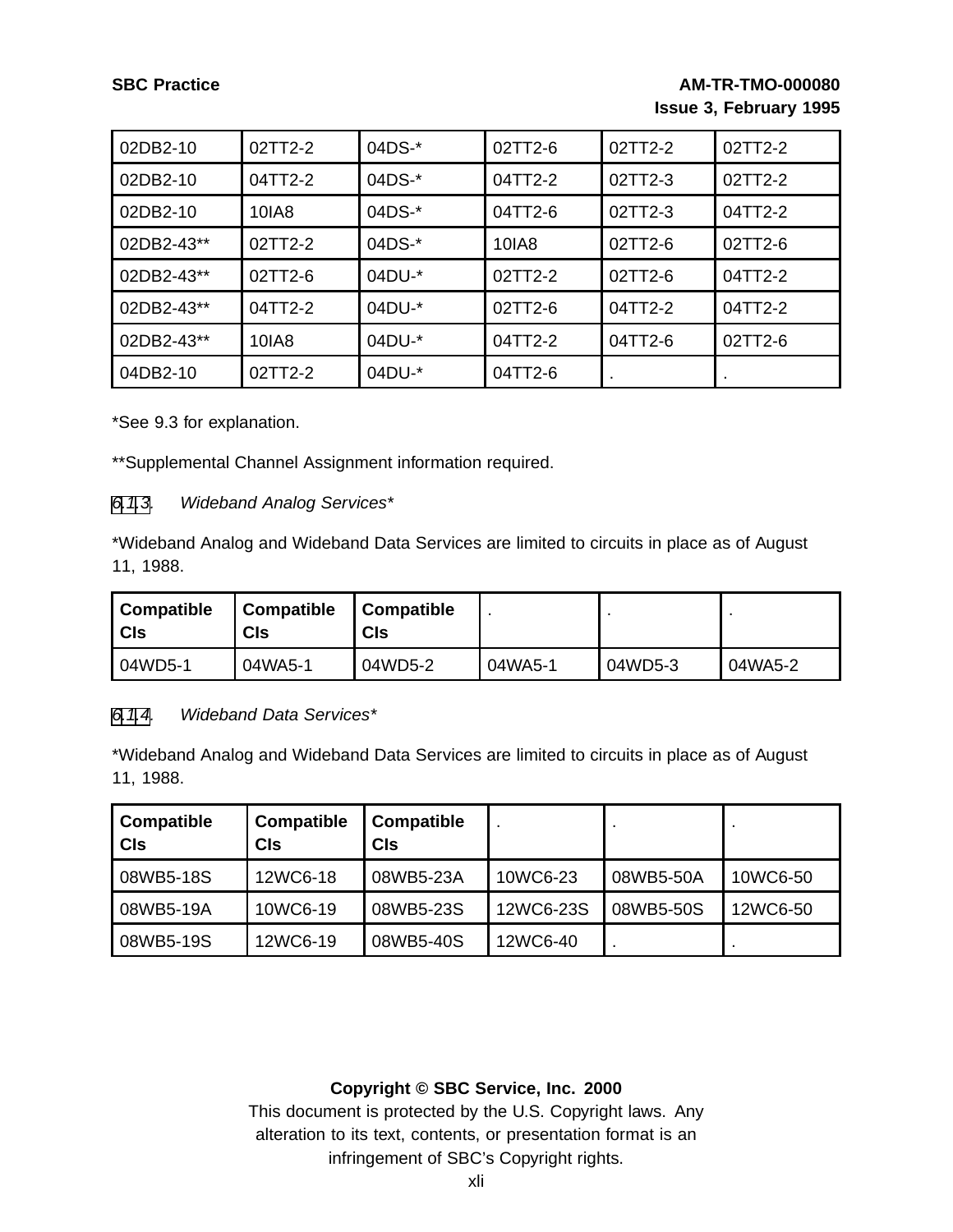#### [6.1](#page-39-0)[.5](#page-41-0). Microcell Services

| <b>Compatible CIs</b> | <b>Compatible CIs</b> |         |         |
|-----------------------|-----------------------|---------|---------|
| 02FCF-8               | 04WAC-8               | 02FAF-8 | 04WAC-8 |

#### **[7](#page-41-0). ANALOG VOICE GRADE NCI COMPATIBILITY TABLES**

#### **[7.1](#page-41-0). Introduction**

## [7.1.1](#page-41-0). Direct Analog Service

| <b>Compatible</b><br><b>CIs</b> | <b>Compatible</b><br><b>CIs</b> | <b>Compatible</b><br><b>CIs</b> |         |                   |                   |
|---------------------------------|---------------------------------|---------------------------------|---------|-------------------|-------------------|
| 02AC2                           | 04DS*                           | 04CS*                           | 04GS2   | 04DB2             | 04PR2             |
| 04AB2                           | 02AC2                           | 04CS*                           | 04LR2   | 04DD <sub>2</sub> | 02DE2             |
| 04AB2                           | 04AC2                           | 04CS*                           | 04LS2   | 04DD2             | 04DE2             |
| 04AC2                           | 04DS*                           | 04CS*                           | 04NO2   | 04DE2             | 04DS*             |
| 02CC8                           | 02DC8-4                         | 04CS*                           | 04PR2   | 04DE2             | 04NO2             |
| 02CT3                           | 04DS*                           | 04CS*                           | 04RV2-T | 04DS*             | 02GO2             |
| 02CT3                           | 04EA2-E                         | 04CS*                           | 04TF2   | 04DS*             | 02GO3             |
| 02CT3                           | 04EA2-M                         | 04CS*                           | 06DA2   | 04DS*             | 02GS2             |
| 02CT3                           | 06EA2-E                         | 04CS*                           | 06EA2-E | 04DS*             | 02GS3**           |
| 02CT3                           | 06EA2-M                         | 04CS*                           | 06EA2-M | 04DS*             | 02LA2             |
| 02CT3                           | 08EB2-E                         | 04CS*                           | 06GS2   | 04DS*             | 02LB2             |
| 02CT3                           | 08EB2-M                         | 04CS*                           | 06LS2   | 04DS*             | 02LC2             |
| 02CT3                           | 08EC2                           | 04CS*                           | 08EB2-E | 04DS*             | 02LO <sub>2</sub> |
| 04CS*                           | 02CT3                           | 04CS*                           | 08EB2-M | 04DS*             | 02LO3             |
| 04CS*                           | 02DA2                           | 04CS*                           | 08EC2   | 04DS*             | 02LR2             |
| 04CS*                           | 02DE2                           | 04CT2                           | 04DS*   | 04DS*             | 02LS2             |

## <span id="page-41-0"></span>**Copyright © SBC Service, Inc. 2000**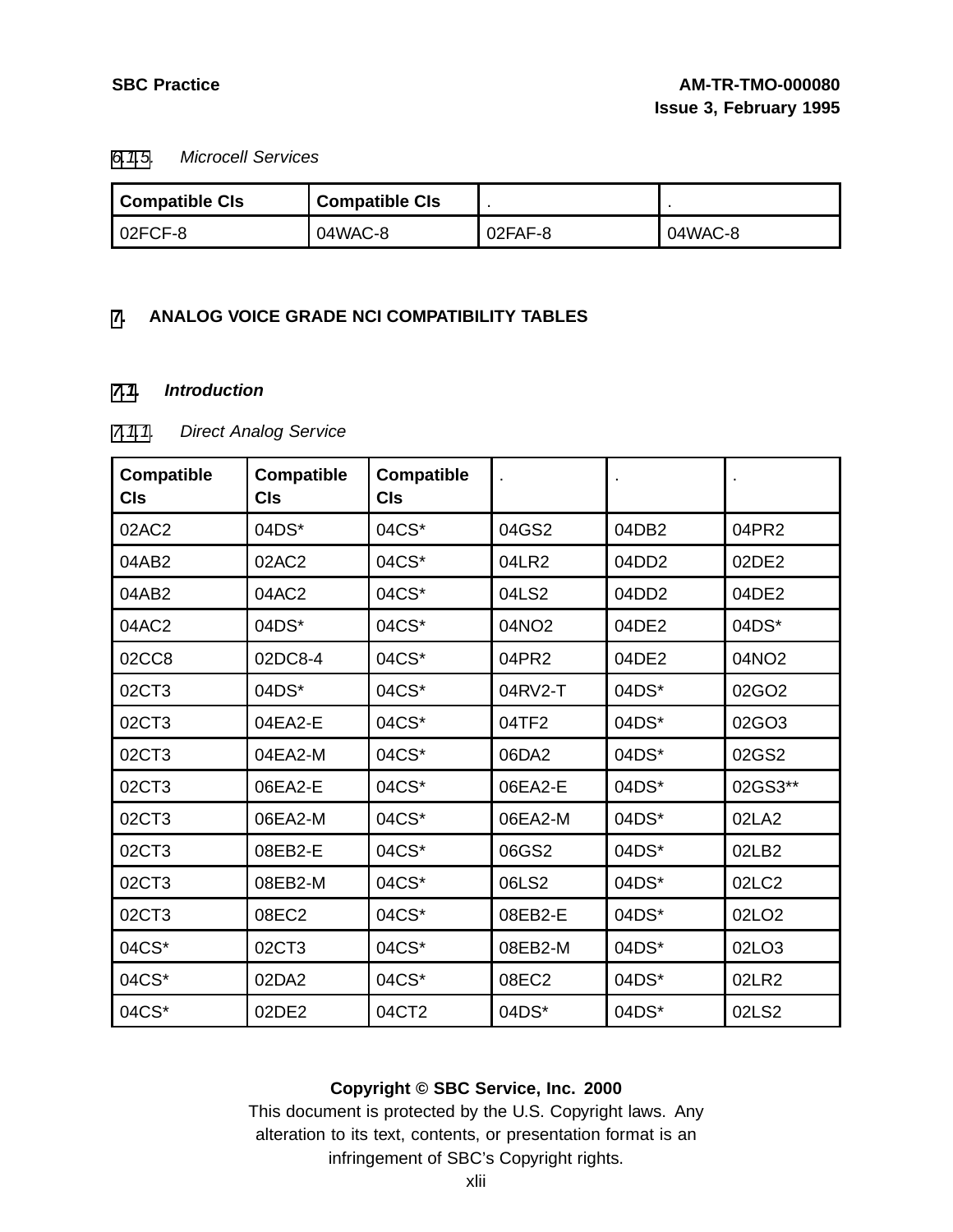| 04CS* | 02GO3             | 04CT2   | 04EA2-E           | 04DS*   | 02LS3**           |
|-------|-------------------|---------|-------------------|---------|-------------------|
| 04CS* | 02GS2             | 04CT2   | 04EA2-M           | 04DS*   | 02NO <sub>2</sub> |
| 04CS* | 02GS3***          | 04CT2   | 06EA2-E           | 04DS*   | 02PR2             |
| 04CS* | 02LO <sub>2</sub> | 04CT2   | 06EA2-M           | 04DS*   | 02RV2-O           |
| 04CS* | 02LO3             | 04CT2   | 08EB2-E           | 04DS*   | 02RV2-T           |
| 04CS* | 02LA2             | 04CT2   | 08EB2-M           | 04DS*   | 02TF2             |
| 04CS* | 02LB2             | 04CT2   | 08EC2             | 04DS*   | 04EA2-E           |
| 04CS* | 02LC2             | 02DA2   | 04DB2             | 04DS*   | 04EA2-M           |
| 04CS* | 02LR2             | 02DA2   | 04DS*             | 04DS*   | 04GS2             |
| 04CS* | 02LS2             | 02DA2   | 04NO <sub>2</sub> | 04DS*   | 04LR2             |
| 04CS* | 02LS3**           | 02DB2   | 02NO2             | 04DS*   | 04LS2             |
| 04CS* | 02NO2             | 02DB2   | 02PR2             | 04DS*   | 04NO2             |
| 04CS* | 02PR2             | 02DE2   | 04DS*             | 04DS*   | 04PR2             |
| 04CS* | 02RV2-O           | 02DE2   | 04NO2             | 04DS*   | 04RV2-T           |
| 04CS* | 02RV2-T           | 04DA2   | 02DB2             | 04DS*   | 04TF2             |
| 04CS* | 02TF2             | 04DA2   | 04DA2             | 04DS*   | 06EA2-E           |
| 04CS* | 04CT2             | 04DA2   | 04DB2             | 04DS*   | 06EA2-M           |
| 04CS* | 04DA2             | 04DA2   | 04DM2,2           | 04DS*   | 06EB2-E           |
| 04CS* | 04DB2             | 04DA2   | 04DS*             | 04DS*   | 06EB2-M           |
| 04CS* | 04DE2             | 04DA2   | 04NO <sub>2</sub> | 04DS*   | 06LS2             |
| 04CS* | 04EA2-E           | 04DB2   | 04DS*             | 04DS*   | 08EB2-E           |
| 04CS* | 04EA2-M           | 04DB2   | 04NO2             | 04DS*   | 08EB2-M           |
| 04DU* | 02CT3             | 06DA2   | 04DS*             | 08EB2-E | 08EB2-M           |
| 04DU* | 02DA2             | 06DA2   | 04NO <sub>2</sub> | 08EB2-M | 02RV2-T           |
| 04DU* | 02DE2             | 06DA2   | 06DA2             | 08EB2-M | 04RV2-T           |
| 04DU* | 02GO3             | 04EA2-E | 04EA2-E           | 08EB2-M | 06EB2-E           |
| 04DU* | 02GS2             | 04EA2-E | 04EA2-M           | 08EB2-M | 06EB2-M           |
| 04DU* | 02GS3***          | 04EA2-E | 06EB2-E           | 08EB2-M | 08EB2-M           |

## **Copyright © SBC Service, Inc. 2000**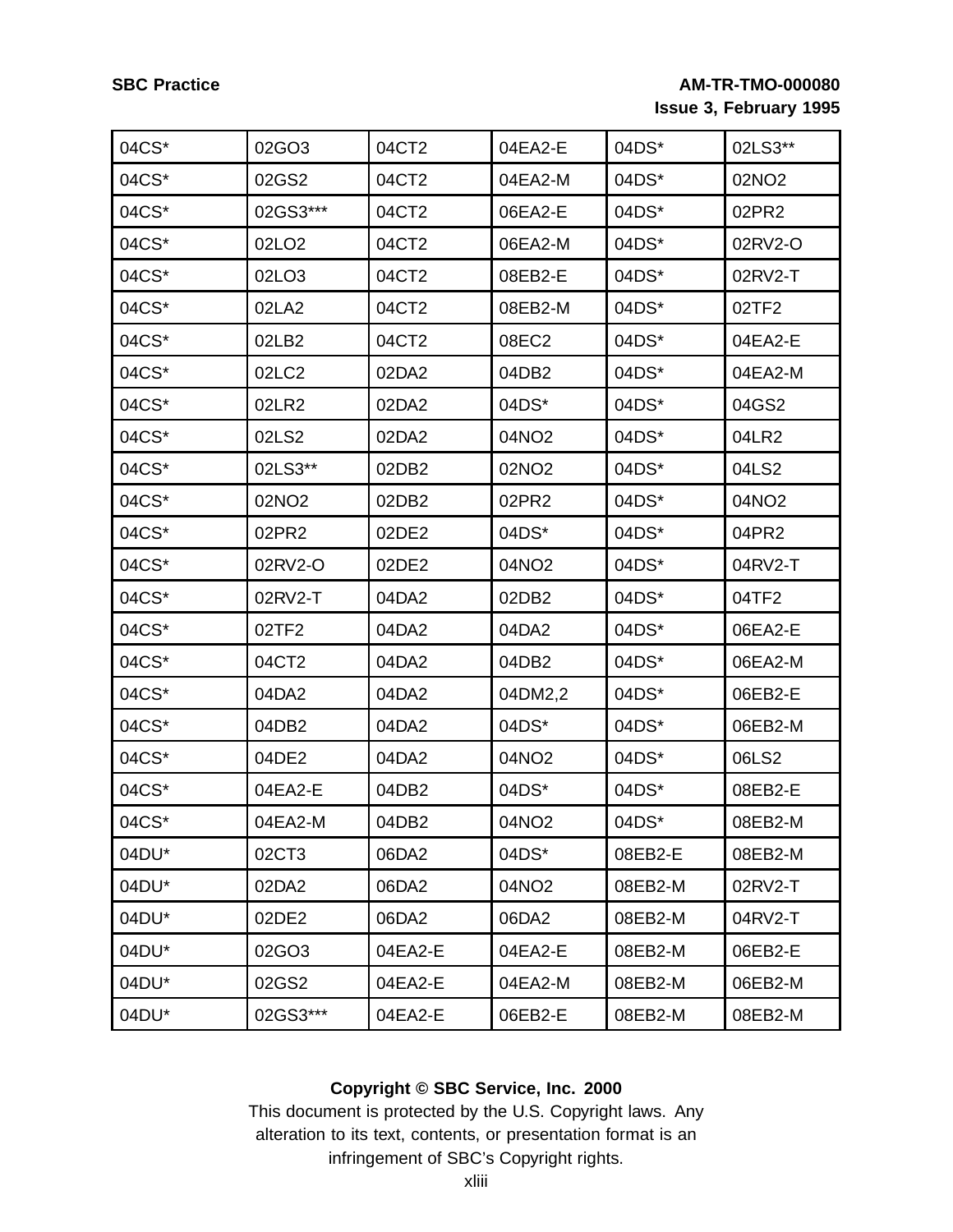| 04DU*    | 02LO <sub>2</sub> | 04EA2-E | 06EB2-M    | 08EC2   | 04EA2-E           |
|----------|-------------------|---------|------------|---------|-------------------|
| 04DU*    | 02LO3             | 04EA2-E | 08EB2-E    | 08EC2   | 04EA2-M           |
| 04DU*    | 02LA2             | 04EA2-E | 08EB2-M    | 08EC2   | 06EA2-E           |
| 04DU*    | 02LB2             | 04EA2-M | 06EB2-E    | 08EC2   | 06EA2-M           |
| 04DU*    | 02LC2             | 04EA2-M | 06EB2-M    | 08EC2   | 06EB2-E           |
| 04DU*    | 02LR2             | 04EA2-M | 08EB2-E    | 08EC2   | 06EB2-M           |
| 04DU*    | 02LS2             | 04EA2-M | 08EB2-M    | 08EC2   | 08EB2-E           |
| 04DU*    | 02LS3**           | 06EA2-E | 02RV2-O    | 08EC2   | 08EB2-M           |
| 04DU*    | 02NO <sub>2</sub> | 06EA2-E | 02RV2-T    | 02FC*   | 02CT3             |
| 04DU*    | 02PR2             | 06EA2-E | 04EA2-E    | 02FC*   | 02DA2             |
| 04DU*    | 02RV2-O           | 06EA2-E | 04EA2-M    | 02FC*   | 02DE2             |
| 04DU*    | 02RV2-T           | 06EA2-E | 04RV2-T    | 02FC*   | 02GO3             |
| 04DU*    | 02TF2             | 06EA2-E | 06EA2-E    | 02FC*   | 02GS2             |
| 04DU*    | 04CT2             | 06EA2-E | 06EA2-M    | $02FC*$ | 02GS3***          |
| 04DU*    | 04DA2             | 06EA2-E | 06EB2-E    | 02FC*   | 02LO <sub>2</sub> |
| 04DU*    | 04DB2             | 06EA2-E | 06EB2-M    | 02FC*   | 02LO3             |
| 04DU*    | 04DE2             | 06EA2-E | 08EB2-E    | 02FC*   | 02LA2             |
| 04DU*    | 04EA2-E           | 06EA2-E | 08EB2-M    | 02FC*   | 02LB2             |
| 04DU*    | 04EA2-M           | 06EA2-M | 02RV2-O    | 02FC*   | 02LC2             |
| 04DU*    | 04GS2             | 06EA2-M | 02RV2-T    | 02FC*   | 02LR2             |
| 04DU*    | 04LR2             | 06EA2-M | 04EA2-E    | 02FC*   | 02LS2             |
| $04DU^*$ | 04LS2             | 06EA2-M | $04E$ A2-M | $02FC*$ | 02LS3**           |
| 04DU*    | 04NO <sub>2</sub> | 06EA2-M | 04RV2-T    | 02FC*   | 02NO <sub>2</sub> |
| 04DU*    | 04PR2             | 06EA2-M | 06EA2-M    | 02FC*   | 02PR2             |
| 04DU*    | 04RV2-T           | 06EA2-M | 06EB2-E    | 02FC*   | 02RV2-O           |
| 04DU*    | 04TF2             | 06EA2-M | 06EB2-M    | 02FC*   | 02RV2-T           |
| 04DU*    | 06DA2             | 06EA2-M | 08EB2-E    | 02FC*   | 02TF2             |
|          |                   |         |            |         |                   |
| 04DU*    | 06EA2-E           | 06EA2-M | 08EB2-M    | 02FC*   | 04CT2             |

## **Copyright © SBC Service, Inc. 2000**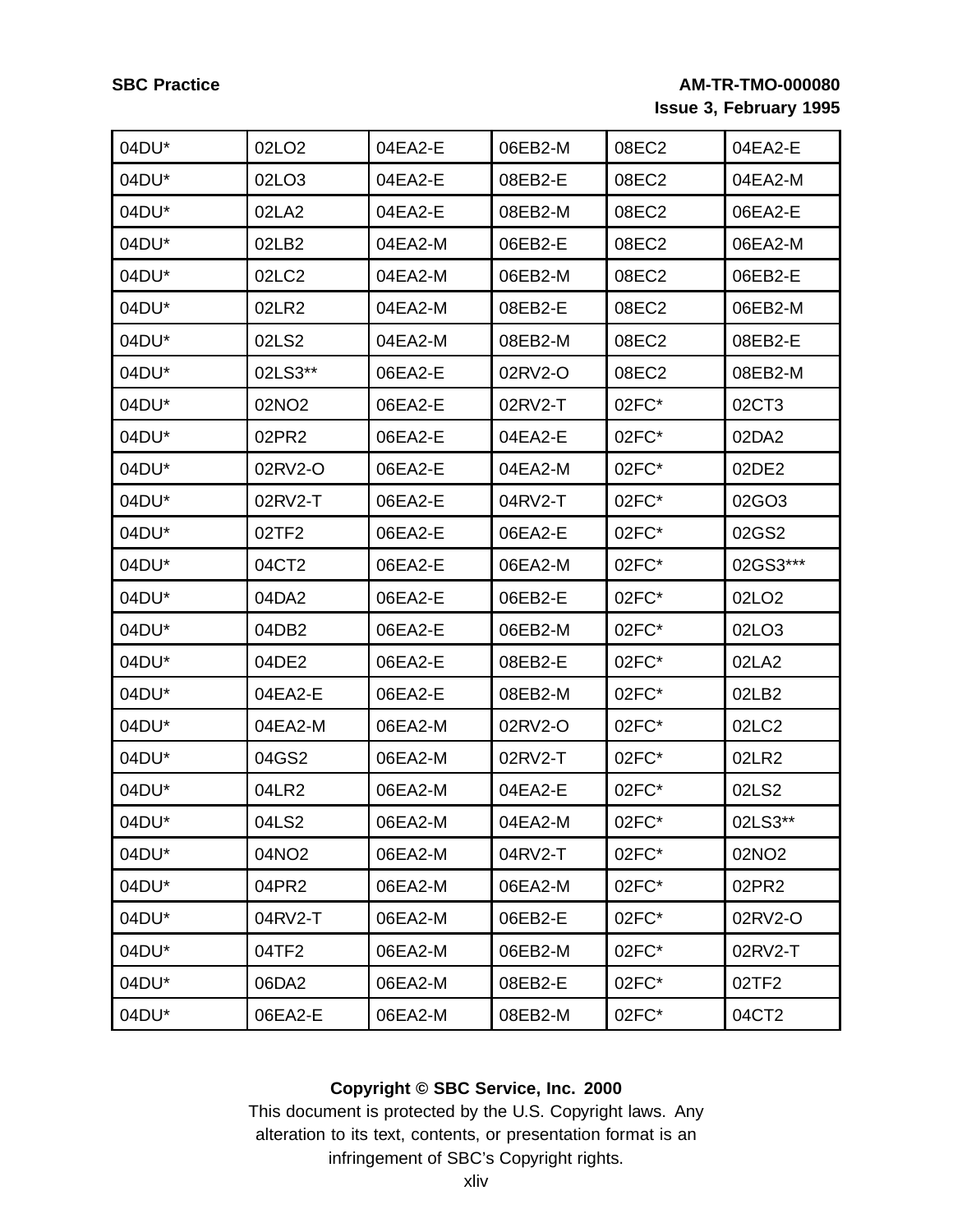| 04DU* | 06EA2-M  | 06EB2-E           | 06EB2-E           | 02FC*    | 04DA2             |
|-------|----------|-------------------|-------------------|----------|-------------------|
| 04DU* | 06GS2    | 06EB2-E           | 06EB2-M           | 02FC*    | 04DB2             |
| 04DU* | 06LS2    | 06EB2-M           | 06EB2-M           | 02FC*    | 04DE2             |
| 04DU* | 08EB2-E  | 08EB2-E           | 02RV2-T           | 02FC*    | 04EA2-E           |
| 04DU* | 08EC2    | 08EB2-E           | 06EB2-E           | 02FC*    | 04GS2             |
| 06DA2 | 04DA2    | 08EB2-E           | 06EB2-M           | 02FC*    | 04LR2             |
| 06DA2 | 04DB2    | 08EB2-E           | 08EB2-E           | 02FC*    | 04LS2             |
| 02FC* | 04NO2    | 04LS2             | 02LBS             | 04QC-OOA | 04EA2-M           |
| 02FC* | 04PR2    | 04LS2             | 02LC2             | 04QC-OOC | 04GS2             |
| 02FC* | 04RV2-T  | 04LS2             | 02LO <sub>2</sub> | 04QC-OOE | 04LS2             |
| 02FC* | 04TF2    | 04LS2             | 02LO3             | 04QC-OOF | 04NO <sub>2</sub> |
| 02FC* | 06DA2    | 02NO2             | 02DA2             | 04QC-OOC | 04RV2-T           |
| 02FC* | 06EA2-E  | 02NO2             | 02NO2             | 04QC-OOE | 04RV2-T           |
| 02FC* | 06EA2-M  | 02NO <sub>2</sub> | 04DA2             | 04QC-OOF | 04TF2             |
| 02FC* | 06GS2    | 02NO <sub>2</sub> | 06DA2             | 04QC-OOF | 06DA2             |
| 02FC  | 06LS2    | 02NO3             | 02NO2             | 04QC-OOA | 06EA2-E           |
| 02FC  | 08EB2-E  | 02NO3             | 02PR2             | 04QC-OOA | 06EA2-M           |
| 02FC  | 08EB2-M  | 04NO2             | 02DA2             | 04QC-OOC | 06GS2             |
| 02FC  | 08EC2    | 04NO2             | 02DE2             | 04QC-OOE | 06LS2             |
| 02GO2 | 02GS2    | 04NO <sub>2</sub> | 02NO <sub>2</sub> | 04QC-OOA | 08EB2-E           |
| 02GO2 | 02GS3*** | 04NO2             | 04DA2             | 04QC-OOA | 08EB2-M           |
| 02GO3 | 02GS2    | 04NO <sub>2</sub> | 04DE2             | 04QC-OOA | 08EC2             |
| 02GO3 | 02GS3*** | 04NO2             | 04NO2             | 02RV2-O  | 02RV2-T           |
| 02GS3 | 06EAS-M  | 04NO2             | 06DA2             | 04RV2-O  | 02RV2-T           |
| 04GO2 | 02GS2    | 04QC-OOF          | 02DA2             | 04RV2-O  | 04RV2-T           |
| 04GO2 | 02GS3*** | 04QC-OOF          | 02DE2             | 04RV2-O  | 04SF2             |
| 04GO2 | 04GS2    | 04QC-OOB          | 02GO3             | 02TF3    | 02TF2             |
| 04GS2 | 02GO2    | 04QC-OOC          | 02GS2             | 04TF2    | 02TF2             |

## **Copyright © SBC Service, Inc. 2000**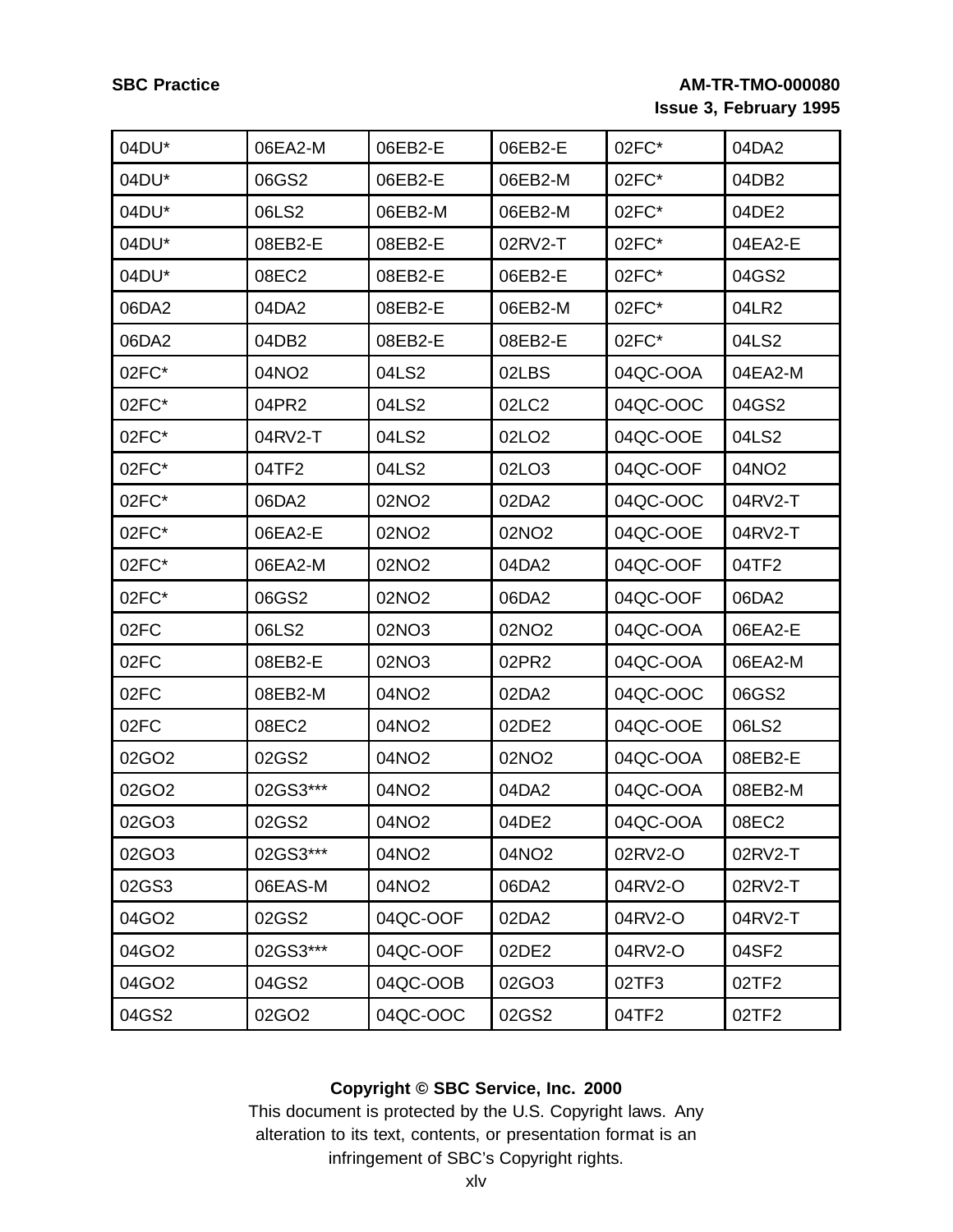| 04GS2             | 02GO3    | 04QC-OOC | 02GS3***          | 04TF2 | 04TF2 |
|-------------------|----------|----------|-------------------|-------|-------|
| 04GS2             | 04GO2    | 04QC-OOD | 02LO <sub>2</sub> |       |       |
| 04GS2             | 06EB2-M  | 04QC-OOD | 02LO3             |       |       |
| 02LO2             | 02LS2    | 04QC-OOC | 02LA2             |       |       |
| 02LO <sub>2</sub> | 02LS3*** | 04QC-OOE | 02LA2             |       |       |
| 02LO3             | 02LS2    | 04QC-OOC | 02LB2             |       |       |
| 02LO3             | 02LS3*** | 04QC-OOE | 02LB2             |       |       |
| 02LR2             | 02LR2    | 04QC-OOC | 02LC2             |       |       |
| 02LR3             | 02LRS    | 04QC-OOE | 02LC2             |       |       |
| 02LS2             | 02LA2    | 04QC-OOE | 02LS2             |       |       |
| 02LS2             | 02LB2    | 04QC-OOE | 02LS3             |       |       |
| 02LS2             | 02LC2    | 04QC-OOF | 02NO <sub>2</sub> |       |       |
| 02LS3**           | 02LA2    | 04QC-OOB | 02RV2-O           |       |       |
| 02LS3**           | 02LB2    | 04QC-OOD | 02RV2-O           |       |       |
| 02LS3**           | 02LC2    | 04QC-OOC | 02RV2-T           |       |       |
| 04LO2             | 02LS2    | 04QC-OOE | 02RV2-T           |       |       |
| 04LO2             | 02LS3*** | 04QC-OOF | 02TF2             |       |       |
| 04LO <sub>2</sub> | 04LS2    | 04QC-OOF | 04DA2             |       |       |
| 04LR2             | 02LR2    | 04QC-OOF | 04DB2             |       |       |
| 04LR2             | 04LR2    | 04QC-OOF | 04DE2             |       |       |
| 04LS2             | 02LA2    | 04QC-OOA | 04EA2-E           |       |       |

\*See 9.4 for explanation.

\*\*The "M" option as described in Table 4-2 preceding is also available with this combination (i.e., 2LS3-M).

\*\*\*The "C" and "M" options as described in Table 4-2 preceding are also available with this combination (i.e., 2GS3-C or 2GS3-M).

## [7.1](#page-41-0)[.2](#page-45-0). Dedicated Access Line (DAL)

<span id="page-45-0"></span>These codes are used with WATS service.

### **Copyright © SBC Service, Inc. 2000**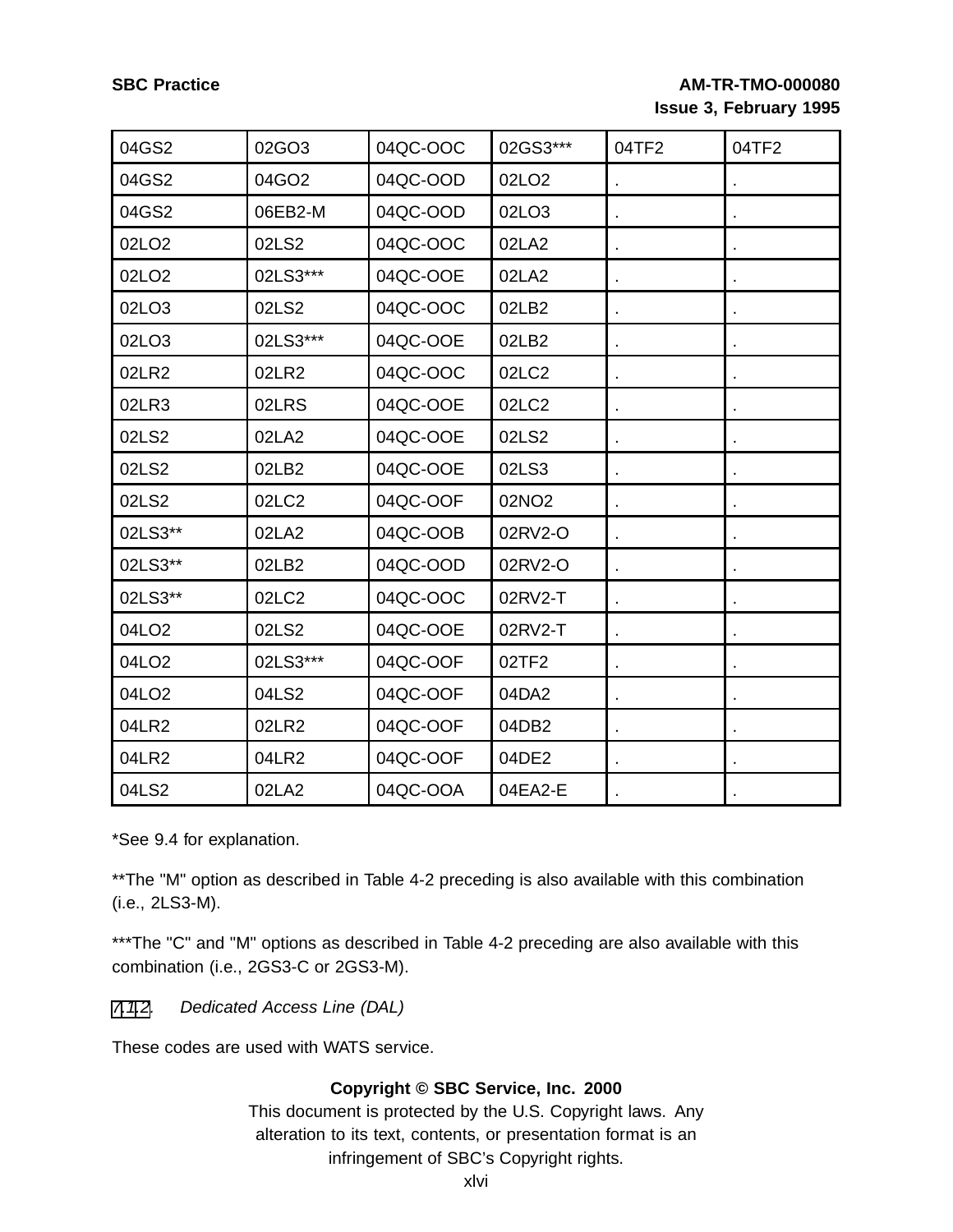| <b>Premises Interface Code</b> | <b>Premises Interface Code</b> | <b>Premises Interface Code</b> |
|--------------------------------|--------------------------------|--------------------------------|
| 06EA2-M                        | 06EB2-M                        | 02GS2                          |
| 02GS3                          | 04GS2                          | 02LS2                          |
| 02LS3                          | 04LS2                          |                                |

#### [7.1](#page-41-0)[.3](#page-46-0). Ameritech DS-1 DAL

These codes are used with WATS service.

Premises Interface Code

04DS  $# - #$ 

04DU # - #

02FC # - #

#### **Voicegrade Services - Exchange Access. To be added in a FUTURE issue.**

#### **Analog Historical Interface Codes**

The following codes are considered as Historical or as part of Transitional Interface combinations at the time of divestiture (1983-1984). They are shown here for reference only and are defined in TR-NWT-000335, Issue 3, May 1993.

| 02AB2   | 04GS3    | 04TF3   |
|---------|----------|---------|
| 02AB3   | 04LO2    | 06DX2   |
| 02DY2   | 04LO3    | 06DY2   |
| 02LR3   | 04LR3    | 06DY3   |
| 02RV2-O | 04LS3    | 06EB3-E |
| 02RV2-T | 04RV3-T  | 06EB3-M |
| 04AB3   | 04SF2    | 06EX2-A |
| 04AH5-B | 04SF2-AB | 06EX2-B |

#### <span id="page-46-0"></span>**Copyright © SBC Service, Inc. 2000**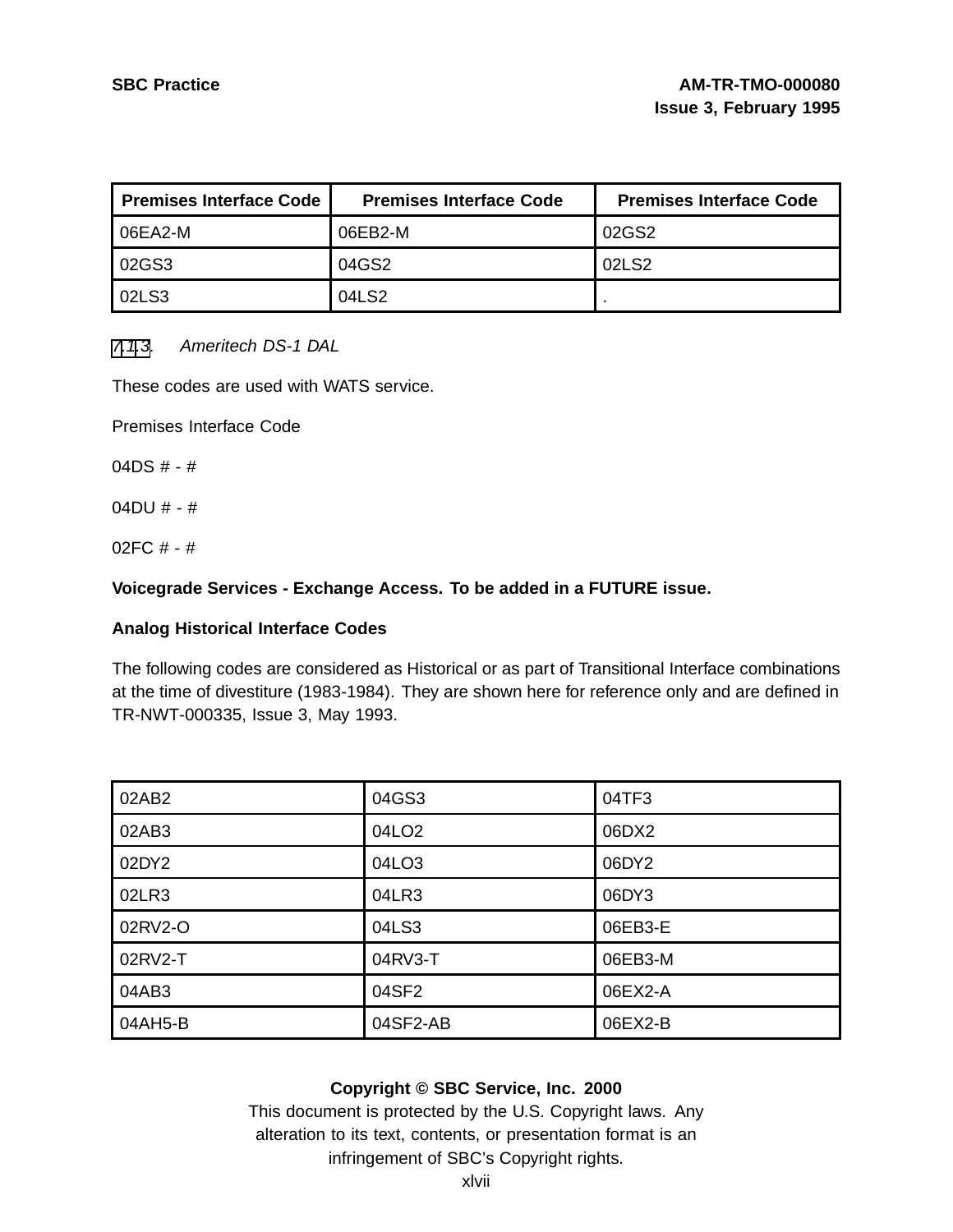| 04AH6-C | 04SF2-EA       | 06GO2             |
|---------|----------------|-------------------|
| 04AH6-D | 04SF2-GO       | 06GS2             |
| 04DX2   | 04SF2-GS       | 06LO <sub>2</sub> |
| 04DX3   | 04SF2-LB       | 06LS2             |
| 04DY2   | 04SF2-LO       | 09DY2             |
| 04EA3-E | 04SF2-LS       | 09DY3             |
| 04EA3-M | 04SF3          | 09EA2             |
| 04GO3   | $\blacksquare$ | 09EA3             |

## **[8](#page-47-0). PROGRAM AND VIDEO/TELEVISION NCI COMPATIBILITY TABLES**

#### **[8.1](#page-47-0). Introduction**

## [8.1.1](#page-47-0). Program Audio

| <b>Compatible</b><br><b>CIs</b> | <b>Compatible</b><br>CIs. | <b>Compatible</b><br><b>CIs</b> |         |                |         |
|---------------------------------|---------------------------|---------------------------------|---------|----------------|---------|
| 04CS- $# - #$                   | 02PG1-3                   | 04DS- $# - #$                   | 02PG1-1 | $02FC - # - #$ | 02PG1-5 |
| 04CS-# - #                      | 02PG2-3                   | 04DS-# - #                      | 02PG2-1 | 02FC-#-#       | 02PG2-5 |
| 04CS- $# - #$                   | 02PG1-5                   | 04DU- $# - #$                   | 02PG1-3 | 02FC-#-#       | 02PG2-8 |
| 04CS- $# - #$                   | 02PG2-5                   | 04DU- # - #                     | 02PG2-3 | $02FC - # - #$ | 02PG1-8 |
| 04CS- $# - #$                   | 02PG1-8                   | 04DU- $# - #$                   | 02PG1-5 | 02PG2-1        | 02PG2-1 |
| 02PG2-1                         | 02PG1-1                   | 04DU- $# - #$                   | 02PG2-5 | 02PG2-3        | 02PG1-3 |
| 04CS- $# - #$                   | 02PG2-8                   | 04DU- $# - #$                   | 02PG1-8 | 02PG2-3        | 02PG2-3 |
| 04CS- $# - #$                   | 02PG1-1                   | 04DU- $# - #$                   | 02PG2-8 | 02PG2-5        | 02PG1-5 |
| 04CS- $# - #$                   | 02PG2-1                   | 04DU- $# - #$                   | 02PG1-1 | 02PG2-5        | 02PG2-5 |
| 04DS- $# - #$                   | 02PG1-3                   | 04DU- $# - #$                   | 02PG2-1 | 02PG2-8        | 02PG2-8 |
| 04DS- $# - #$                   | 02PG2-3                   | $02FC - # - #$                  | 02PG1-1 | 02PG2-8        | 02PG1-8 |

## <span id="page-47-0"></span>**Copyright © SBC Service, Inc. 2000**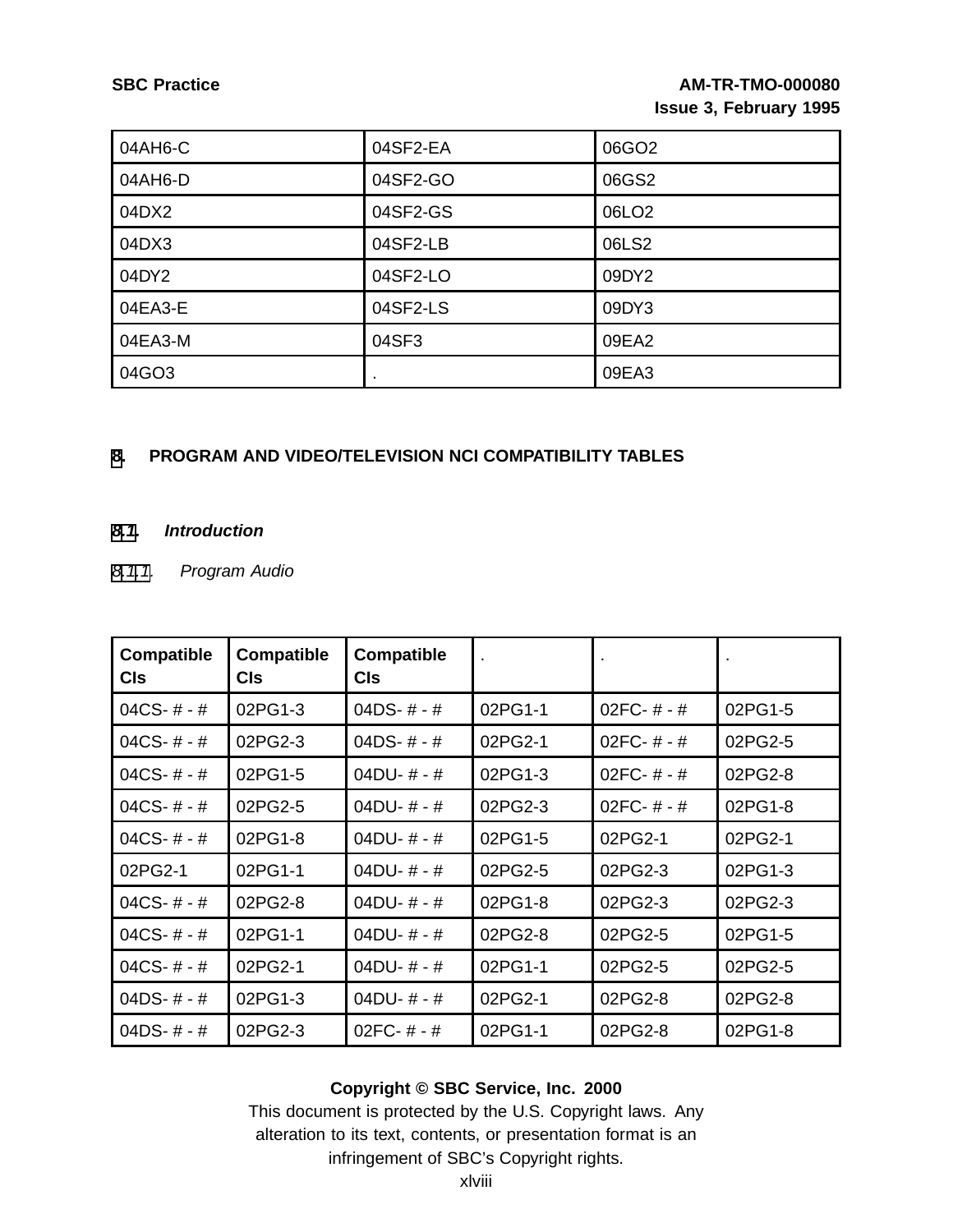| 04DS- $# - #$ | 02PG1-5 | .02FC- # - # | 02PG2-1 |  |
|---------------|---------|--------------|---------|--|
| $04DS-# - #$  | 02PG2-5 | 02FC- # - #  | 02PG1-3 |  |
| $04DS-# - #$  | 02PG1-8 | 02FC-#-#     | 02PG2-3 |  |
| $04DS-# - #$  | 02PG2-8 |              |         |  |

[8.1](#page-47-0)[.2](#page-48-0). Video/Television

| <b>Compatible</b><br><b>CIs</b> | <b>Compatible</b><br><b>CIs</b> | <b>Compatible</b><br><b>CIs</b> |           |           |           |
|---------------------------------|---------------------------------|---------------------------------|-----------|-----------|-----------|
| <b>TV2 Service</b>              |                                 | 1 Audio<br>Channel              | 02TV6-1   | 04TV6-15  |           |
| 04TV6-5                         | 04TV6-5                         | 02DS6-44A                       | 02TV6-1   | 02TV6-1   | 04TV6-15A |
| 06TV6-5                         | 06TV6-5                         | 02DS6-44A                       | 04TV6-15  |           |           |
|                                 |                                 | 02DS6-44A                       | 04TV6-15A |           |           |
| TV1/TVID<br>Service             | 02TV6-1                         | 02TV6-1                         |           |           |           |
| 2 Audio<br>Channels             | 02TV6-2                         | 02TV6-2                         | 06TV6-15  | 06TV6-15A |           |
| 02DS6-44A                       | 02TV6.2                         | 02TV6-2                         | 06TV6-15  | 06TV6-15A | 06TV6-15A |
| 02DS6-44A                       | 06TV6.15                        | 02TV6-2                         | 06TV6-15A |           |           |
| 02DS6-44A                       | 06TV6.15A                       | 06TV6-15                        | 06TV6-15  |           |           |
|                                 |                                 | 02TV6-6                         | 08TV6-15A | 02DS6-44A | 10TV6-15A |
| 3 Audio<br>Channels             | 08TV6-15A                       | 08TV6-15A                       | 02TV6-4   | 02TV6-4   |           |
| 02DS6-44A                       | 02TV6.6                         |                                 |           | 02TV6-4   | 10TV6-15A |
| 02DS6-44A                       | 08TV6-15A                       | 4 Audio<br>Channels             | 10TV6-15A | 10TV6-15A |           |
| 02TV6-6                         | 02TV6-6                         | 02DS6-44A                       | 02TV6-4   |           |           |

## <span id="page-48-0"></span>**Copyright © SBC Service, Inc. 2000**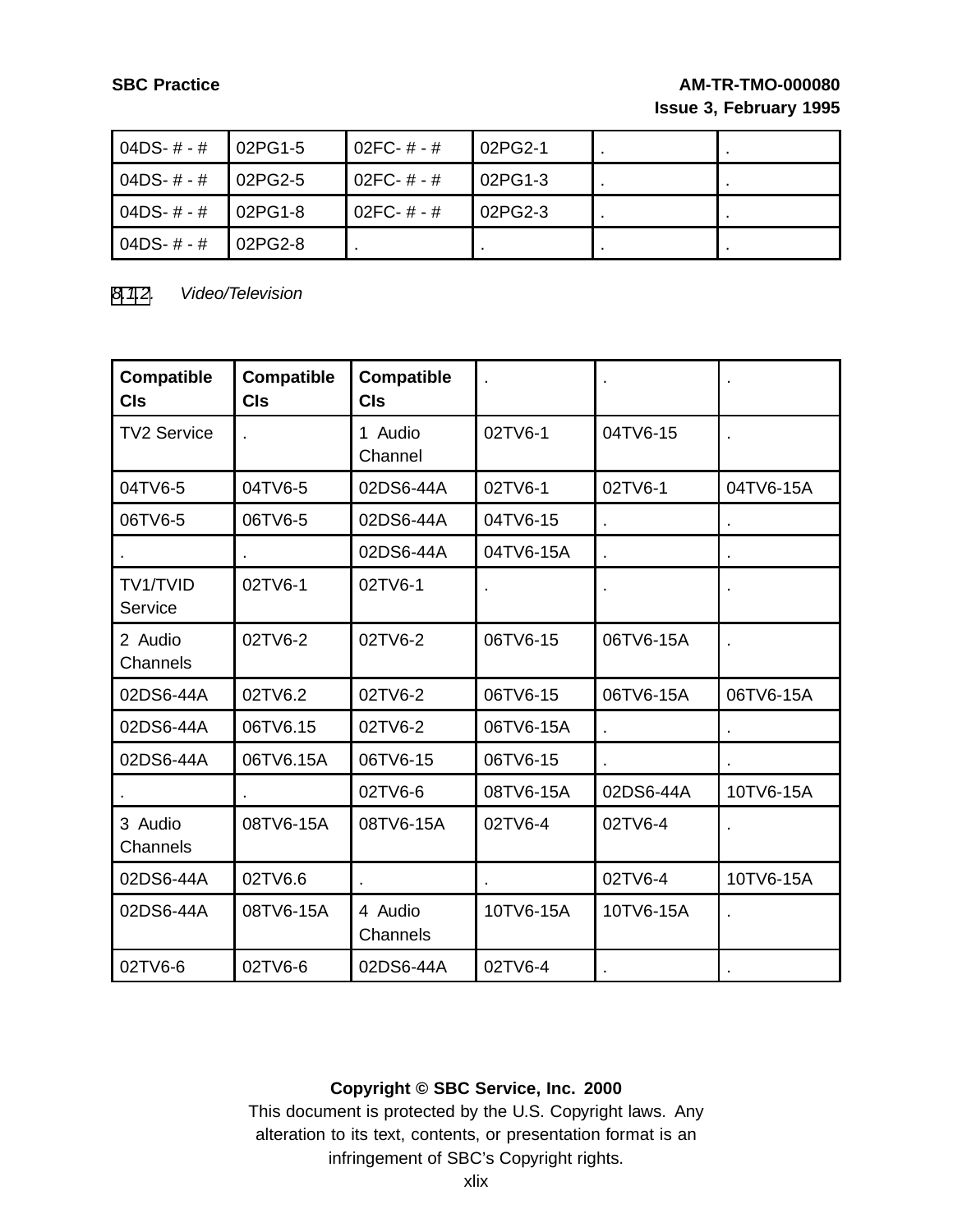#### **[9](#page-49-0). DIGITAL NCI COMPATIBILITY TABLES**

#### **[9.1](#page-49-0). Introduction**

## **[9.2](#page-49-0). Direct Digital Service**

| <b>Compatible</b><br><b>CIs</b> | <b>Compatible</b><br>CIs | <b>Compatible</b><br>CIs |           |           |           |
|---------------------------------|--------------------------|--------------------------|-----------|-----------|-----------|
| 04DS9-1K                        | 04DU5-24                 | 04DS9-1S                 | 04DU5-96  | 04DS9-15B | 04DU5-48  |
| 04DS9-1K                        | 04DU5-24S                | 04DS9-1S                 | 04DU5-96S | 04DS9-15B | 04DU5-48  |
| 04DS9-1K                        | 04DU5-48                 | 04DS9-15                 | 04DS9-15* | 04DS9-15B | 04DU5-56  |
| 04DS9-1K                        | 04DU5-48S                | 04DS9-15                 | 04DU5-24  | 04DS9-15B | 04DU5-56S |
| 04DS9-1K                        | 04DU5-56                 | 04DS9-15                 | 04DU5-24S | 04DS9-15B | 04DU5-96  |
| 04DS9-1K                        | 04DU5-56S                | 04DS9-15                 | 04DU5-24S | 04DS9-15B | 04DU5-96S |
| 04DS9-1K                        | 04DU5-96                 | 04DS9-15                 | 04DU5-48  | 04DU5-24  | 04DU5-24  |
| 04DS9-1K                        | 04DU5-96S                | 04DS9-15                 | 04DU5-48S | 04DU5-24S | 04DU5-24S |
| 04DS9-1S                        | 04DU5-24                 | 04DS9-15                 | 04DU5-56  | 04DU5-48  | 04DU5-48  |
| 04DS9-1S                        | 04DU5-24S                | 04DS9-15                 | 04DU5-56S | 04DU5-48S | 04DU5-48S |
| 04DS9-1S                        | 04DU5-48                 | 04DS9-15                 | 04DU5-96  | 04DU5-56  | 04DU5-56  |
| 04DS9-1S                        | 04DU5-48S                | 04DS9-15                 | 04DU5-96S | 04DU5-56S | 04DU5-56S |
| 04DS9-1S                        | 04DU5-56                 | 04DS9-15B                | 04DU5-24  | 04DU5-96  | 04DU5-96  |
| 04DS9-1S                        | 04DU5-56S                | 04DS9-15B                | 04DU5-24  | 04DU5-96S | 04DU5-96S |

<span id="page-49-0"></span>\*Available only as a cross connect of two digital DS0 channels at appropriate digital speeds at a Telephone Company DDS Hub.

## **Copyright © SBC Service, Inc. 2000**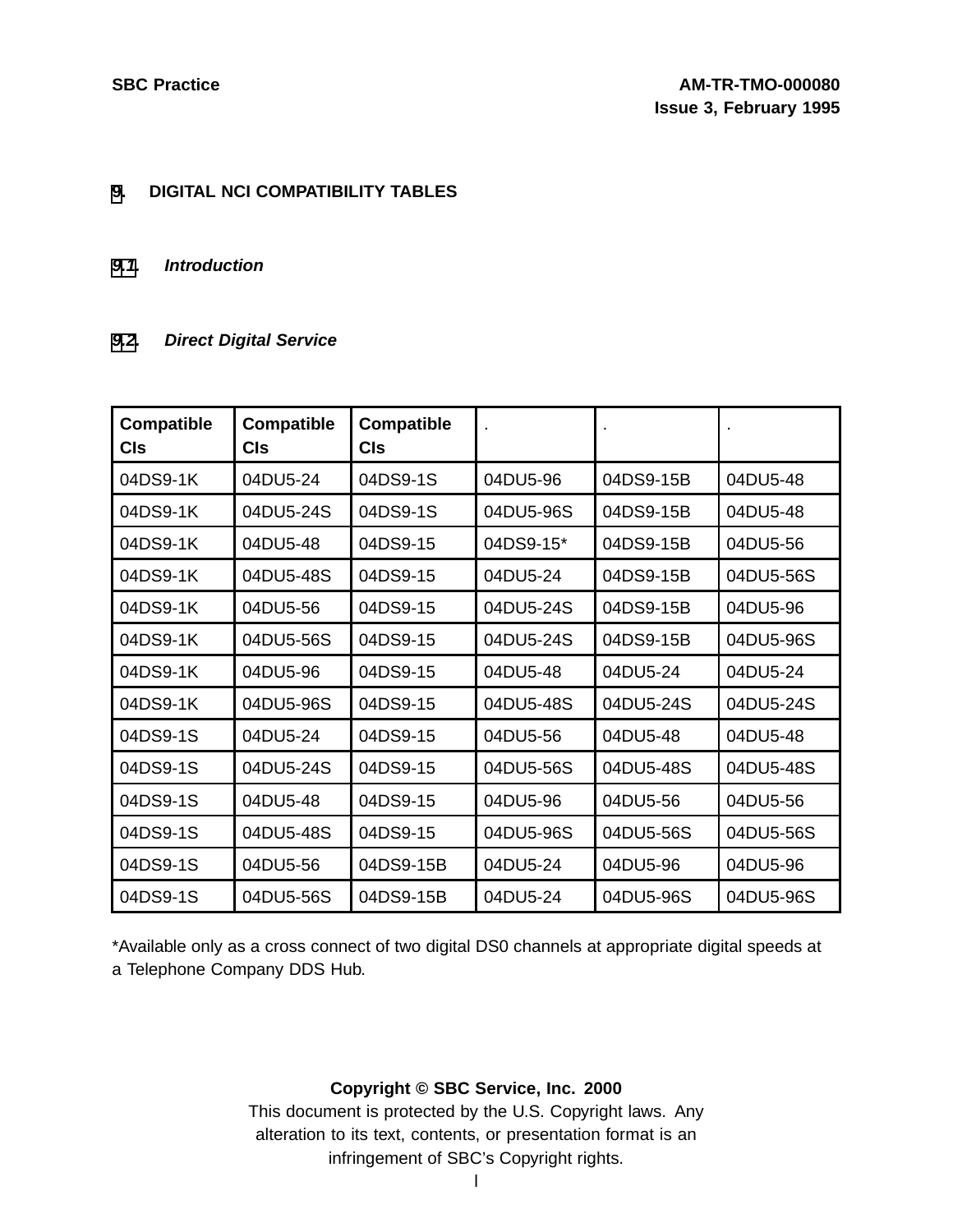## **[9](#page-49-0)[.3](#page-50-0). Digital DNAL Service**

| <b>Compatible CIs</b> | <b>Compatible CIs</b> | <b>Compatible CIs</b> |
|-----------------------|-----------------------|-----------------------|
| 04DU5-56              | 04DS # - #            |                       |
| 04DU5-56S             | 04DS # - #            |                       |
| 04DU5-64*             | 04DS # - #            |                       |

\*May require Clear Channel Capable (CCC) Hi-Cap transport.

#### **[9](#page-49-0)[.4](#page-50-0). Ameritech Base Rate Service**

| <b>Compatible</b><br>CIs | <b>Compatible</b><br>CIs | <b>Compatible</b><br>Cls |            |           |           |
|--------------------------|--------------------------|--------------------------|------------|-----------|-----------|
| 04CS-*                   | 04DO-A                   | 04DS-*                   | 04DU5-24   | 04DU5-56  | 04DU5-56  |
| 04CS-*                   | 04DO-B                   | 04DS-*                   | 04DU5-24S  | 04DU5-56S | 04DU5-56S |
| 04CS-*                   | 04DO-C                   | 04DS-*                   | 04DU5-48   | 04DU5-64  | 04DU5-64  |
| 04CS-*                   | 04DO-D                   | 04DS-*                   | 04DU5-48S  | 04DU5-96  | 04DU5-96  |
| 04CS-*                   | 04DO-E                   | 04DS-*                   | 04DU5-56   | 04DU5-96S | 04DU5-96S |
| 04CS-*                   | 04DO-F**                 | 04DS-*                   | 04DU5-56S  | 02FC*     | 04DU5-19  |
| 04CS-*                   | 04DU5-19                 | 04DS-*                   | 04DU5-96   | 02FC*     | 04DU5-24  |
| 04CS-*                   | 04DU5-24                 | 04DS-*                   | 04DU5-96S  | 02FC*     | 04DU5-24S |
| 04CS-*                   | 04DU5-24S                | 04DS-*                   | 04DU5-64** | 02FC*     | 04DU5-48  |
| 04CS-*                   | 04DU5-48                 | 04DU-*                   | 04DO-A     | 02FC*     | 04DU5-48S |
| 04CS-*                   | 04DU5-48S                | 04DU-*                   | 04DO-B     | 02FC*     | 04DU5-56  |
| 04CS-*                   | 04DU5-56                 | 04DU-*                   | 04DO-C     | 02FC*     | 04DU5-56S |
| 04CS-*                   | 04DU5-56S                | 04DU-*                   | 04DO-D     | 02FC*     | 04DU5-96  |

## <span id="page-50-0"></span>**Copyright © SBC Service, Inc. 2000**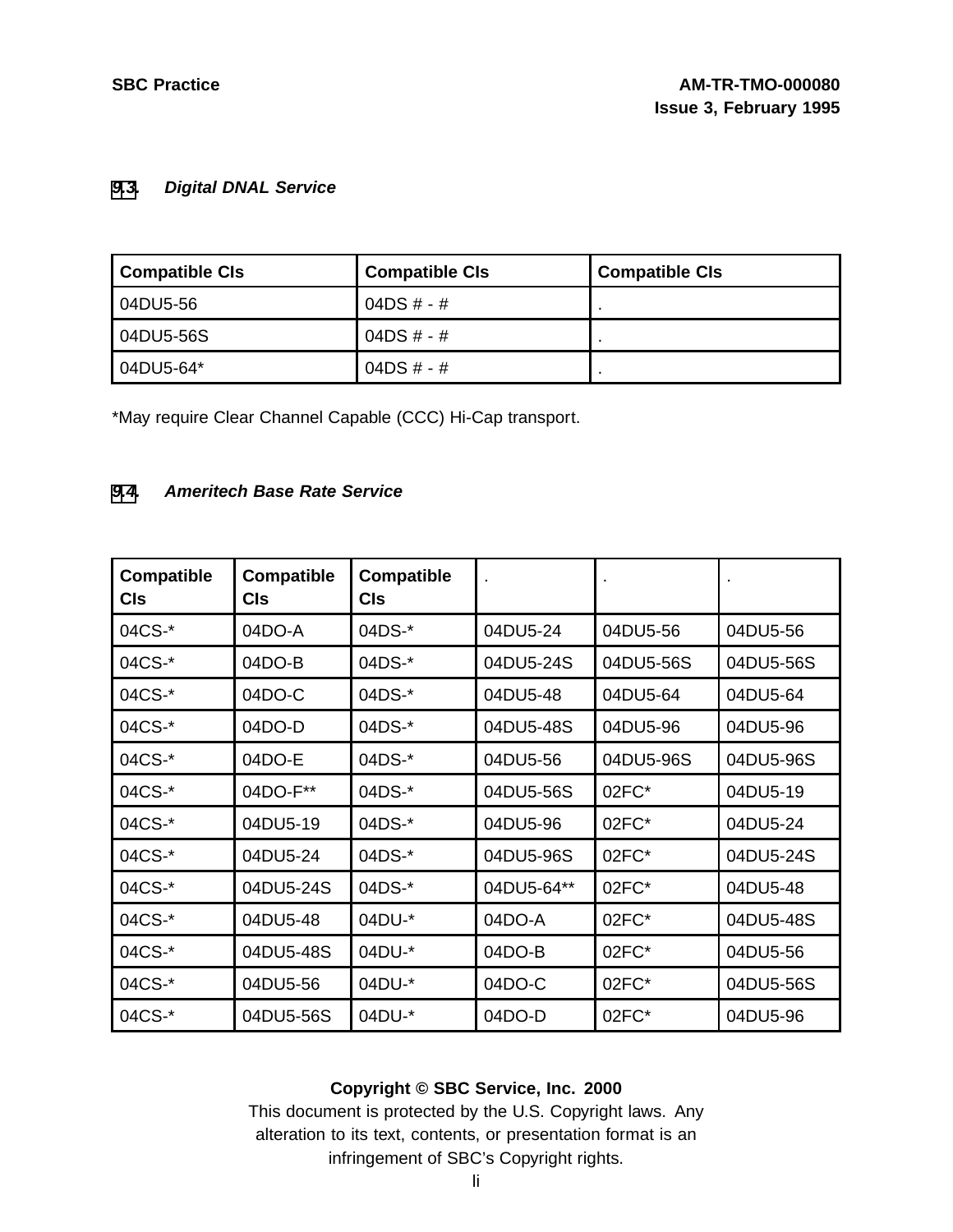| 04CS-*   | 04DU5-96   | 04DU-*    | 04DO-E     | 02FC*  | 04DU5-96S  |
|----------|------------|-----------|------------|--------|------------|
| 04CS-*   | 04DU5-96S  | 04DU-*    | 04DO-F**   | 02FC*  | 04DU5-64** |
| 04CS-*   | 04DU5-64** | 04DU*     | 04DU5-19   | 02FC*  | 04DO-A     |
| 02DU5-16 | 02DU5-16   | 04DU*     | 04DU5-24   | 02FC*  | 04DO-B     |
| 04DO-A   | 04DU5-24   | 04DU*     | 04DU5-24S  | 02FC*  | 04DO-C     |
| 04DO-B   | 04DU5-48   | 04DU*     | 04DU5-48   | 02FC*  | 04DO-D     |
| 04DO-C   | 04DU5-96   | 04DU*     | 04DU5-48S  | 02FC*  | 04DO-E     |
| 04DO-D   | 04DU5-19   | 04DU*     | 04DU5-56   | 02FC*  | 04DO-F**   |
| 04DO-E   | 04DU5-56   | 04DU*     | 04DU5-56S  | 04QB33 | 04DO-A     |
| 04DO-F   | 04DU5-64   | 04DU*     | 04DU5-96   | 04QB33 | 04DO-B     |
| 04DS-*   | 04DO-A     | 04DU*     | 04DU5-96S  | 04QB33 | $04DO-C$   |
| 04DS-*   | $04DO-B$   | 04DU*     | 04DU5-64** | 04QB33 | 04DO-D     |
| 04DS-*   | 04DO-C     | 04DU5-19  | 04DU5-19   | 04QB33 | 04DO-E     |
| 04DS-*   | 04DO-D     | 04DU5-24  | 04DU5-24   | 04QB33 | 04DO-F**   |
| 04DS-*   | 04DO-E     | 04DU5-24S | 04DU5-24S  | 04QB33 | 04DU5-19   |
| 04DS-*   | 04DO-F**   | 04DU5-48  | 04DU5-48   |        |            |
| 04DS-*   | 04DU5-19   | 04DU5-48S | 04DU5-48S  |        |            |
| 04QB33   | 04DU5-24   | 04QB11    | 04DU5-19   | 02QBLL | 04DO-F**   |
| 04QB33   | 04DU5-24S  | 04QB11    | 04DU5-24   | 02QBLL | 04DU5-19   |
| 04QB33   | 04DU5-48   | 04QB11    | 04DU5-24S  | 02QBLL | 04DU5-24   |
| 04QB33   | 04DU5-48S  | 04QB11    | 04DU5-48   | 02QBLL | 04DU5-24S  |
| 04QB33   | 04DU5-56   | 04QB11    | 04DU5-48S  | 02QBLL | 04DU5-48   |
| 04QB33   | 04DU5-56S  | 04QB11    | 04DU5-56   | 02QBLL | 04DU5-48S  |
| 04QB33   | 04DU5-96   | 04QB11    | 04DU5-56S  | 02QBLL | 04DU5-56   |
| 04QB33   | 04DU5-96S  | 04QB11    | 04DU5-96   | 02QBLL | 04DU5-56S  |
| 04QB33   | 04DU5-64** | 04QB11    | 04DU5-96S  | 02QBLL | 04DU5-96   |
| 04QB11   | 04DO-A     | 04QB11    | 04DU5-64** | 02QBLL | 04DU5-96S  |
| 04QB11   | 04DO-B     | 02QBLL    | 04DO-A     | 02QBLL | 04DU5-64** |

## **Copyright © SBC Service, Inc. 2000**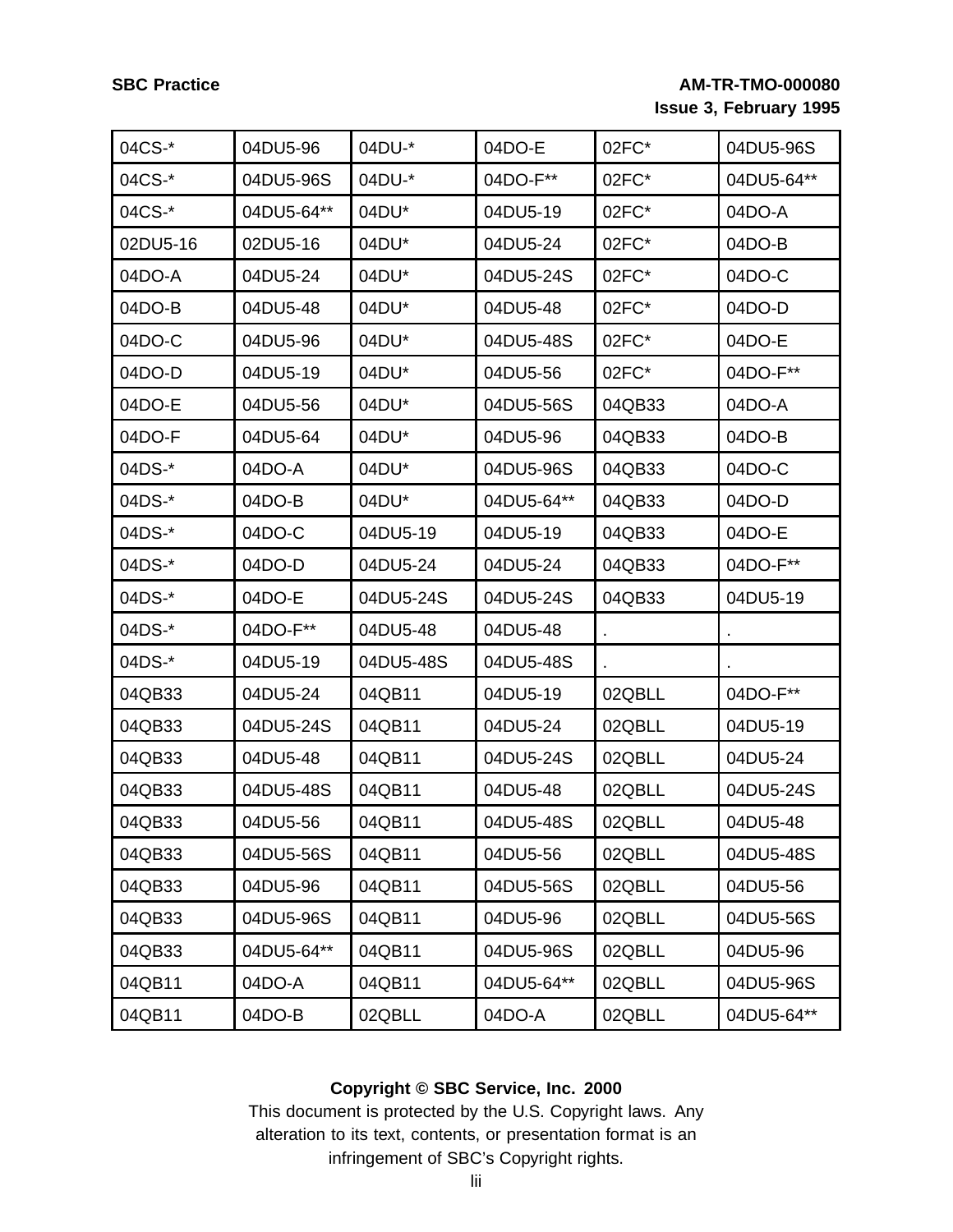| 04QB11   | 04DO-C   | 02QBLL   | $04DO-B$ | 04QC-OOJ | 04DO-A     |
|----------|----------|----------|----------|----------|------------|
| 04QB11   | 04DO-D   | 02QBLL   | $04DO-C$ | 04QC-OOK | $04DO-B$   |
| 04QB11   | 04DO-E   | 02QBLL   | $04DO-D$ | 04QC-OOL | 04DO-C     |
| 04QB11   | 04DO-F** | 02QBLL   | $04DO-E$ |          |            |
| 04QC-OOM | $04DO-D$ | 04QC-OOM | 04DU5-19 | 04QC-OOP | 04DU5-56   |
| 04QC-OOP | 04DO-E   | 04QC-OOJ | 04DU5-24 | 04QC-OOL | 04DU5-96   |
| 04QC-OOQ | 04DO-F** | 04QC-OOK | 04DU5-48 | 04QC-OOQ | 04DU5-64** |

\*See 9.4 for explanation.

\*\*Requires Clear Channel Capable (CCC) HiCap interface.

## **[9](#page-49-0)[.5](#page-52-0). Digital Hierarchy High Capacity Network Channel Interface Codes**

Customers selecting multiplex four-wire DS1 or higher facility interface option at the customer designated premises will be requested to provide subsequent system and channel assignment data. The various digital bit rates in the digital hierarchy employ the network channel interface codes plus the speed options indicated below:

All of the following code and speed options are shown specifically or generically, in other sections of this document. If shown generically, they are indicated as  $4CS # - #$ ,  $4DS # - #$ ,  $04DU #$ - # , or 02FC # - # .

| <b>Electrical Interface Code</b><br>and Speed Option | <b>Nominal Bit Rate (Mbps)</b> | <b>Digital Hierarchy Level</b> |
|------------------------------------------------------|--------------------------------|--------------------------------|
| 04DS9-15                                             | 1.544                          | DS <sub>1</sub>                |
| 04DS9-15B                                            | 1.544                          | DS <sub>1</sub>                |
| 04DS9-15M                                            | 1.544                          | DS <sub>1</sub>                |
| 04DS9-15K                                            | 1.544                          | DS <sub>1</sub>                |
| 04DS9-15S                                            | 1.544                          | DS <sub>1</sub>                |
| 04DS9-1K                                             | 1.544                          | DS <sub>1</sub>                |
| 04DS9-1S                                             | 1.544                          | DS <sub>1</sub>                |

#### <span id="page-52-0"></span>**Copyright © SBC Service, Inc. 2000**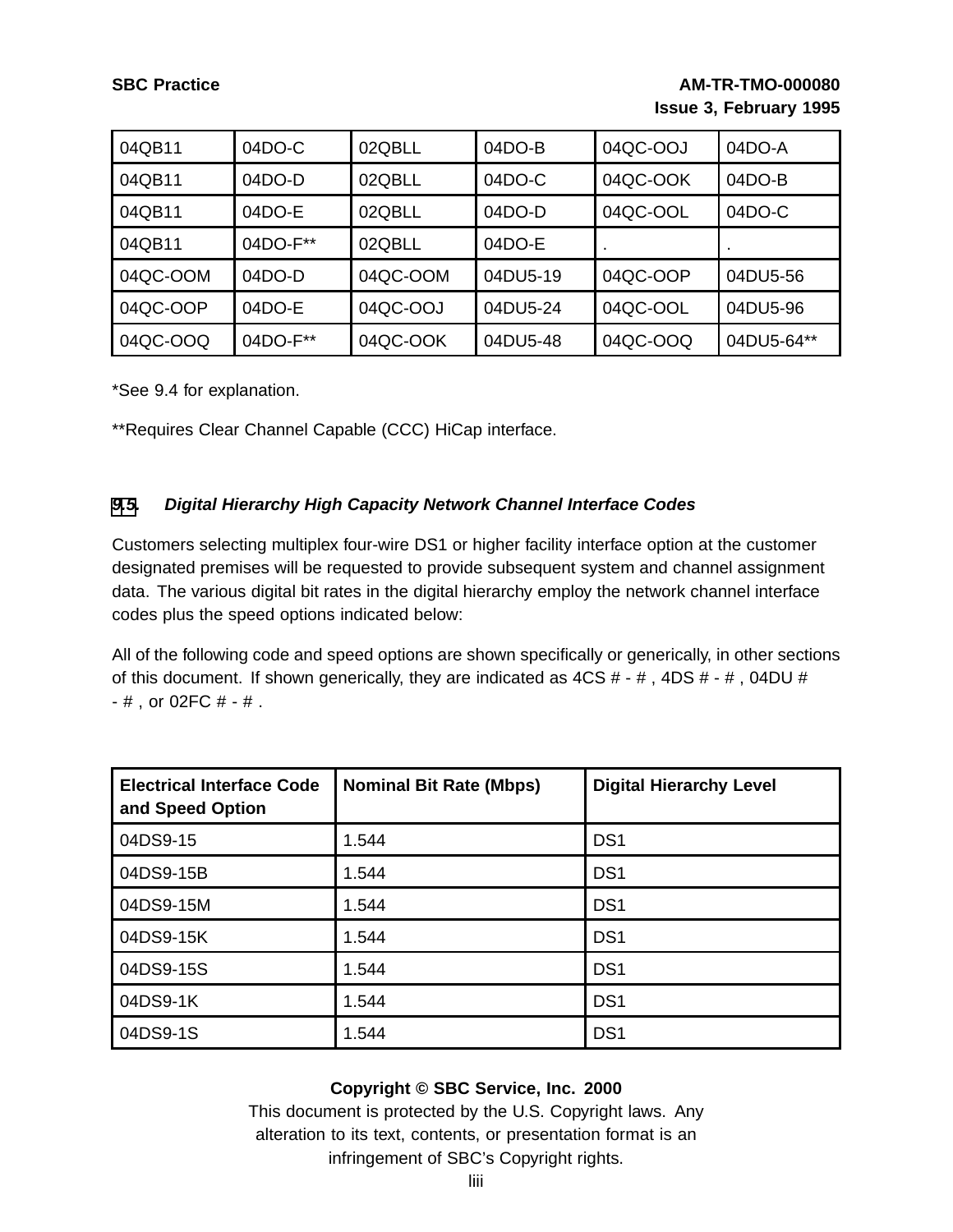| 04DS6-44  | 44.736 | DS <sub>3</sub> |
|-----------|--------|-----------------|
| 04CS9-15  | 1.544  | DS <sub>1</sub> |
| 04CS9-15B | 1.544  | DS <sub>1</sub> |
| 04CS9-15K | 1.544  | DS <sub>1</sub> |
| 04CS9-15S | 1.544  | DS <sub>1</sub> |
| 04CS9-1K  | 1.544  | DS <sub>1</sub> |
| 04CS9-1S  | 1.544  | DS <sub>1</sub> |
| 04DU9-AN  | 1.544  | DS <sub>1</sub> |
| 04DU9-BN  | 1.544  | DS <sub>1</sub> |
| 04DU9-CN  | 1.544  | DS <sub>1</sub> |
| 04DU9-DN  | 1.544  | DS <sub>1</sub> |
| 04DU9-1KN | 1.544  | DS <sub>1</sub> |
| 04DU9-1SN | 1.544  | DS <sub>1</sub> |

| <b>Optical Interface Code</b><br>and Speed Option | <b>Nominal Bit Rate (Mbps)</b> | <b>Digital Hierarchy Level</b> |
|---------------------------------------------------|--------------------------------|--------------------------------|
| l 02FCF-54                                        | $540.0*$                       | 12 x DS3                       |
| 02FCF-12                                          | 1200.0*                        | 24 x DS3                       |

\*Plus manufacturer's overhead communications channel.

#### [9](#page-49-0)[.5](#page-52-0)[.1](#page-53-0). Ameritech DS1 and Ameritech 384 Service

| Compatible<br><b>CIs</b> | <b>Compatible</b><br><b>CIs</b> | <b>Compatible</b><br>CIs |           |           |           |
|--------------------------|---------------------------------|--------------------------|-----------|-----------|-----------|
| 04CS # - #               | 02FC $# - #$                    | 04CS9-15                 | 04DU9-BN  | 04DS9-15B | 04DU9-DN  |
| 04CS # - #               | 02QBF-LL                        | 04CS9-15B                | 04CS9-15B | 04DS9-15J | 04DS9-15J |
| 04CS # - #               | 04CS # - #                      | 04CS9-15B                | 04DS9-15B | 04DS9-15K | 04DS9-15K |

## <span id="page-53-0"></span>**Copyright © SBC Service, Inc. 2000**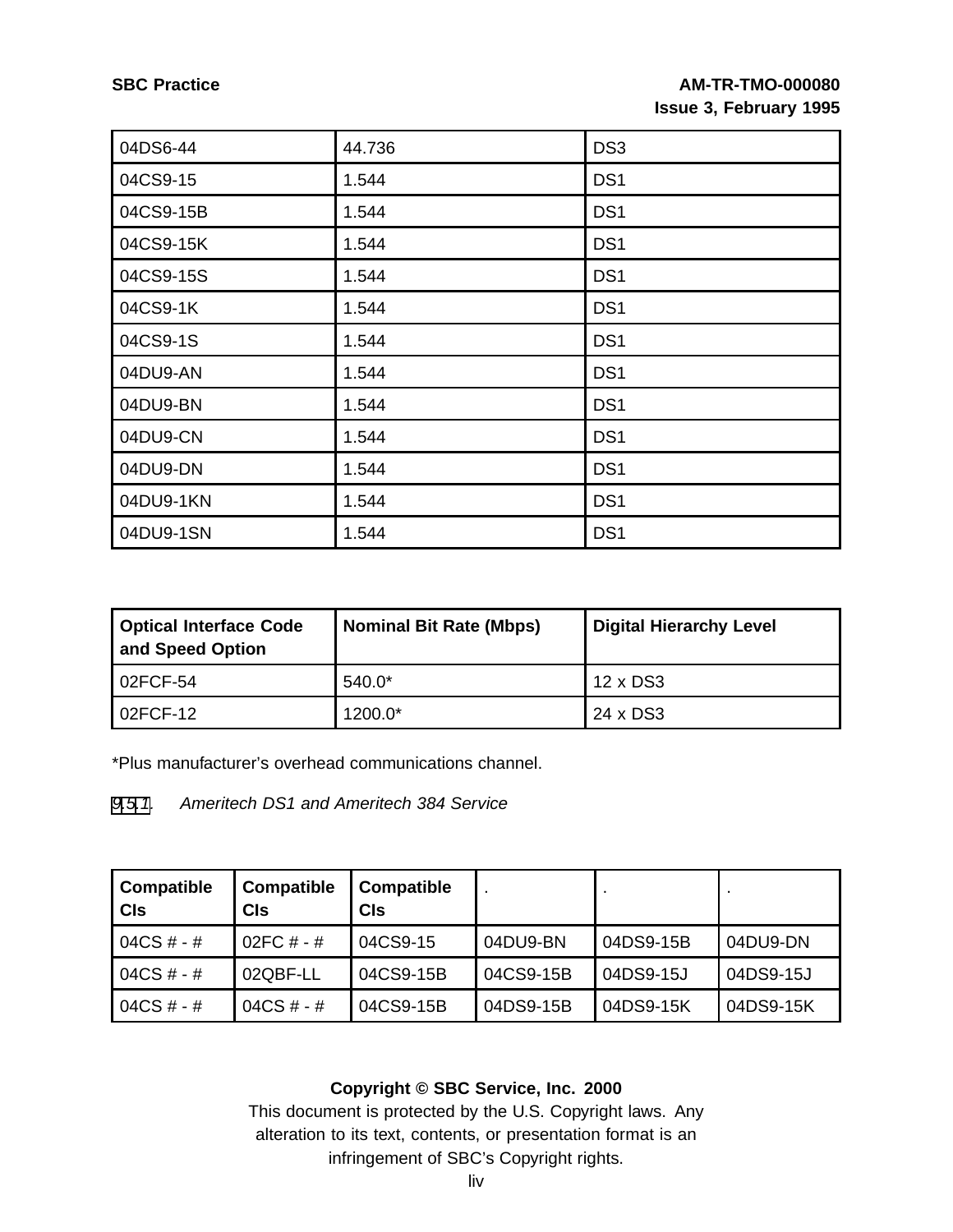| 04CS # - #   | 04QA9-10   | 04CS9-15B | 04DU9-DN  | 04DS9-15K  | 04DU9-CN   |
|--------------|------------|-----------|-----------|------------|------------|
| 04CS # - #   | 04QB9-11   | 04CS9-15K | 04CS9-15K | 04DS9-15S  | 04DS9-15S  |
| 04CS9-1K     | 04CS9-1K   | 04CS9-15K | 04DS9-15K | 04DS9-15S  | 04DU9-SN   |
| 04DS # - #   | 02FC # - # | 04CS9-15K | 04DU9-CN  | 04DU # - # | 02FC # - # |
| 04DS # - #   | 02QBF-LL   | 04CS9-15S | 04CS9-15S | 04DU # - # | 02QBF-LL   |
| $04DS # - #$ | 04QA9-10   | 04CS9-15S | 04DS9-15S | 04DU # - # | 04QA9-10   |
| 04DS # - #   | 04QB9-11   | 04CS9-15S | 04DU9-SN  | 04DU # - # | 04QB9-11   |
| 04CS9-1K     | 04DS9-1K   | 04DS9-1K  | 04DS9-1K  | 04DU9-1KN  | 04DU9-1KN  |
| 04CS9-1K     | 04DU9-1KN  | 04DS9-1K  | 04DU9-1KN | 04DU9-1SN  | 04DU9-1SN  |
| 04CS9-1S     | 04CS9-1S   | 04DS9-1S  | 04DS9-1S  | 04DU9-AN   | 04DU9-AN   |
| 04CS9-1S     | 04DS9-1S   | 04DS9-1S  | 04DU9-1SN | 04DU9-BN   | 04DU9-BN   |
| 04CS9-1S     | 04DU9-1SN  | 04DS9-15  | 04DS9-15  | 04DU9-CN   | 04DU9-CN   |
| 04CS9-15     | 04CS9-15   | 04DS9-15  | 04DU9-BN  | 04DU9-DN   | 04DU9-DN   |
| 04CS9-15     | 04DS9-15   | 04DS9-15B | 04DS9-15B | 04DU9-SN   | 04DU9-SN   |

#### [9](#page-49-0)[.5](#page-52-0)[.2](#page-54-0). Ameritech DS3 Service

| <b>Compatible</b><br><b>CIs</b> | <b>Compatible</b><br>Cls | <b>Compatible</b><br>CIs | $\bullet$  |           |           |
|---------------------------------|--------------------------|--------------------------|------------|-----------|-----------|
| 04CS6-44                        | 02QBF-LL                 | 04DS6-44                 | 04QB6-33   | 02FCF-54  | 04QA6-30  |
| 04CS6-44                        | 04QA6-30                 | 02FCF-12                 | 02QBF-LL   | 02FCF-54  | 04QA6-31  |
| 04CS6-44                        | 04QA6-31                 | 02FCF-12                 | 04QA6-30   | 02FCF-54* | $04DS#-#$ |
| 04CS6-44                        | 04QB6-33                 | 02FCF-12                 | 04QA6-31   | 02FCF-54* | 04DS6-44  |
| 04DS6-44                        | 02QBF-LL                 | 02FCF-12*                | 04CS # - # | 02FCF-12  | 04QB6-33  |
| 04DS6-44                        | 04QA6-30                 | 02FCF-12*                | 04DS6-44   | 02FCF-54  | 04QB6-33  |
| 04DS6-44                        | 04QA6-31                 | 02FCF-54                 | 02QBF-LL   |           | ٠         |

<span id="page-54-0"></span>\*All codes compatible with 4DS6-44 are also compatible with 2FCF-54 and 2FCF-12.

## **Copyright © SBC Service, Inc. 2000**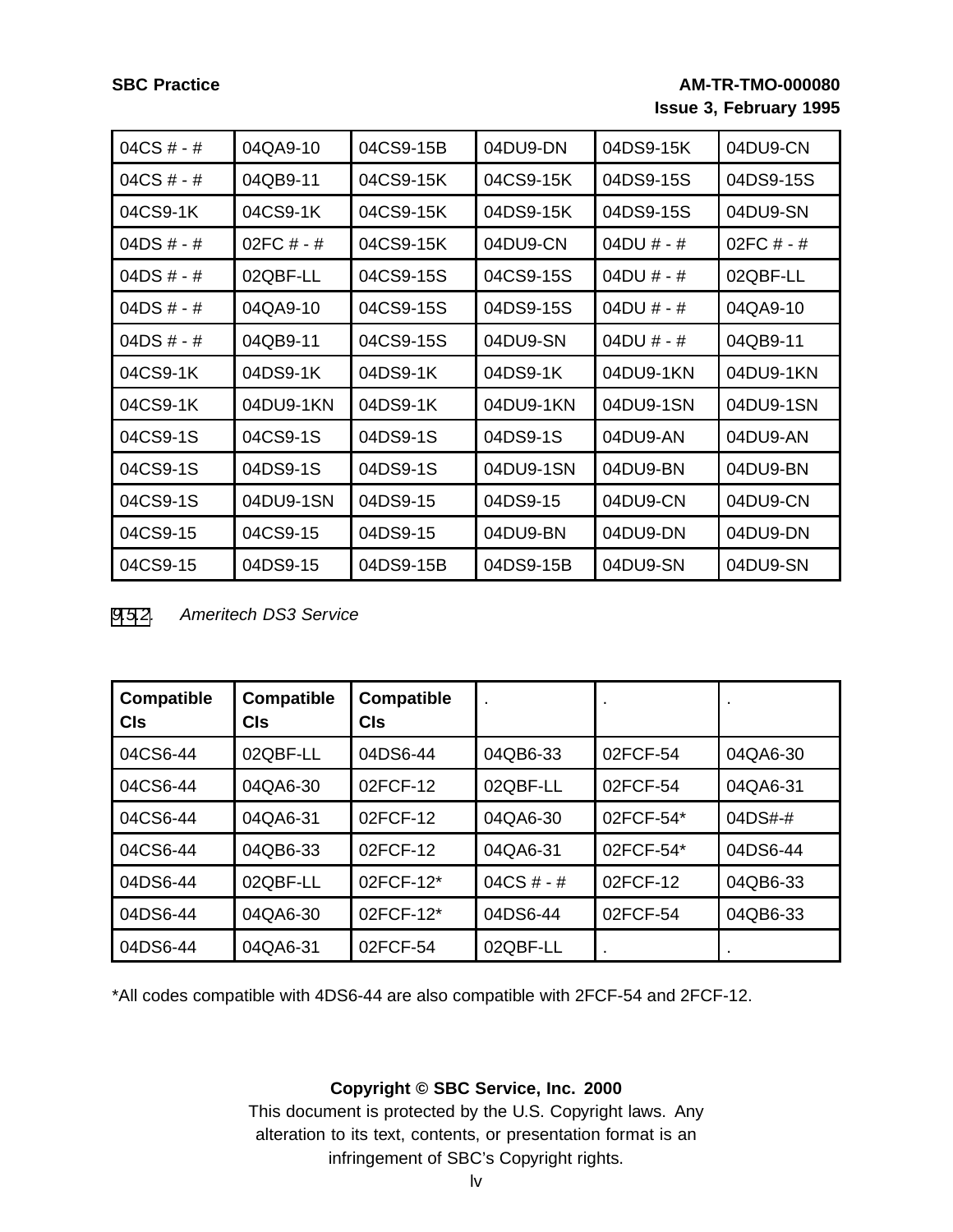### [9](#page-49-0)[.5](#page-52-0)[.3](#page-55-0). Digital Hierarchy Historical High Capacity Network Channel Interface Codes

These codes are categorized as "Historical" by Ameritech.

| l 04CS9-15L | 04DU8-C | 04DU9-D  |
|-------------|---------|----------|
| l 04DS9-15L | 04DU9-A | 04DU9-S  |
| l 04DU8-A   | 04DU9-B | 04DU9-1K |
| 04DU8-B     | 04DU9-C | 04DU9-1S |

#### **[10](#page-55-0). SONET ACCESS**

#### **[10.1](#page-55-0). Introduction**

SONET (Synchronous Optical NETwork) provides a standard optical interface. Ameritech document AM TR-NIS-000111 provides technical information. SONET NCI codes are compatible with all lower rate services. When a SONET interface exists at a POT, a lower rate (Voice, DS0, DS1, DS3) interface may be compatible. The user must provide subsequent lower rate STS/VT channel assignments.

In as much as SONET is a Standard fiber interface, whenever a compatibility table in sections six through nine show an FC protocol (02FC  $#$  -  $#$ ), any of the SONET NCI codes could be inserted, depending upon availability.

#### **[10.2](#page-55-0). SONET NC Codes**

<span id="page-55-0"></span>

| <b>Channel Code</b>                 | <b>Third Character</b><br><b>Point-To-Point</b> | <b>Fourth Character</b> |
|-------------------------------------|-------------------------------------------------|-------------------------|
| $\overline{OB} = \overline{OC} - 3$ | $A = Loop$ Timing                               | $-$ = None              |
| $OD = OC-12$                        | $B =$ External Timing                           |                         |
| $OF = OC-48$                        |                                                 |                         |

#### **Copyright © SBC Service, Inc. 2000**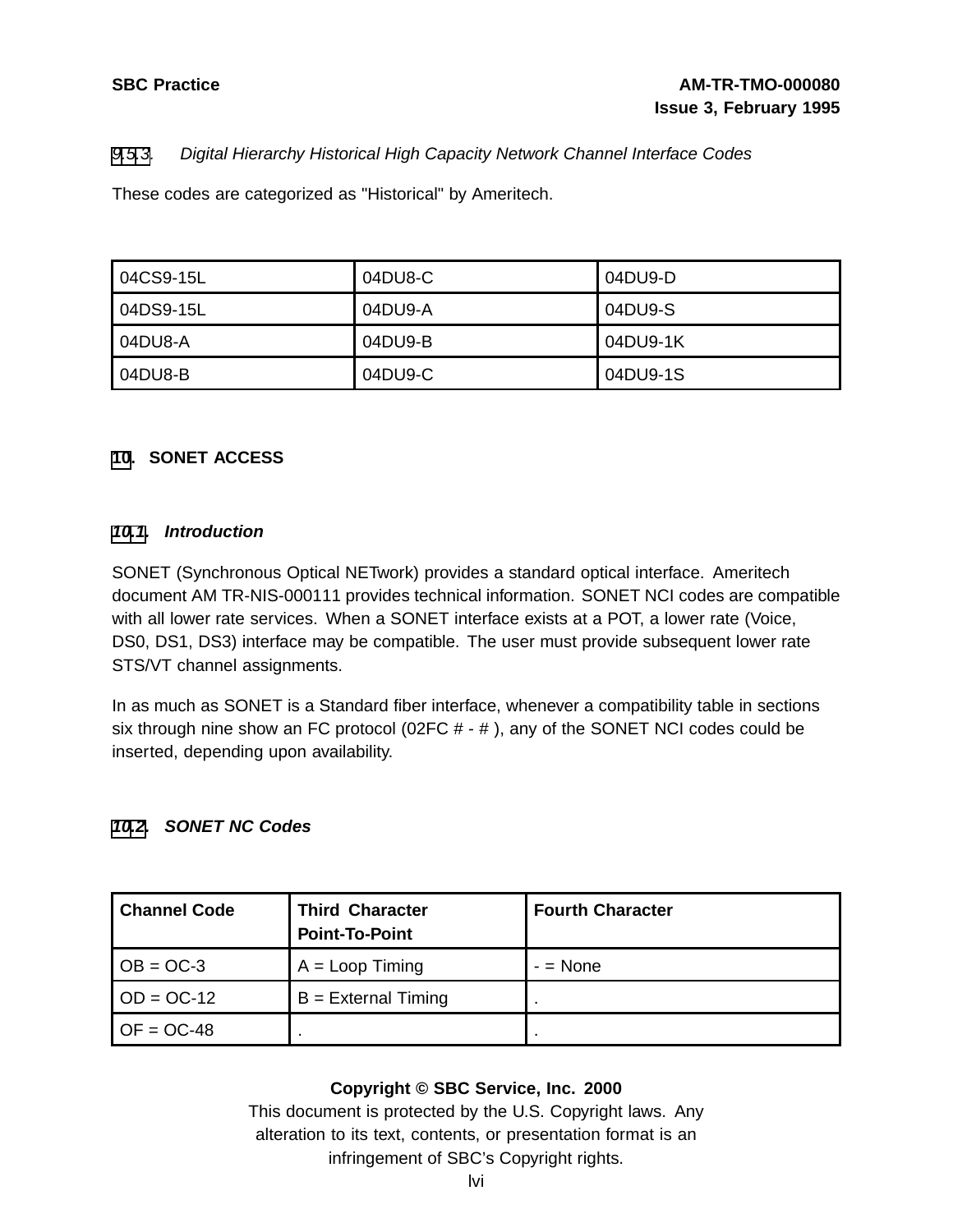| $JI = STS-1$ | $-$ = None            | $-$ = None            |
|--------------|-----------------------|-----------------------|
|              | $B = VT2$ Structured  |                       |
|              | $C = VT3$ Structured  |                       |
|              | $D = VT6$ Structured  |                       |
| $JJ = STS-3$ | $C =$ Concatenated    | $-$ = None            |
|              | $\bullet$             | $A = ATM$ Termination |
|              | <b>Rings</b>          |                       |
| $OB = OC-3$  | $F =$ External Timing |                       |
|              |                       | $-$ = None            |
| $OD = OC-12$ | $G = Line$ Timing     |                       |

### **[10](#page-55-0)[.3](#page-56-0). SONET NCI Protocol Details (also see Table 4-2)**

To identify services to be dropped at a SONET terminal (Point-to-Point or Ring), SONET Mapping codes have been created. Since various terminals on a ring may be configured (add/drop) different services, each location could have a different mapping configuration and may be identified as multi-point locations; each with appropriate location identification and mapping code. The architecture for SONET mapping codes are in Table 10-2. These codes are in addition to those shown in Table 4-2.

| SONET TERMINAL MULTIPLEX MAPPING NCI |                             |             |              |  |  |  |  |
|--------------------------------------|-----------------------------|-------------|--------------|--|--|--|--|
|                                      | <b>Character Positions:</b> |             |              |  |  |  |  |
| 3.4.5                                | Option 7                    | Option 8    | Option 9     |  |  |  |  |
|                                      | 155.520 Mbps.*              | 51.840 Mbps | 6.192 Mbps** |  |  |  |  |
| SM <sub>8</sub>                      | $A = 0$                     | $0 = 0$     | $1 = 7$      |  |  |  |  |
|                                      | $B = 1$                     | $1 = 1$     | $2 = 14$     |  |  |  |  |
|                                      | $C = 2$                     | $2 = 2$     | $3 = 21$     |  |  |  |  |
|                                      | $D = 3$                     | $3 = 3$     | $4 = 28$     |  |  |  |  |
|                                      | $E = 4$                     | $4 = 4$     | $5 = 35$     |  |  |  |  |

## <span id="page-56-0"></span>**Copyright © SBC Service, Inc. 2000**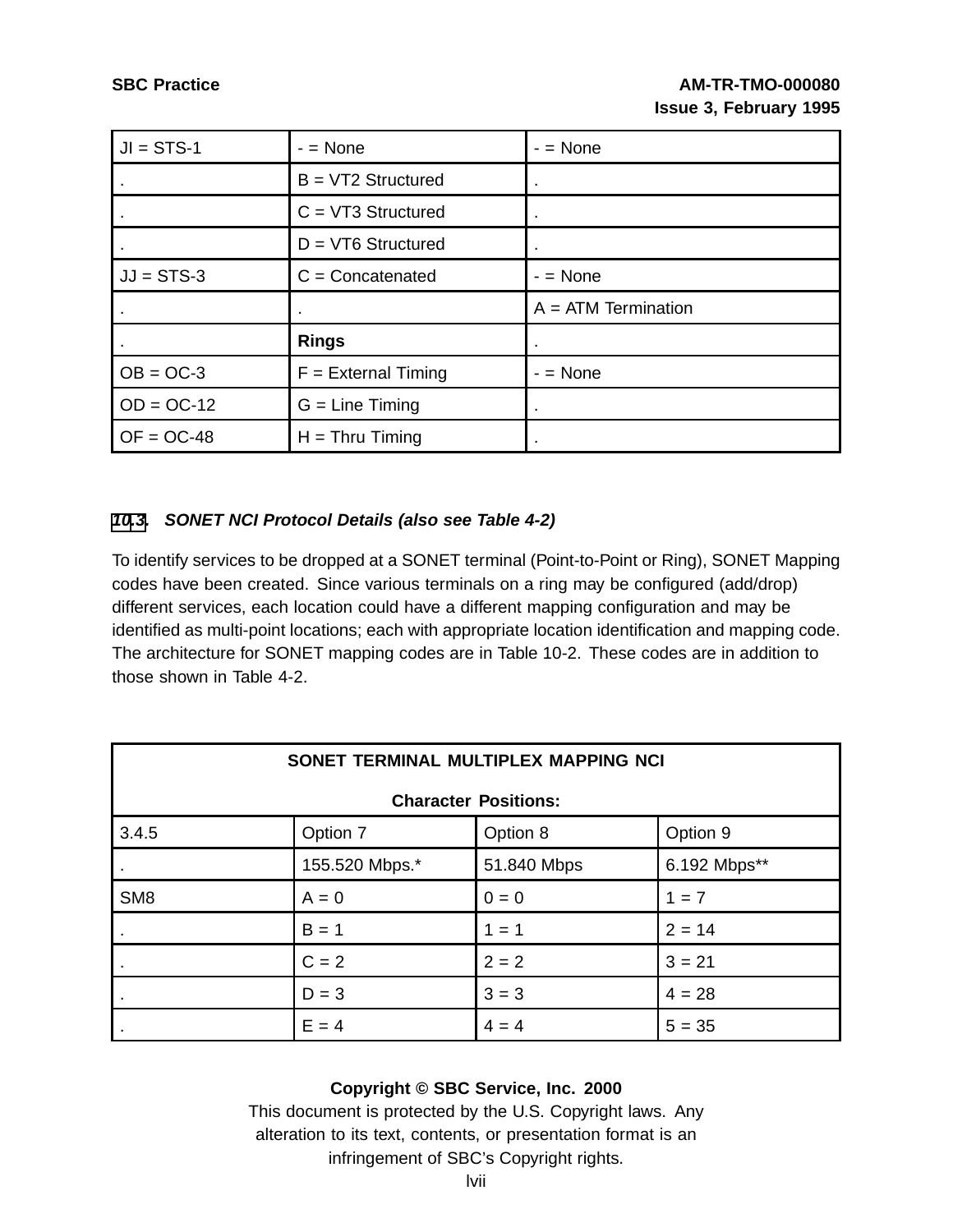| $\blacksquare$  |                | $5 = 5$      | $6 = 42$       |
|-----------------|----------------|--------------|----------------|
| $\blacksquare$  |                | $6 = 6$      | $7 = 49$       |
|                 |                | $7 = 7$      | $8 = 56$       |
| $\blacksquare$  | $\bullet$      | $8 = 8$      | $9 = 63$       |
|                 | $\bullet$      | $9 = 9$      | $A = 70$       |
| $\blacksquare$  | $\mathbf{r}$   | $A = 10$     | $B = 77$       |
|                 |                | $B = 11$     | $C = 84$       |
| $\bullet$       | $\blacksquare$ | $C = 12$     | $\blacksquare$ |
| 3.4.5           | Option 7       | Option 8     | Option 9       |
|                 | 622.080 Mbps*  | 155.520 Mbps | 51.840 Mbps**  |
| SN <sub>8</sub> | $A = 0$        | $0 = 0$      | $4 = 12$       |
| $\blacksquare$  | $B = 1$        | $4 = 4$      | $8 = 24$       |
|                 | $C = 2$        | $8 = 8$      | $C = 36$       |
| $\bullet$       | $D = 3$        | $C = 12$     | $G = 48$       |
|                 | $E = 4$        | $G = 16$     | $\bullet$      |

\*Optical bandwidth expressed in 155.520 Mbps increments.

\*\*Quantity VT Groups. One VTG contains 4 VT1.5 signals, i.e., 4-DS1s (1.544 Mbps each).

| <b>SAMPLE MULTIPLEX MAPPING CODES</b> |                            |  |  |
|---------------------------------------|----------------------------|--|--|
| OC <sub>3</sub>                       | ٠                          |  |  |
| <b>SM8. A3</b>                        | 3 DS-3                     |  |  |
| SM8. A03                              | 21 VT Grp (84 DS1s)        |  |  |
| SM8. A12                              | 1 DS3, 14 VT Grp (56 DS1s) |  |  |
| SM8. A21                              | 2 DS3, 7 VT Grp (28 DS1s)  |  |  |
| OC-12                                 |                            |  |  |
| SM8. AC                               | 12 DS3                     |  |  |
| <b>SM8. B9</b>                        | 1 OC3, 9 DS3               |  |  |

## **Copyright © SBC Service, Inc. 2000**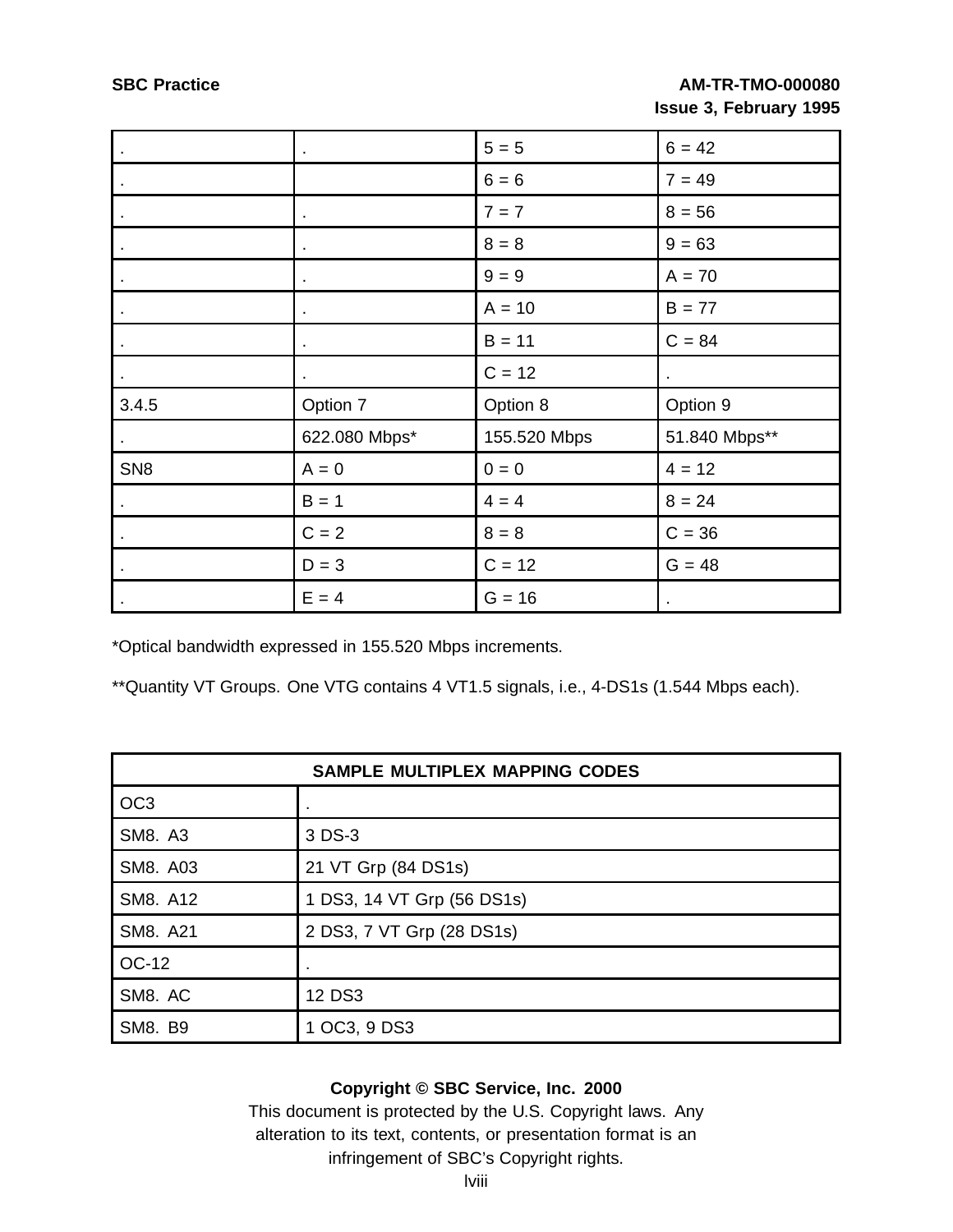| SM8. 66         | 2 OC3, 6 DS3          |
|-----------------|-----------------------|
| SM8. D3         | 3 OC3, 3 DS3          |
| SM8. E          | 4 OC3                 |
| <b>OC-48</b>    | ٠                     |
| SN8. AOG        | 48 DS3                |
| SN8. B48        | 1 OC12, 4 OC3, 24 DS3 |
| <b>SN8. C08</b> | 2 OC12, 24 DS3        |
| SN8. 4D         | 3 OC12, 4 OC3         |
| <b>SN8. E</b>   | 4 OC12                |

#### **[10](#page-55-0)[.4](#page-58-0). SONET NCI Compatibility Tables**

In the SONET NCI code, the first two characters (representing the number of conductors) also represents a protection scheme. Assuming a two-way service, each direction requires a single fiber, and thus "02" conductor code tells us that it is an unprotected service. Likewise, an "04" code indicates a fully protected SONET (fiber) interface.

Also, it is possible to have a "one-way" service, as for broadcast only. The TLP field would be used to indicate directionality, showing whether it is transmitting or receiving at a particular interface. For such a "broadcast" interface, a "01" code would be unprotected: whereas a "02" code with an "O" TLP code (no transmission in one path) would indicate a protected broadcast service.

| /02/04 FCF*   | 04 DS6.44    |
|---------------|--------------|
| 01/02/04 FCF* | 04 DS9.**    |
| 01/02/04 FCF* | 02/04SO.     |
| 01/02/04 FCF* | 04 ST.***    |
| 01/02/04 FCF* | 02/04SM.**** |

\*Valid SONET codes, i.e., B, D or H

<span id="page-58-0"></span>\*\*Valid DS1 codes, see table 4-2

#### **Copyright © SBC Service, Inc. 2000**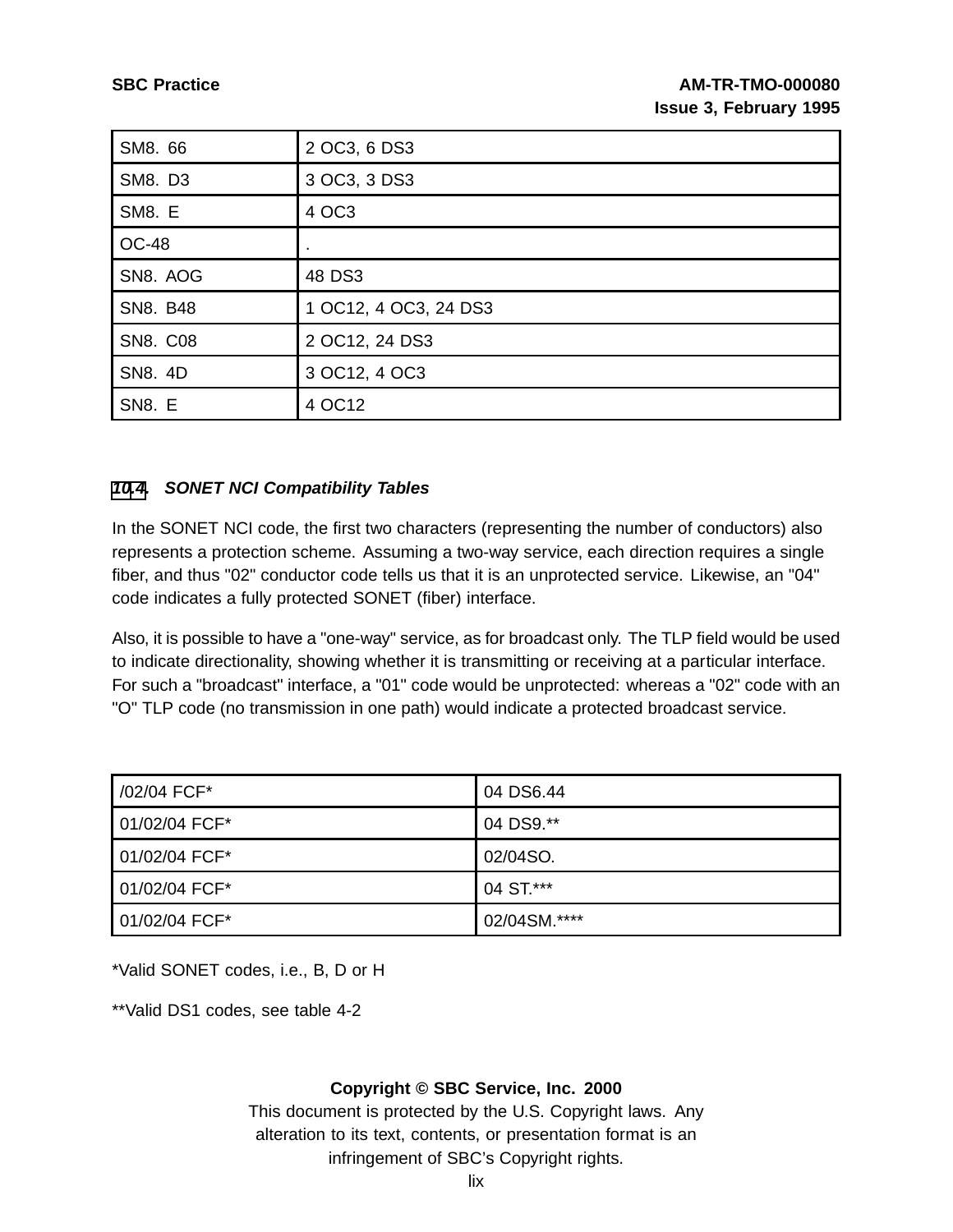\*\*\*Valid STS rates, see table 4-2

\*\*\*\*Valid SONET mapping codes, see table 10-2

#### **[11](#page-59-0). SWITCHED ACCESS NCI COMPATIBILITY TABLES**

#### **[11.1](#page-59-0). Introduction**

## **[11.2](#page-59-0). Premises Interface to Feature Group Codes (by Interface Group)**

|                           | <b>Switch</b>                          | <b>Premises</b>       | <b>Feature Group</b> |   |                | $\bullet$ |
|---------------------------|----------------------------------------|-----------------------|----------------------|---|----------------|-----------|
| <b>Interface</b><br>Group | <b>Supervisory</b><br><b>Signaling</b> | <b>Interface Code</b> | A                    | B | $\mathbf c$    | D         |
| 1                         | LO                                     | 02LS2                 | X                    |   |                |           |
|                           | LO                                     | 02LS3                 | X                    |   |                |           |
|                           | GO                                     | 02GS2                 | X                    | ٠ |                | $\bullet$ |
|                           | GO                                     | 02GS3                 | X                    |   |                |           |
|                           | RV, EA, EB, EC                         | 04EA3-*               | $\blacksquare$       | X | X.             | X         |
|                           | RV, EA, EB, EC                         | 06EB3-*               |                      | X | X              | X         |
|                           | EA, EB, EC                             | 06EC3.                |                      |   | X              | X         |
|                           | <b>RV</b>                              | 02RV3-**              | $\blacksquare$       | X | X              | X         |
|                           | <b>CCS</b>                             | 02NO2                 |                      |   |                | X         |
| $\overline{2}$            | LO                                     | 04LS2                 | X                    |   |                |           |
|                           | GO                                     | 04GS2                 | X                    |   |                |           |
|                           | LO, GO                                 | 06EX2-*               | X                    | ٠ | $\blacksquare$ | $\bullet$ |
|                           | RV, EA, EB, EC                         | 06EA2-*               |                      | X | X              | X         |
|                           | RV, EA, EB, EC                         | 08EB2-*               |                      | X | X              | X         |

## <span id="page-59-0"></span>**Copyright © SBC Service, Inc. 2000**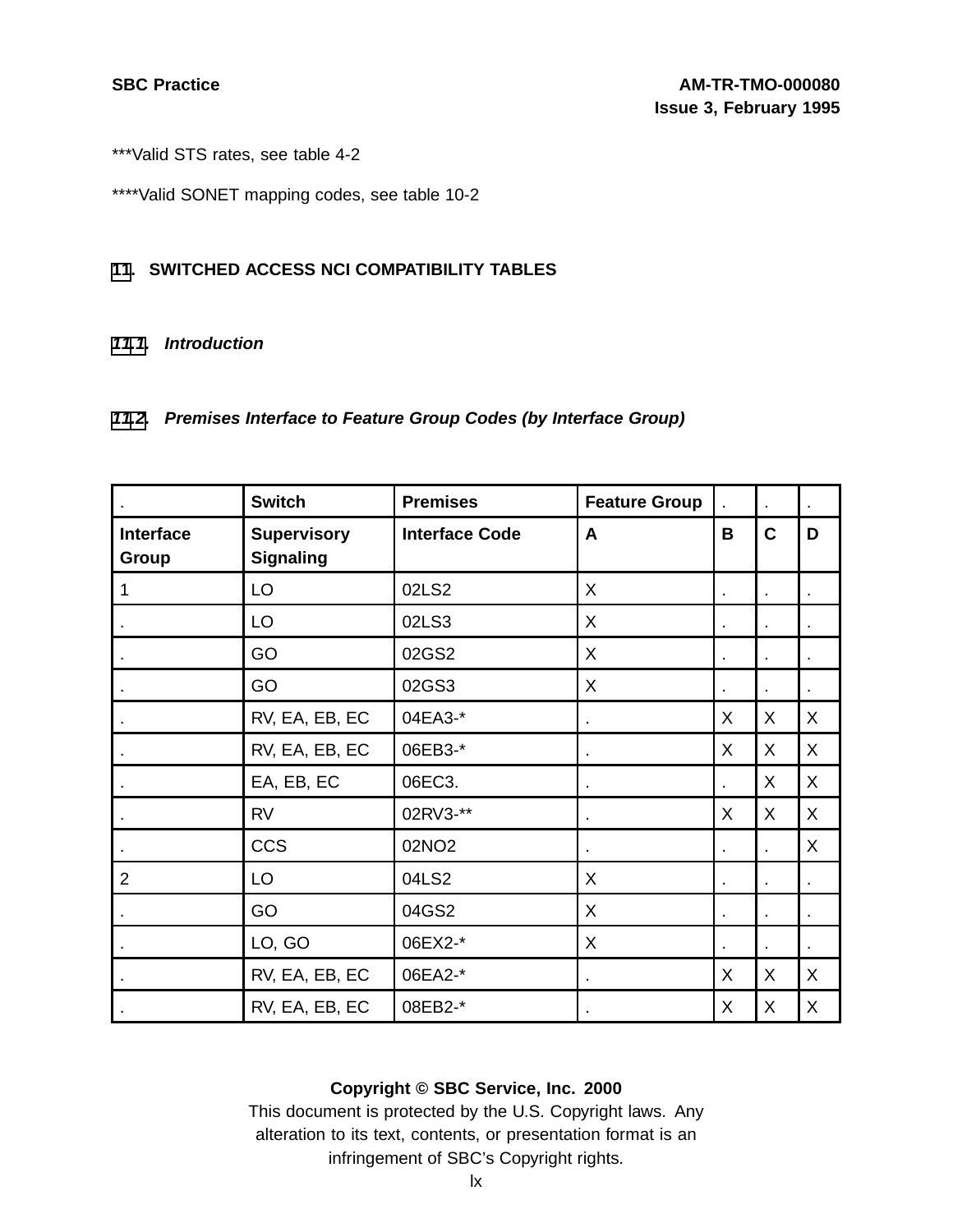|    | EA, EB, EC     | 08EC2-M   |            |    | X | $\sf X$      |
|----|----------------|-----------|------------|----|---|--------------|
|    | <b>RV</b>      | 04RV2-**  |            | X  | X | X            |
|    | <b>RV</b>      | 04RV3-*   |            | X  | X |              |
|    | <b>CCS</b>     | 04NO2     |            |    |   | X            |
|    |                | DU?(FGB)  |            |    |   |              |
| 6  | LO, GO         | 04DS9-15  | X          |    |   |              |
|    | LO, GO         | 04DS9-15L | X          |    |   |              |
|    | RV, EA, EB, EC | 04DS9-15  |            | X  | X | X            |
|    | RV, EA, EB, EC | 04DS9-15L |            | X. | X | X            |
|    | RV, EA, EB, EC | 04DS9-15S |            | X  | X | X            |
|    | RV, EA, EB, EC | 04DS9-1S  |            | X. | X | X            |
|    | RV, EA, EB, EC | 04CX9.15  |            |    |   |              |
|    | CCS (DFG only) |           |            |    |   |              |
|    | <b>CCS</b>     | 04DS9-15  |            |    |   | X            |
|    | CCS            | 04DS9-15B |            |    |   | $\sf X$      |
|    | CCS            | 04DS9-15S |            |    |   | X            |
|    | <b>CCS</b>     | 04DS9-1S  |            |    |   | X            |
| 9  | LO, GO         | 04DS6-44  | X          |    |   |              |
|    | LO, GO         | 04DS6-44L | X          |    |   |              |
|    | RV, EA, EB, EC | 04DS6-44  | <b>XXX</b> |    |   |              |
|    | RV, EA, EB, EC | 04DS6-44L |            | X. | X | X            |
|    | <b>CCS</b>     | 04DS6-44  |            |    |   | $\mathsf{X}$ |
| 11 | LO, GO         | 02FCF-54  | X          |    |   |              |
|    | LO, GO         | 02FCF-12  | X          |    |   |              |
|    | RV, EA, EB, EC | 02FCF-54  |            | X  | X | $\sf X$      |
|    | RV, EA, EB, EC | 02FCF-12  |            | X  | Χ | X            |
|    | CCS            | 02FCF-54  |            |    |   | X            |
|    | <b>CCS</b>     | 02FCF-12  |            |    |   | $\sf X$      |

## **Copyright © SBC Service, Inc. 2000**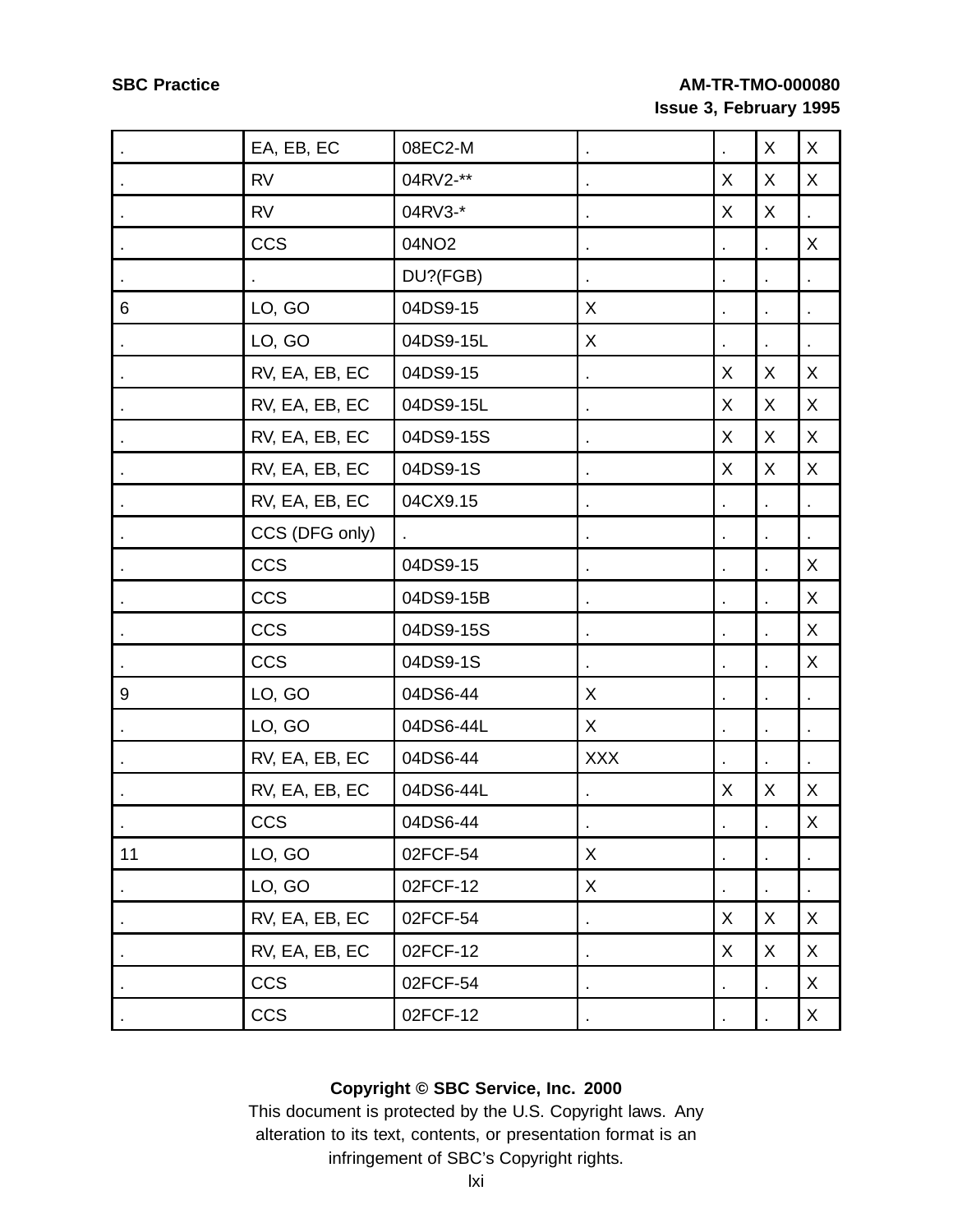\*Either E or M protocol option.

\*\*Either O or T protocol option.

#### **[11](#page-59-0)[.3](#page-61-0). Historical Switched Service Interface Codes**

The following Premises Facility Interface Codes are not currently offered by Ameritech Services. Explanation of these codes may be found in GR-334-CORE, Issue 1, June 1994. They may be available by special arrangement:

02DX3 04DX2 04DX3 06DX2 06EX2 04GS3 06GS3 04LS3 06LS2 04SF3

#### **[12](#page-61-0). CO TERMINATION NCI CODES**

<span id="page-61-0"></span>

| <b>Central Office NCI Code Summary</b>                                                                                                                |  |  |  |
|-------------------------------------------------------------------------------------------------------------------------------------------------------|--|--|--|
| <b>Network Channel Interface</b><br>(NCI) Codes Central Office (CO)<br><b>Terminations Protocol Codes and</b><br>Options (Positions 3, 4 and 7, 8, 9) |  |  |  |

### **Copyright © SBC Service, Inc. 2000**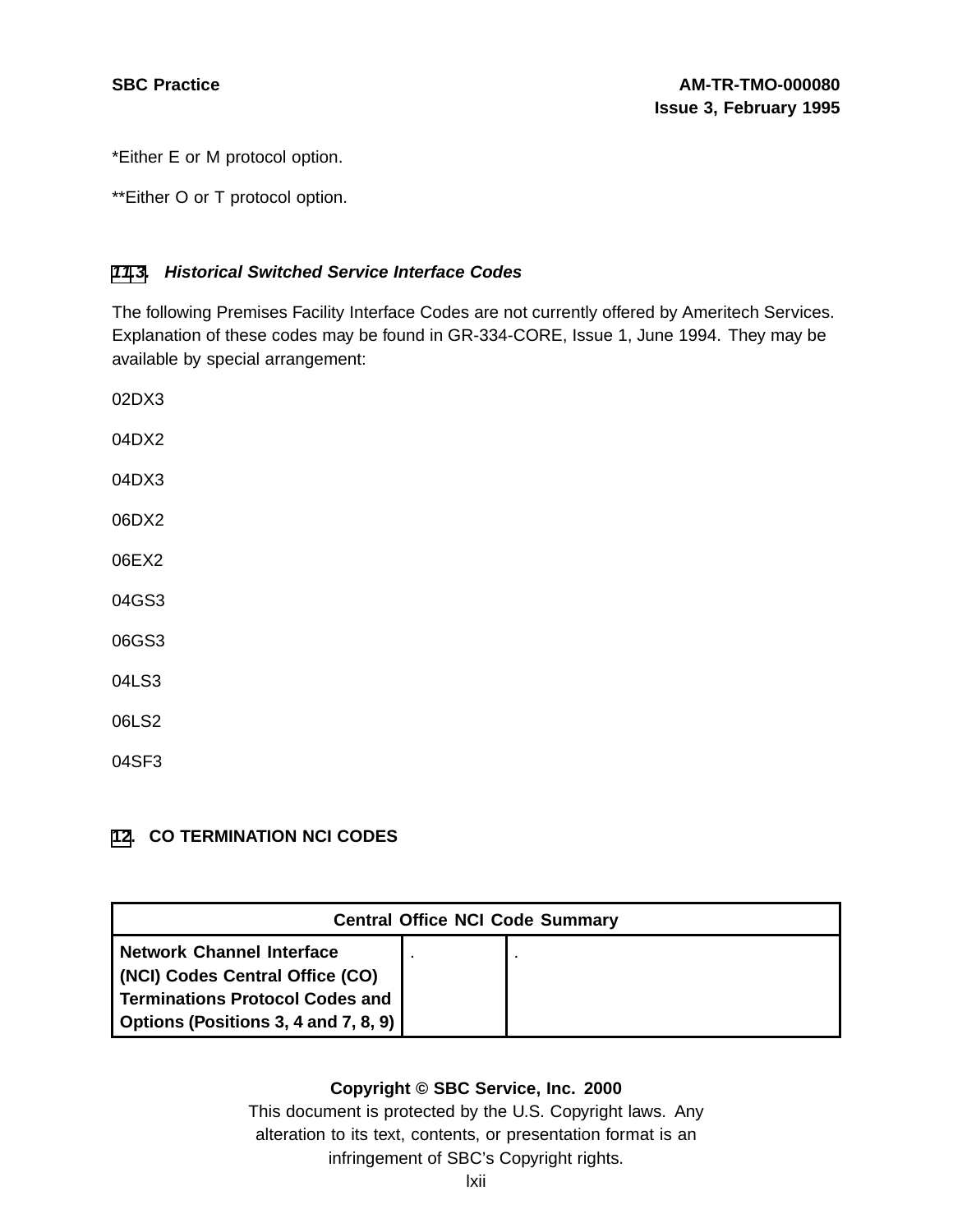| Code      | <b>Option</b> | <b>Definition</b>                                                            |
|-----------|---------------|------------------------------------------------------------------------------|
| <b>BF</b> |               | CO Bridge - Split-Frequency Bridge                                           |
|           | A             | 400 Hz Lo-Pass                                                               |
|           | B             | 1300 Hz Lo-Pass                                                              |
|           | C             | 1370 Hz Lo-Pass                                                              |
|           | D             | 1460 Hz Lo-Pass                                                              |
|           | E             | Customer to specify Lo-Pass                                                  |
|           | F             | 1300 Hz Hi-Pass                                                              |
|           | G             | 1650 Hz Hi-Pass                                                              |
|           | Н             | 1810 Hz Hi-Pass                                                              |
|           | J             | 1925 Hz Hi-Pass                                                              |
|           | K             | <b>Customer to Specify Hi-Pass</b>                                           |
| <b>BL</b> |               | CO Bridging - Bridgelifter                                                   |
| <b>BM</b> |               | CO Bridging - 3-State (McCulloh) Bridge                                      |
| <b>BP</b> |               | CO Bridging - Audio Program<br>(Non-Broadcast)                               |
| <b>BR</b> |               | CO Bridge                                                                    |
|           | <b>CF</b>     | CO Bridge - Conference Operation                                             |
|           | <b>SP</b>     | CO Bridge - Split-Path Operation                                             |
|           |               | An independent 2-wire path is provided for<br>each direction of transmission |
| <b>BS</b> |               | CO Bridging - Dataphone Select-a-Station<br>(DSAS)                           |
| <b>CS</b> |               | Digital Cross-Connect System (DCS)<br>Termination                            |
| <b>CX</b> |               | <b>DS1 Digital Switch Termination</b>                                        |
| <b>DM</b> |               | Data Stream in VF Band at CO Location                                        |
|           |               | (Data Modem at CO)                                                           |
|           | $1P^*$        | 300 Bps 103J-type Modem Operation                                            |

## **Copyright © SBC Service, Inc. 2000**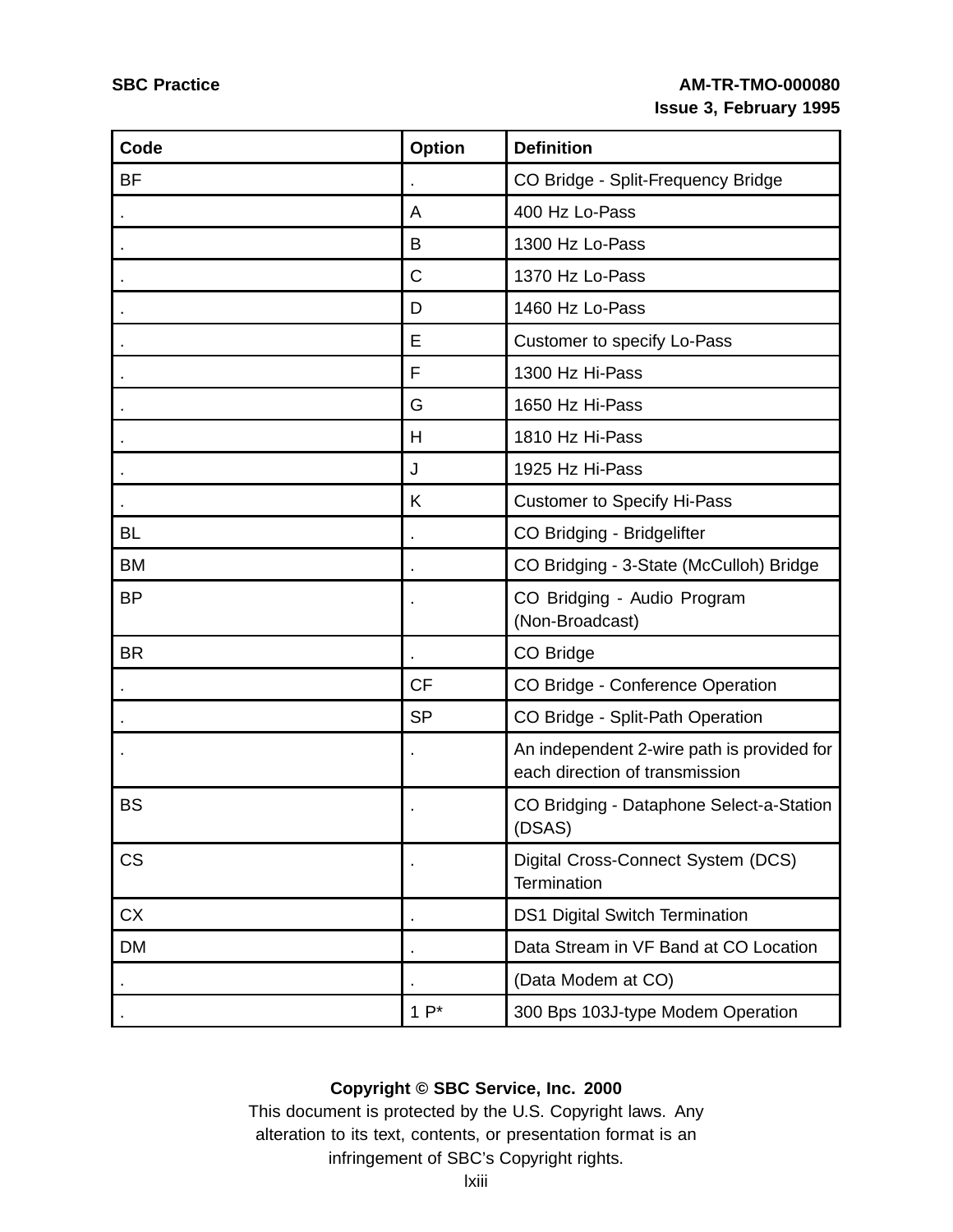|           | $2P^*$         | 1200 Bps 212A-type Modem Operation                                                      |
|-----------|----------------|-----------------------------------------------------------------------------------------|
|           | $3P*$          | 1200 Bps 202T-type Modem Operation                                                      |
|           | $4P^*$         | 2400 Bps CCITT V.26 and 201C<br>Compatible                                              |
|           | $5P*$          | 4800 Bps 208A-type Modem Operation                                                      |
|           | $6P*$          | 9600 Bps CCITT V.29 Compatible                                                          |
|           | $7P^*$         | 4800 Bps CCITT V.27 bis Compatible                                                      |
|           | $8P*$          | 2400 Bps CCITT V.22 bis Compatible                                                      |
| <b>DN</b> |                | Data stream in VF frequency band at CO<br>locations, interface at packet switch port at |
|           | $\mathbf 1$    | CO                                                                                      |
|           | $\overline{2}$ | 300 Bps 103J-type Modem Operation                                                       |
|           | 3              | 1200 Bps 212A-type Modem Operation                                                      |
|           | 4              | 1200 Bps 202T-type Modem Operation                                                      |
|           | 5              | 2400 Bps 2018-type Modem Operation                                                      |
|           | 6              | 4800 Bps 208A-type Modem Operation                                                      |
|           | 7              | 9600 Bps CCITT V.29-type modem                                                          |
|           | 8              | 4800 Bps CCITT V.27-type modem                                                          |
|           | P              | 2400 Bps CCITT V.22-type modem                                                          |
|           |                | Packet network w/specified bit rate, if<br>required                                     |
| QA        |                | Termination at a Multiplexer                                                            |
|           | 3 <sub>1</sub> | $3/1$ mux                                                                               |
|           | 30             | $3/0$ mux                                                                               |
|           | 10             | 1/0 mux, e.g., D4-or D5- type bank                                                      |
| QB        |                | <b>Manual Cross-Connect Termination</b>                                                 |
|           | 33             | DS3 to DS3 cross-connect                                                                |
|           | 11             | DS1 to DS1 cross-connect                                                                |
|           | 0 <sub>0</sub> | MDF cross-connection                                                                    |

## **Copyright © SBC Service, Inc. 2000**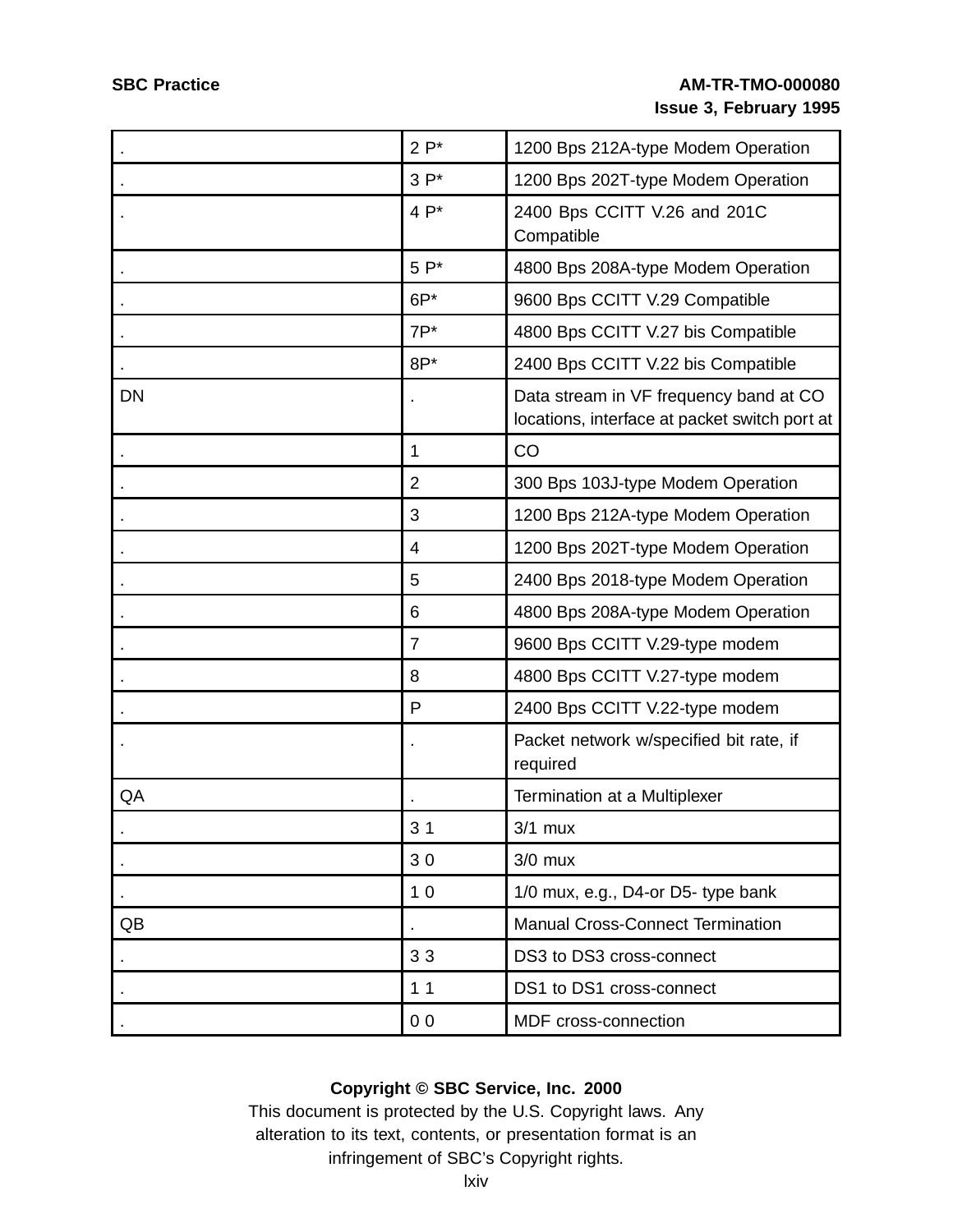|    | LL          | LGX bay, fiber cross-connection                                                                          |
|----|-------------|----------------------------------------------------------------------------------------------------------|
| QC | $O$ O       | <b>Manual Cross-Connect Termination</b><br>DS0/Voice                                                     |
|    | D X O       | Connects a customer to an access service<br>suitable for the transmission of voice using<br>DX signaling |
|    | <b>E1A</b>  | Type I E&M signaling IC or End User<br>originates on the E lead                                          |
|    | E 2A        | Type II E&M signaling IC or End User<br>originates on the E lead                                         |
|    | <b>M1A</b>  | Type I E&M signaling IC or End User<br>originates on the M lead                                          |
|    | <b>M2A</b>  | Type II E&M signaling IC or End User<br>originates on the M lead                                         |
|    | <b>M3A</b>  | Type III E&M signaling                                                                                   |
|    | R V O       | Reverse batter originating loop closure<br>provided by AC to the AP; Battery provided<br>by              |
|    |             | AC to AP                                                                                                 |
|    | R V T       | Reverse batter terminate loop closure<br>provided by AP to the End User; Battery                         |
|    |             | provided by End User to AP                                                                               |
|    | Α           | <b>E&amp;M Signaling</b>                                                                                 |
|    | B           | GS Loop Signaling Open End                                                                               |
|    | $\mathsf C$ | <b>GS Loop Signaling Closed End</b>                                                                      |
|    | D           | LS Loop Signaling Open End                                                                               |
|    | E           | LS Loop Signaling Closed End                                                                             |
|    | F           | Transmission Only No Signaling                                                                           |
|    | J           | 2.4 Kbps Digital Service                                                                                 |
|    | Κ           | 4.8 Kbps Digital Service                                                                                 |
|    | L           | 9.6 Kbps Digital Service                                                                                 |

## **Copyright © SBC Service, Inc. 2000**